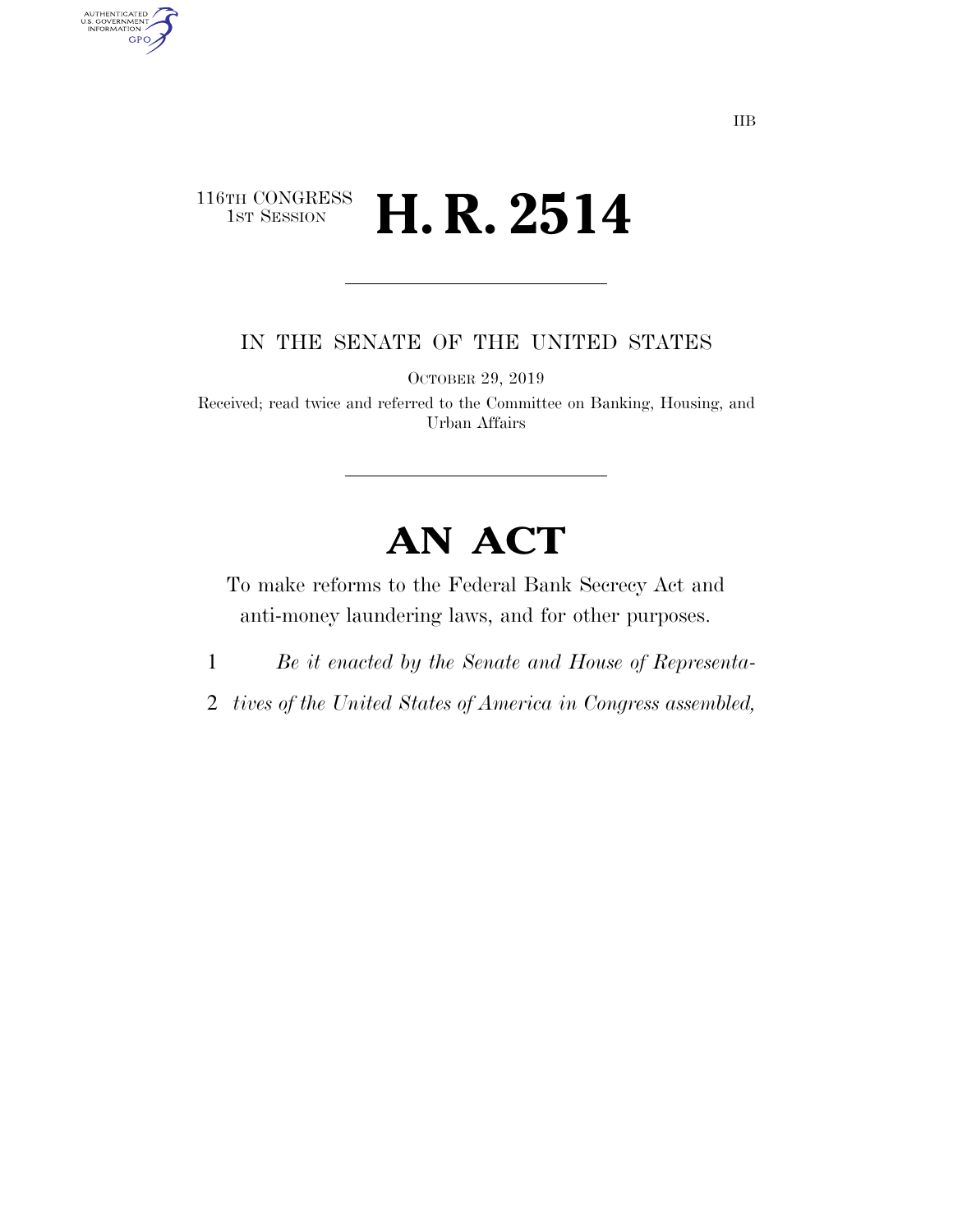#### $\mathfrak{D}$

### 1 **SECTION 1. SHORT TITLE; TABLE OF CONTENTS.**

- 2 (a) SHORT TITLE.—This Act may be cited as the 3 ''Coordinating Oversight, Upgrading and Innovating
- 4 Technology, and Examiner Reform Act of 2019'' or the
- 5 ''COUNTER Act of 2019''.
- 6 (b) TABLE OF CONTENTS.—The table of contents for

### 7 this Act is as follows:

- Sec. 1. Short title; table of contents.
- Sec. 2. Bank Secrecy Act definition.
- Sec. 3. Determination of Budgetary Effects.

#### TITLE I—STRENGTHENING TREASURY

- Sec. 101. Improving the definition and purpose of the Bank Secrecy Act.
- Sec. 102. Special hiring authority.
- Sec. 103. Civil Liberties and Privacy Officer.
- Sec. 104. Civil Liberties and Privacy Council.
- Sec. 105. International coordination.
- Sec. 106. Treasury Attachés Program.
- Sec. 107. Increasing technical assistance for international cooperation.
- Sec. 108. FinCEN Domestic Liaisons.
- Sec. 109. FinCEN Exchange.
- Sec. 110. Study and strategy on trade-based money laundering.
- Sec. 111. Study and strategy on de-risking.
- Sec. 112. AML examination authority delegation study.
- Sec. 113. Study and strategy on Chinese money laundering.

#### TITLE II—IMPROVING AML/CFT OVERSIGHT

- Sec. 201. Pilot program on sharing of suspicious activity reports within a financial group.
- Sec. 202. Sharing of compliance resources.
- Sec. 203. GAO Study on feedback loops.
- Sec. 204. FinCEN study on BSA value.
- Sec. 205. Sharing of threat pattern and trend information.
- Sec. 206. Modernization and upgrading whistleblower protections.
- Sec. 207. Certain violators barred from serving on boards of United States financial institutions.
- Sec. 208. Additional damages for repeat Bank Secrecy Act violators.
- Sec. 209. Justice annual report on deferred and non-prosecution agreements.
- Sec. 210. Return of profits and bonuses.
- Sec. 211. Application of Bank Secrecy Act to dealers in antiquities.
- Sec. 212. Geographic targeting order.
- Sec. 213. Study and revisions to currency transaction reports and suspicious activity reports.
- Sec. 214. Streamlining requirements for currency transaction reports and suspicious activity reports.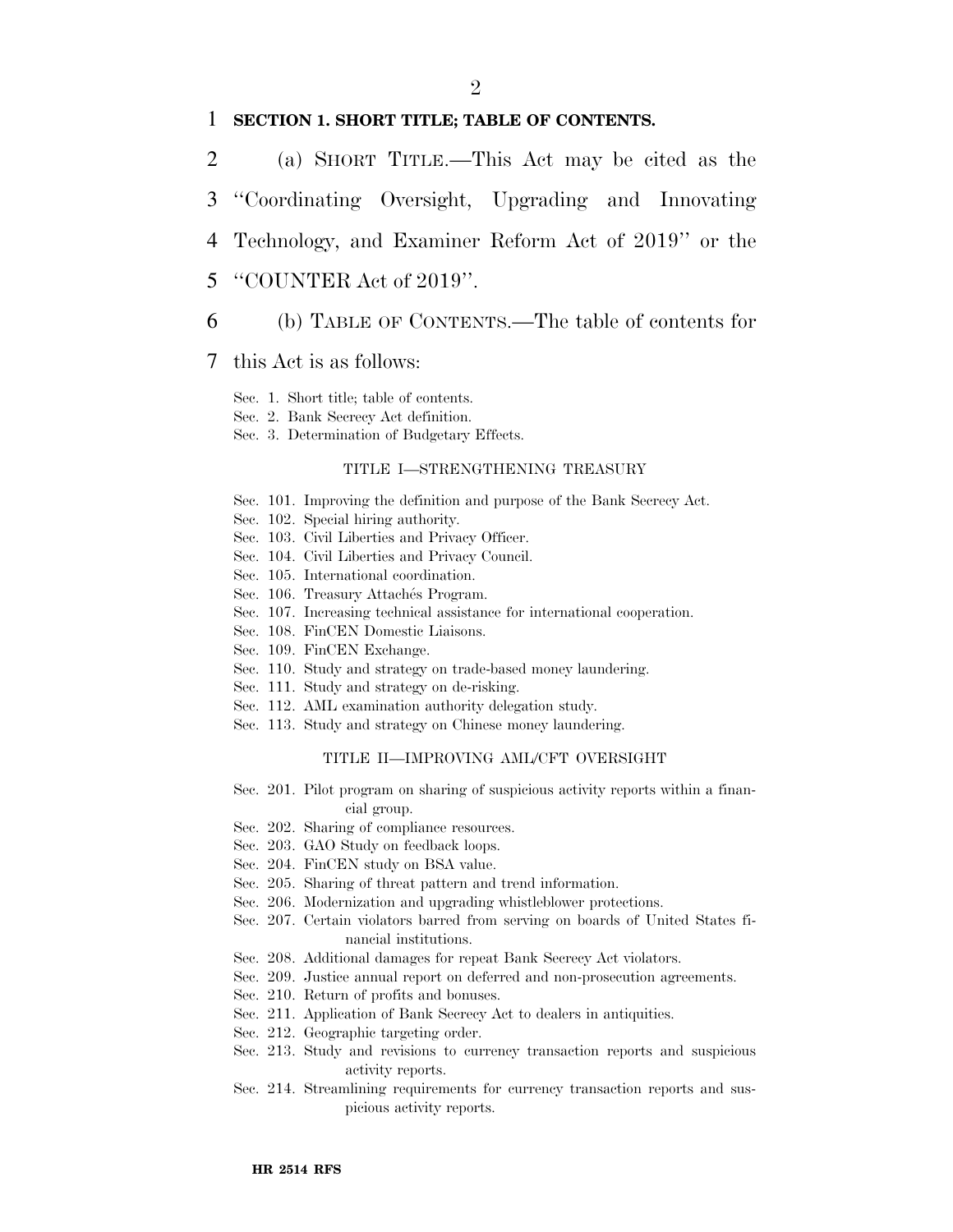#### TITLE III—MODERNIZING THE AML SYSTEM

|    | Sec. 301. Encouraging innovation in BSA compliance.<br>Sec. 302. Innovation Labs.<br>Sec. 303. Innovation Council.<br>Sec. 304. Testing methods rulemaking.<br>Sec. 305. FinCEN study on use of emerging technologies.<br>Sec. 306. Discretionary surplus funds. |
|----|------------------------------------------------------------------------------------------------------------------------------------------------------------------------------------------------------------------------------------------------------------------|
| 1  | SEC. 2. BANK SECRECY ACT DEFINITION.                                                                                                                                                                                                                             |
| 2  | Section $5312(a)$ of title 31, United States Code, is                                                                                                                                                                                                            |
| 3  | amended by adding at the end the following:                                                                                                                                                                                                                      |
| 4  | "(7) BANK SECRECY ACT.—The term 'Bank Se-                                                                                                                                                                                                                        |
| 5  | crecy act' means—                                                                                                                                                                                                                                                |
| 6  | "(A) section 21 of the Federal Deposit In-                                                                                                                                                                                                                       |
| 7  | surance Act;                                                                                                                                                                                                                                                     |
| 8  | "(B) chapter 2 of title I of Public Law 91-                                                                                                                                                                                                                      |
| 9  | $508;$ and                                                                                                                                                                                                                                                       |
| 10 | $\lq\lq$ (C) this subchapter.".                                                                                                                                                                                                                                  |

### **SEC. 3. DETERMINATION OF BUDGETARY EFFECTS.**

 The budgetary effects of this Act, for the purpose of complying with the Statutory Pay-As-You-Go Act of 2010, shall be determined by reference to the latest statement titled ''Budgetary Effects of PAYGO Legislation'' for this Act, submitted for printing in the Congressional Record by the Chairman of the House Budget Committee, pro- vided that such statement has been submitted prior to the vote on passage.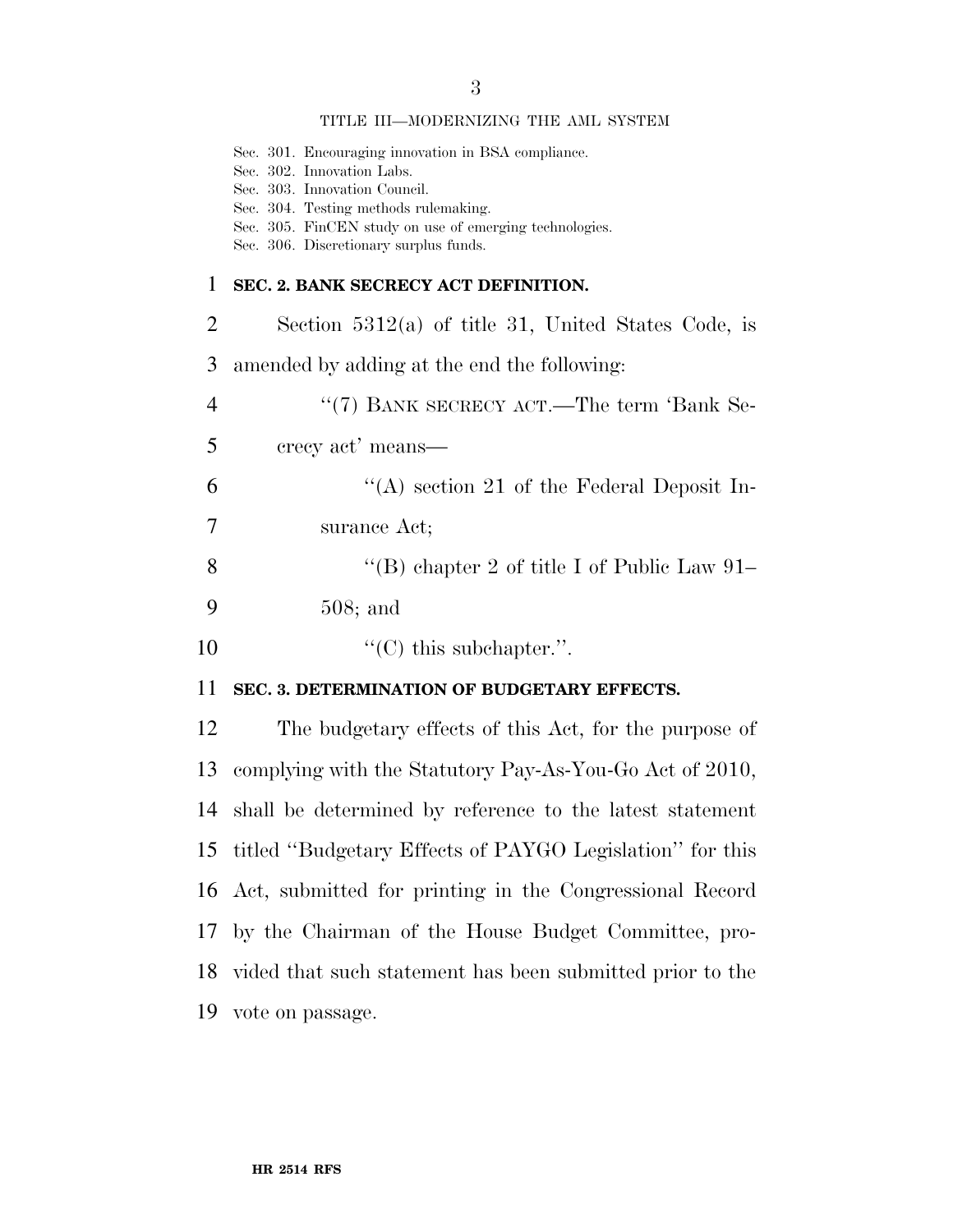# **TITLE I—STRENGTHENING TREASURY**

 **SEC. 101. IMPROVING THE DEFINITION AND PURPOSE OF THE BANK SECRECY ACT.** 

 Section 5311 of title 31, United States Code, is amended—

 (1) by inserting ''to protect our national secu- rity, to safeguard the integrity of the international financial system, and'' before ''to require''; and

 (2) by inserting ''to law enforcement and'' be-11 fore "in criminal".

## **SEC. 102. SPECIAL HIRING AUTHORITY.**

 (a) IN GENERAL.—Section 310 of title 31, United States Code, is amended—

 (1) by redesignating subsection (d) as sub-section (g); and

 (2) by inserting after subsection (c) the fol-lowing:

19 "(d) SPECIAL HIRING AUTHORITY.—

 $\text{``(1)}$  In GENERAL.—The Secretary of the Treasury may appoint, without regard to the provi- sions of sections 3309 through 3318 of title 5, can- didates directly to positions in the competitive serv- ice (as defined in section 2102 of that title) in FinCEN.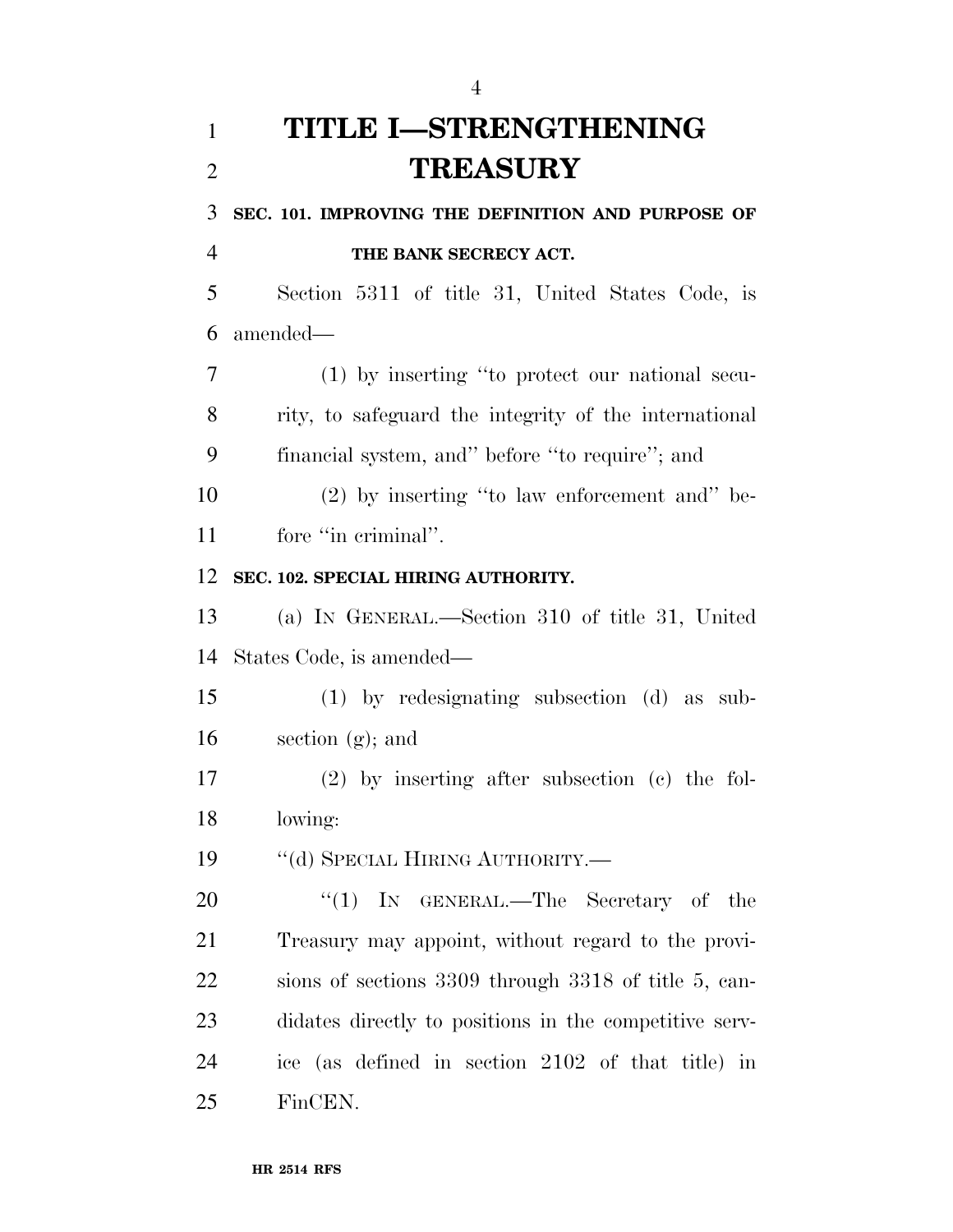''(2) PRIMARY RESPONSIBILITIES.—The pri- mary responsibility of candidates appointed pursuant to paragraph (1) shall be to provide substantive sup- port in support of the duties described in subpara-5 graphs  $(A)$ ,  $(B)$ ,  $(E)$ , and  $(F)$  of subsection  $(b)(2)$ .". (b) REPORT.—Not later than 360 days after the date of enactment of this Act, and every year thereafter for 7 years, the Director of the Financial Crimes Enforcement Network shall submit a report to the Committee on Finan- cial Services of the House of Representatives and the Committee on Banking, Housing, and Urban Affairs of the Senate that includes—

 (1) the number of new employees hired since the preceding report through the authorities de- scribed under section 310(d) of title 31, United States Code, along with position titles and associ-ated pay grades for such hires; and

 (2) a copy of any Federal Government survey of staff perspectives at the Office of Terrorism and Fi- nancial Intelligence, including findings regarding the Office and the Financial Crimes Enforcement Net- work from the most recently administered Federal Employee Viewpoint Survey.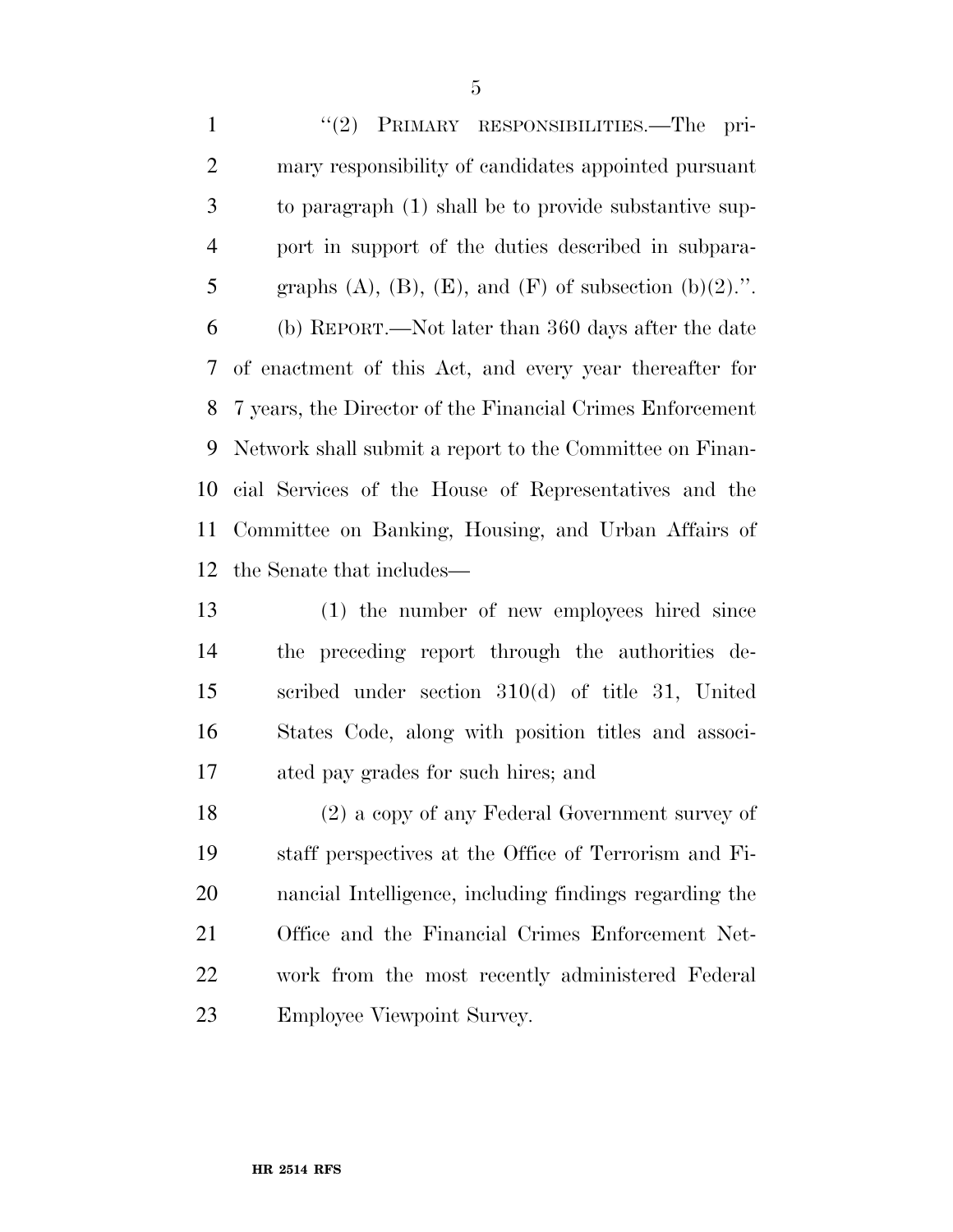### **SEC. 103. CIVIL LIBERTIES AND PRIVACY OFFICER.**

 (a) APPOINTMENT OF OFFICERS.—Not later than the end of the 3-month period beginning on the date of enact- ment of this Act, a Civil Liberties and Privacy Officer shall be appointed, from among individuals who are attor-neys with expertise in data privacy laws—

 (1) within each Federal functional regulator, by the head of the Federal functional regulator;

 (2) within the Financial Crimes Enforcement Network, by the Secretary of the Treasury; and

 (3) within the Internal Revenue Service Small Business and Self-Employed Tax Center, by the Sec-retary of the Treasury.

 (b) DUTIES.—Each Civil Liberties and Privacy Offi- cer shall, with respect to the applicable regulator, Net-work, or Center within which the Officer is located—

 (1) be consulted each time Bank Secrecy Act or anti-money laundering regulations affecting civil lib-erties or privacy are developed or reviewed;

 (2) be consulted on information-sharing pro- grams, including those that provide access to person-ally identifiable information;

 (3) ensure coordination and clarity between anti-money laundering, civil liberties, and privacy regulations;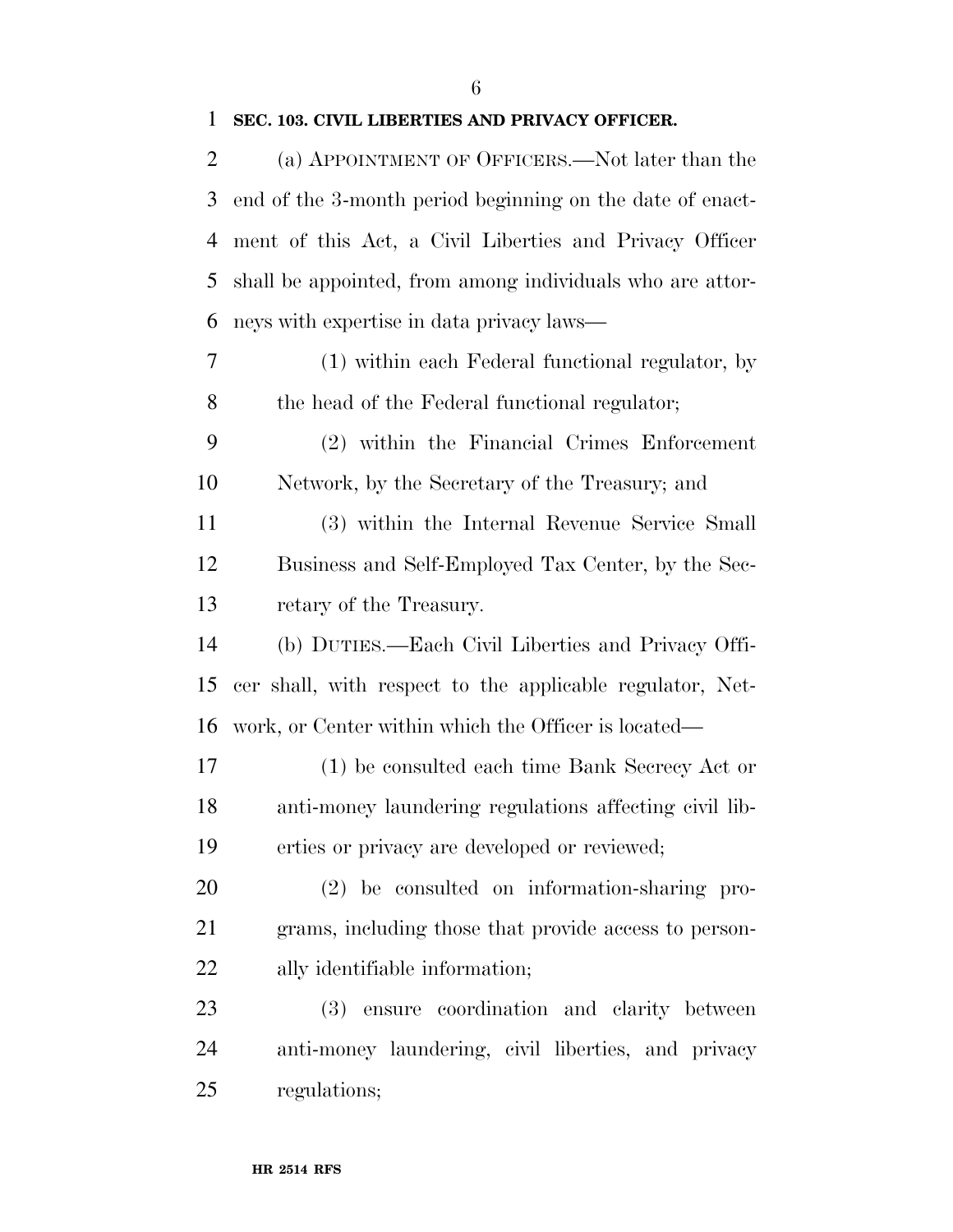| $\mathbf{1}$   | (4) contribute to the evaluation and regulation            |
|----------------|------------------------------------------------------------|
| $\overline{2}$ | of new technologies that may strengthen data pri-          |
| 3              | vacy and the protection of personally identifiable in-     |
| $\overline{4}$ | formation collected by each Federal functional regu-       |
| 5              | lator; and                                                 |
| 6              | (5) develop metrics of program success.                    |
| 7              | (c) DEFINITIONS.—For purposes of this section:             |
| 8              | (1) BANK SECRECY ACT.—The term "Bank Se-                   |
| 9              | crecy Act" has the meaning given that term under           |
| 10             | section 5312 of title 31, United States Code.              |
| 11             | (2) FEDERAL FUNCTIONAL REGULATOR.-The                      |
| 12             | term "Federal functional regulator" means the              |
| 13             | Board of Governors of the Federal Reserve System,          |
| 14             | the Comptroller of the Currency, the Federal De-           |
| 15             | posit Insurance Corporation, the National Credit           |
| 16             | Union Administration, the Securities and Exchange          |
| 17             | Commission, and the Commodity Futures Trading              |
| 18             | Commission.                                                |
| 19             | SEC. 104. CIVIL LIBERTIES AND PRIVACY COUNCIL.             |
| 20             | (a) ESTABLISHMENT.—There is established the Civil          |
| 21             | Liberties and Privacy Council (hereinafter in this section |
| 22             | referred to as the "Council"), which shall consist of the  |
| 23             | Civil Liberties and Privacy Officers appointed pursuant to |
| 24             | section 103.                                               |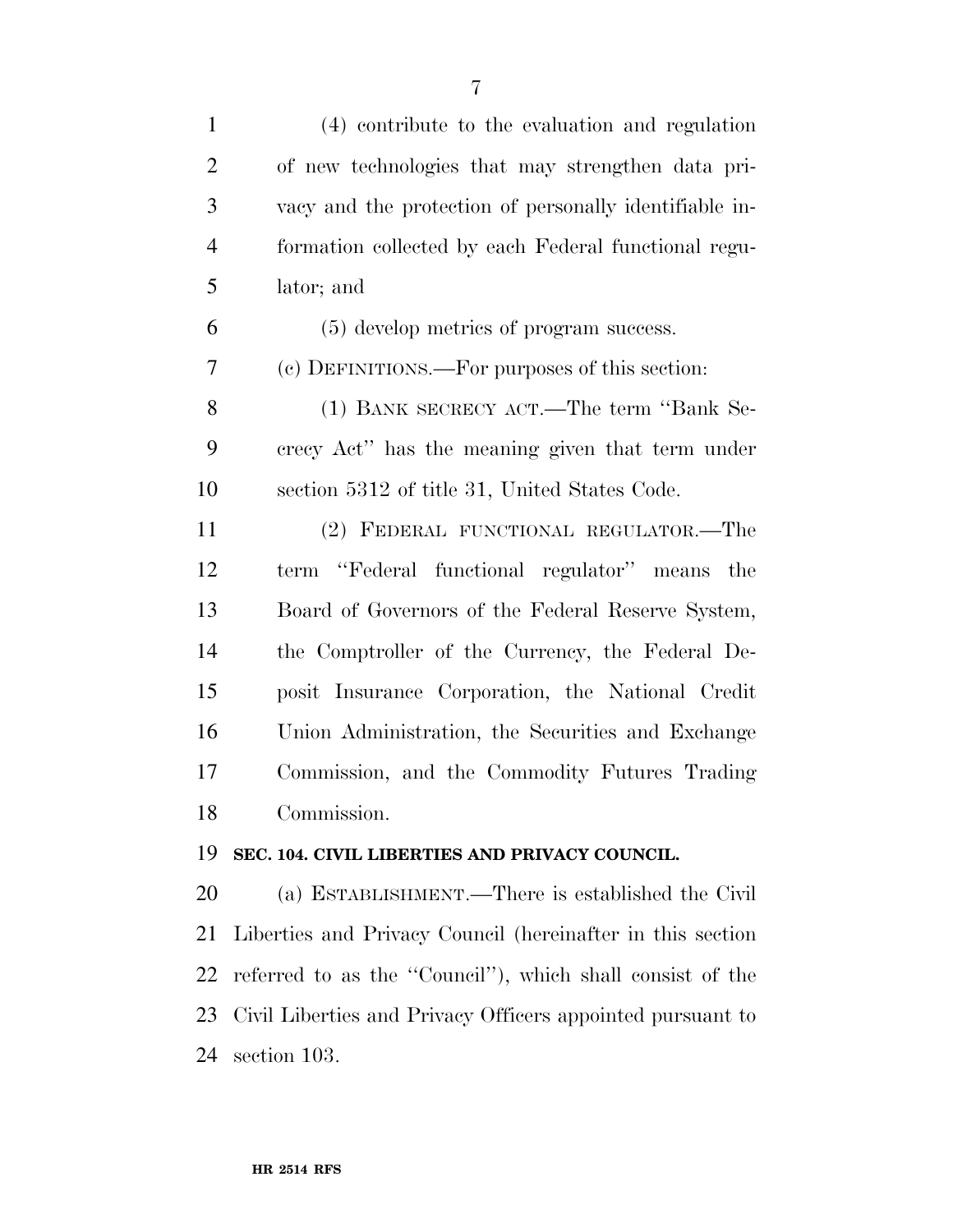(b) CHAIR.—The Director of the Financial Crimes Enforcement Network shall serve as the Chair of the Council.

 (c) DUTY.—The members of the Council shall coordi- nate on activities related to their duties as Civil Liberties Privacy Officers, but may not supplant the individual agency determinations on civil liberties and privacy.

(d) MEETINGS.—The meetings of the Council—

 (1) shall be at the call of the Chair, but in no case may the Council meet less than quarterly;

 (2) may include open and partially closed ses- sions, as determined necessary by the Council; and (3) shall include participation by public and pri- vate entities, law enforcement agencies, and a rep- resentative of State bank supervisors (as defined under section 3 of the Federal Deposit Insurance Act (12 U.S.C. 1813)).

 (e) REPORT.—The Chair of the Council shall issue an annual report to the Congress on the program and pol- icy activities, including the success of programs as meas- ured by metrics of program success developed pursuant to section 103(b)(5), of the Council during the previous year and any legislative recommendations that the Council may have.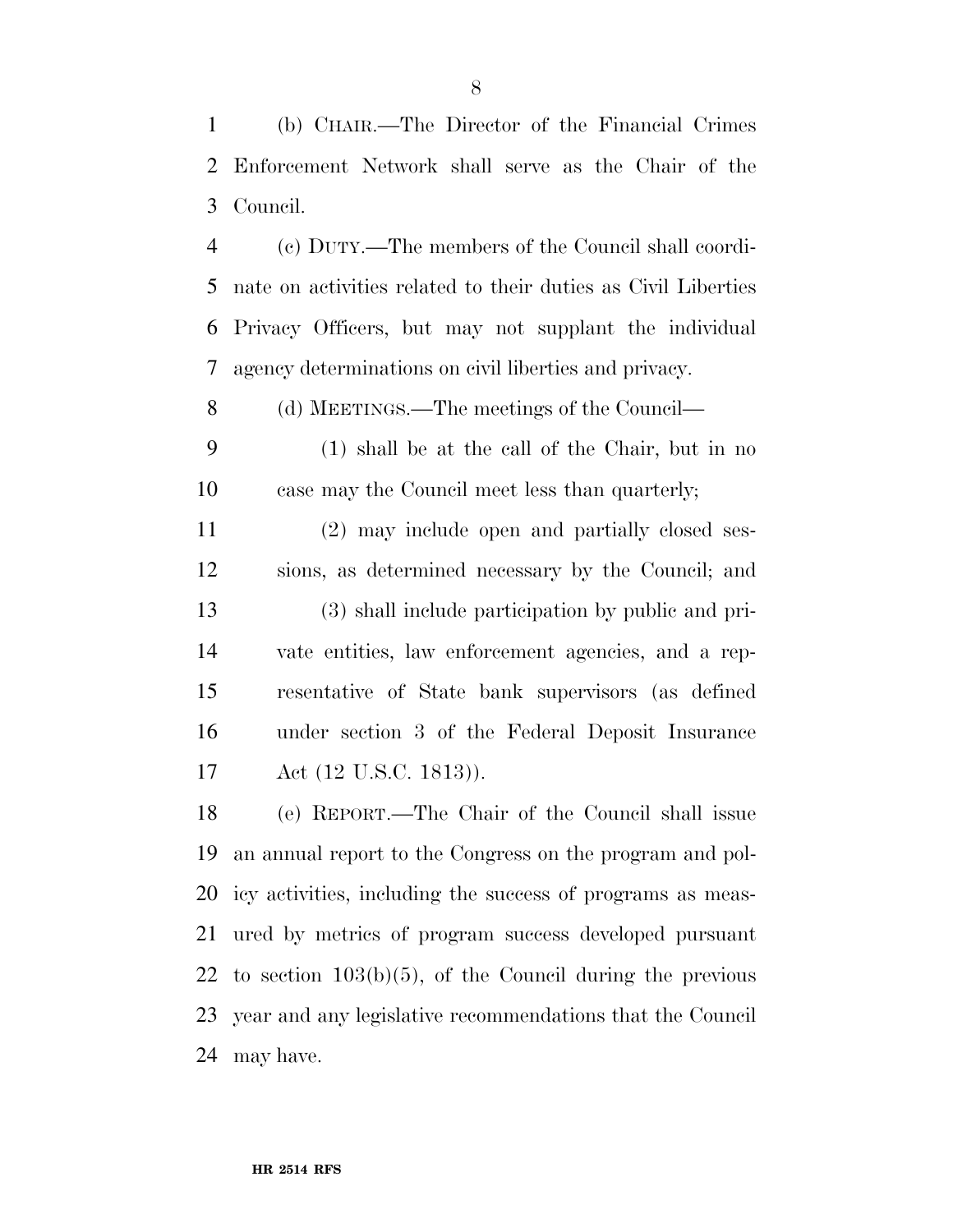(f) NONAPPLICABILITY OF FACA.—The Federal Ad- visory Committee Act (5 U.S.C. App.) shall not apply to the Council.

### **SEC. 105. INTERNATIONAL COORDINATION.**

 (a) IN GENERAL.—The Secretary of the Treasury shall work with the Secretary's foreign counterparts, in- cluding through the Financial Action Task Force, the International Monetary Fund, the World Bank, the Egmont Group of Financial Intelligence Units, the Organisation for Economic Co-operation and Develop- ment, and the United Nations, to promote stronger anti- money laundering frameworks and enforcement of anti-money laundering laws.

 (b) COOPERATION GOAL.—In carrying out subsection (a), the Secretary of the Treasury may work directly with foreign counterparts and other organizations where the goal of cooperation can best be met.

18 (c) INTERNATIONAL MONETARY FUND.—

 (1) SUPPORT FOR CAPACITY OF THE INTER- NATIONAL MONETARY FUND TO PREVENT MONEY LAUNDERING AND FINANCING OF TERRORISM.— Title XVI of the International Financial Institutions Act (22 U.S.C. 262p et seq.) is amended by adding at the end the following: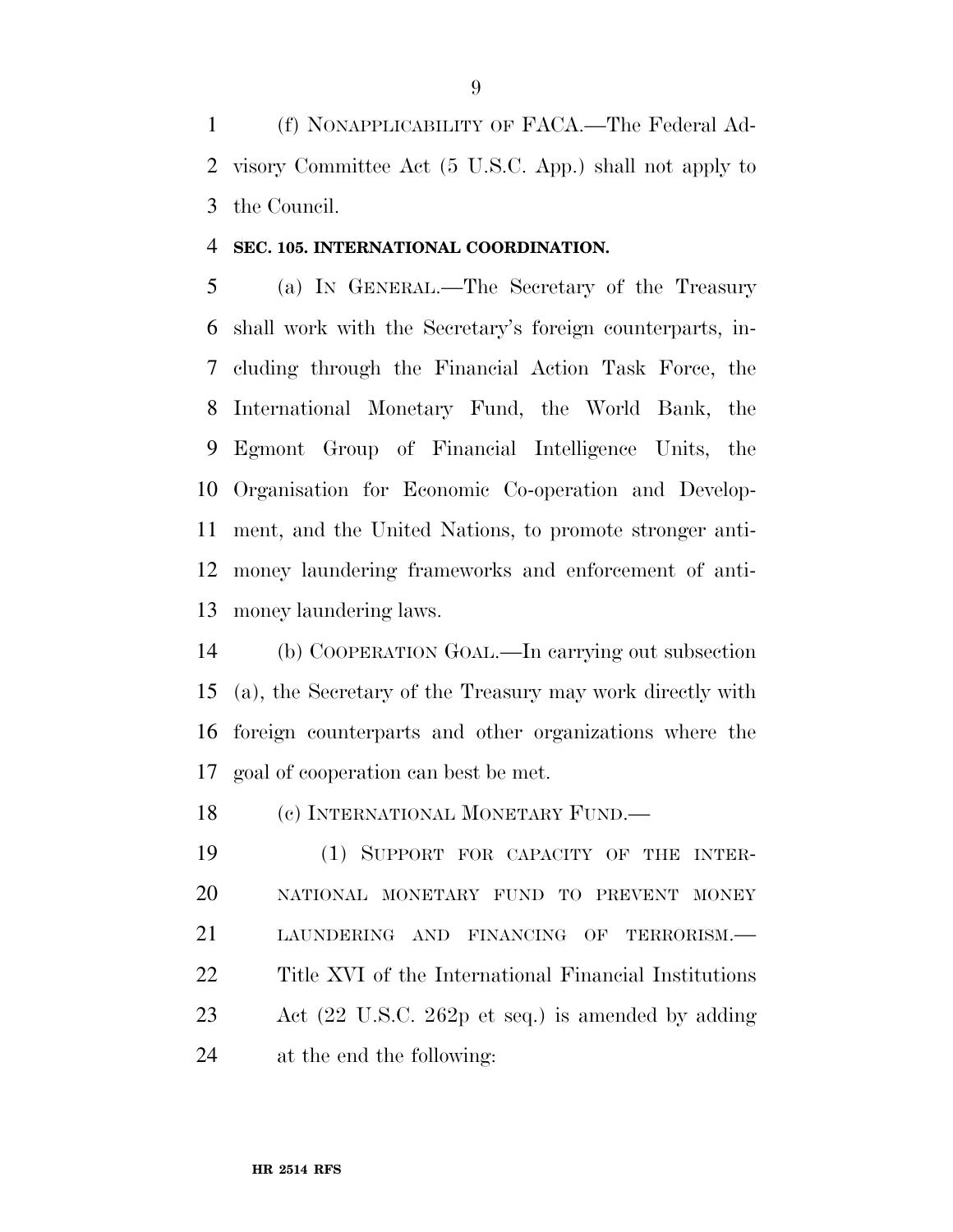''The Secretary of the Treasury shall instruct the United States Executive Director at the International Monetary Fund to support the increased use of the admin- istrative budget of the Fund for technical assistance that strengthens the capacity of Fund members to prevent money laundering and the financing of terrorism.''.

 (2) NATIONAL ADVISORY COUNCIL REPORT TO CONGRESS.—The Chairman of the National Advisory Council on International Monetary and Financial Policies shall include in the report required by sec- tion 1701 of the International Financial Institutions Act (22 U.S.C. 262r) a description of—

 (A) the activities of the International Mon- etary Fund in the most recently completed fis- cal year to provide technical assistance that strengthens the capacity of Fund members to prevent money laundering and the financing of terrorism, and the effectiveness of the assist-ance; and

 (B) the efficacy of efforts by the United States to support such technical assistance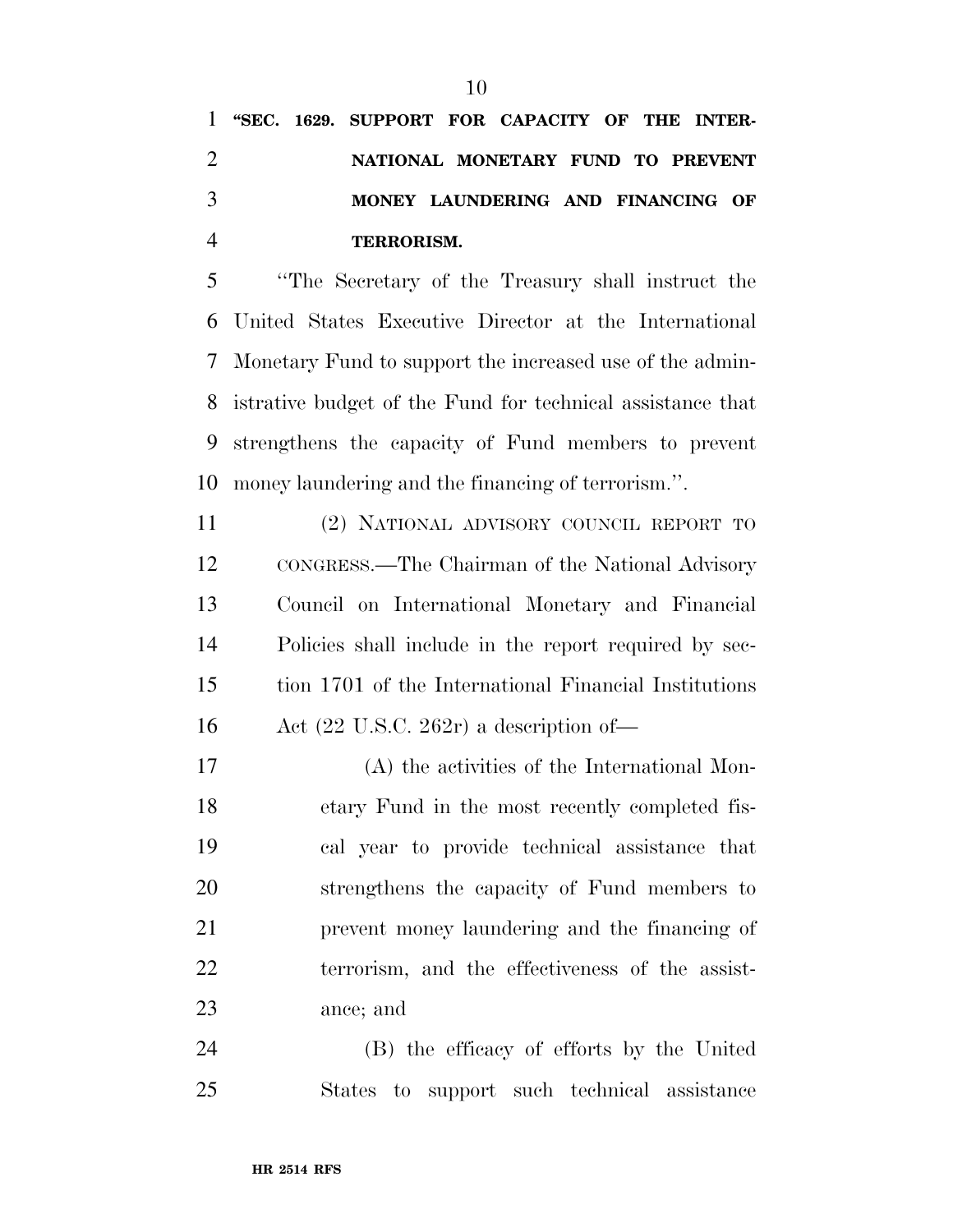| $\mathbf{1}$   | through the use of the Fund's administrative               |
|----------------|------------------------------------------------------------|
| $\overline{2}$ | budget, and the level of such support.                     |
| 3              | (3) SUNSET.—Effective on the date that is the              |
| 4              | end of the 4-year period beginning on the date of en-      |
| 5              | actment of this Act, section 1629 of the Inter-            |
| 6              | national Financial Institutions Act, as added by           |
| 7              | paragraph $(1)$ , is repealed.                             |
| 8              | SEC. 106. TREASURY ATTACHÉS PROGRAM.                       |
| 9              | (a) IN GENERAL.—Title 31, United States Code, is           |
| 10             | amended by inserting after section 315 the following:      |
| 11             | "§316. Treasury Attachés Program                           |
| 12             | "(a) IN GENERAL.—There is established the Treas-           |
| 13             | ury Attachés Program, under which the Secretary of the     |
| 14             | Treasury shall appoint employees of the Department of      |
| 15             | the Treasury, after nomination by the Director of the Fi-  |
| 16             | nancial Crimes Enforcement Network ('FinCEN'), as a        |
| 17             | Treasury attaché, who shall—                               |
| 18             | $\lq(1)$ be knowledgeable about the Bank Secrecy           |
| 19             | Act and anti-money laundering issues;                      |
| 20             | $\lq(2)$ be co-located in a United States embassy;         |
| 21             | $\cdot\cdot$ (3) perform outreach with respect to Bank Se- |

crecy Act and anti-money laundering issues;

23 ''(4) establish and maintain relationships with foreign counterparts, including employees of min-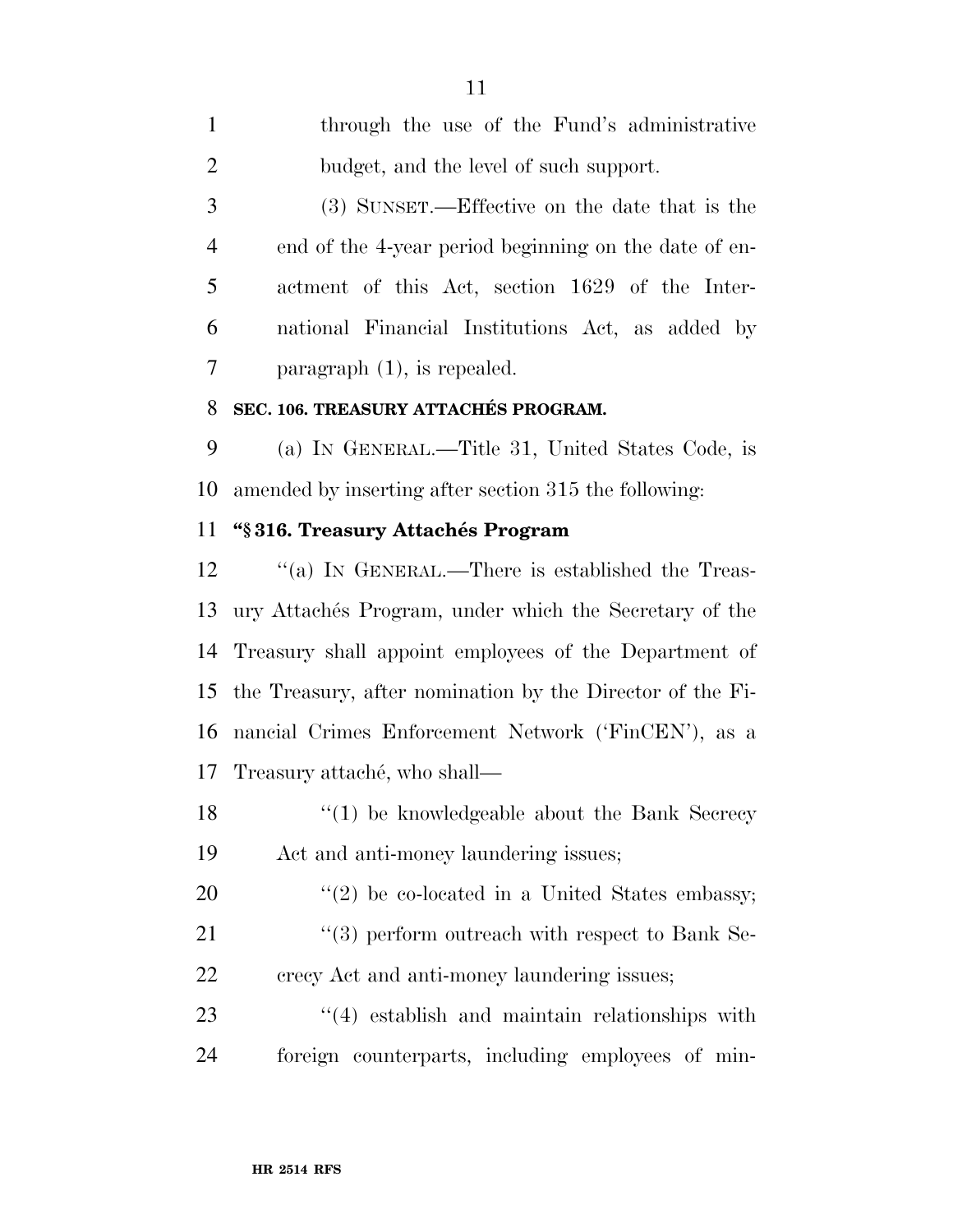| $\mathbf{1}$   | istries of finance, central banks, and other relevant        |
|----------------|--------------------------------------------------------------|
| $\overline{2}$ | official entities;                                           |
| 3              | $\lq(5)$ conduct outreach to local and foreign fi-           |
| $\overline{4}$ | nancial institutions and other commercial actors, in-        |
| 5              | $cluding$ —                                                  |
| 6              | $\lq\lq$ information exchanges through                       |
| $\overline{7}$ | FinCEN and FinCEN programs; and                              |
| 8              | $\lq\lq(B)$ soliciting buy-in and cooperation for            |
| 9              | the implementation of—                                       |
| 10             | "(i) United States and multilateral                          |
| 11             | sanctions; and                                               |
| 12             | "(ii) international standards on anti-                       |
| 13             | money laundering and the countering of                       |
| 14             | the financing of terrorism; and                              |
| 15             | $((6)$ perform such other actions as the Sec-                |
| 16             | retary determines appropriate.                               |
| 17             | "(b) NUMBER OF ATTACHES.—The number of Treas-                |
|                | 18 ury attachés appointed under this section at any one time |
| 19             | shall be not fewer than six more employees than the num-     |
| 20             | ber of employees of the Department of the Treasury serv-     |
| 21             | ing as Treasury attachés on March 1, 2019.                   |
| 22             | "(c) COMPENSATION.—Each Treasury attaché ap-                 |
| 23             | pointed under this section and located at a United States    |
| 24             | embassy shall receive compensation at the higher of-         |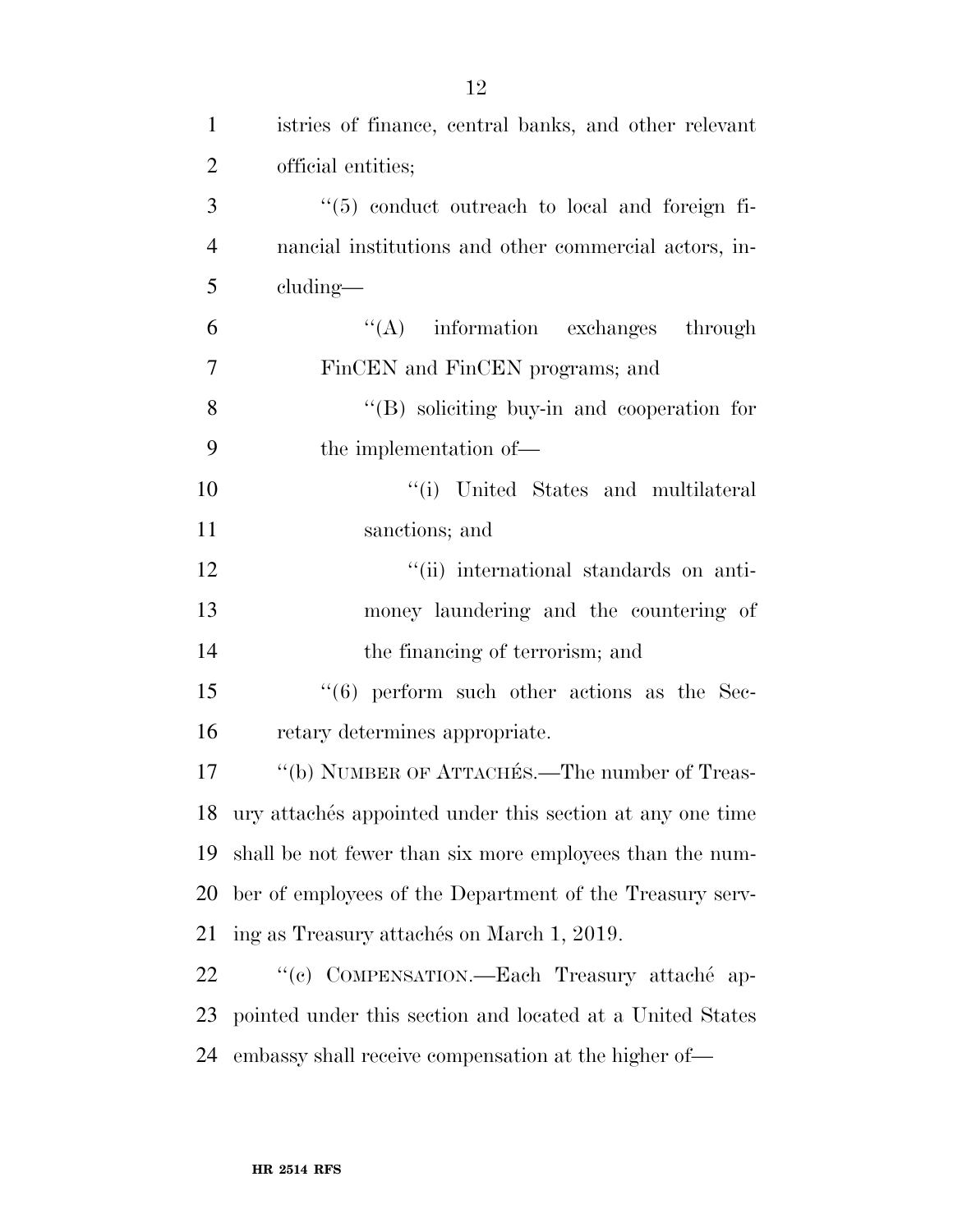1 ''(1) the rate of compensation provided to a Foreign Service officer at a comparable career level serving at the same embassy; or

4 "(2) the rate of compensation the Treasury 5 attache<sup>\*</sup> would otherwise have received, absent the application of this subsection.

 ''(d) BANK SECRECY ACT DEFINED.—In this section, the term 'Bank Secrecy Act' has the meaning given that term under section 5312.''.

 (b) CLERICAL AMENDMENT.—The table of contents for chapter 3 of title 31, United States Code, is amended by inserting after the item relating to section 315 the fol-lowing:

"316. Treasury Attachés Program.".

 **SEC. 107. INCREASING TECHNICAL ASSISTANCE FOR INTERNATIONAL COOPERATION.** 

 (a) IN GENERAL.—There is authorized to be appro- priated for each of fiscal years 2020 through 2024 to the Secretary of the Treasury for purposes of providing tech- nical assistance that promotes compliance with inter- national standards and best practices, including in par- ticular those aimed at the establishment of effective anti- money laundering and countering the financing of ter- rorism regimes, in an amount equal to twice the amount authorized for such purpose for fiscal year 2019.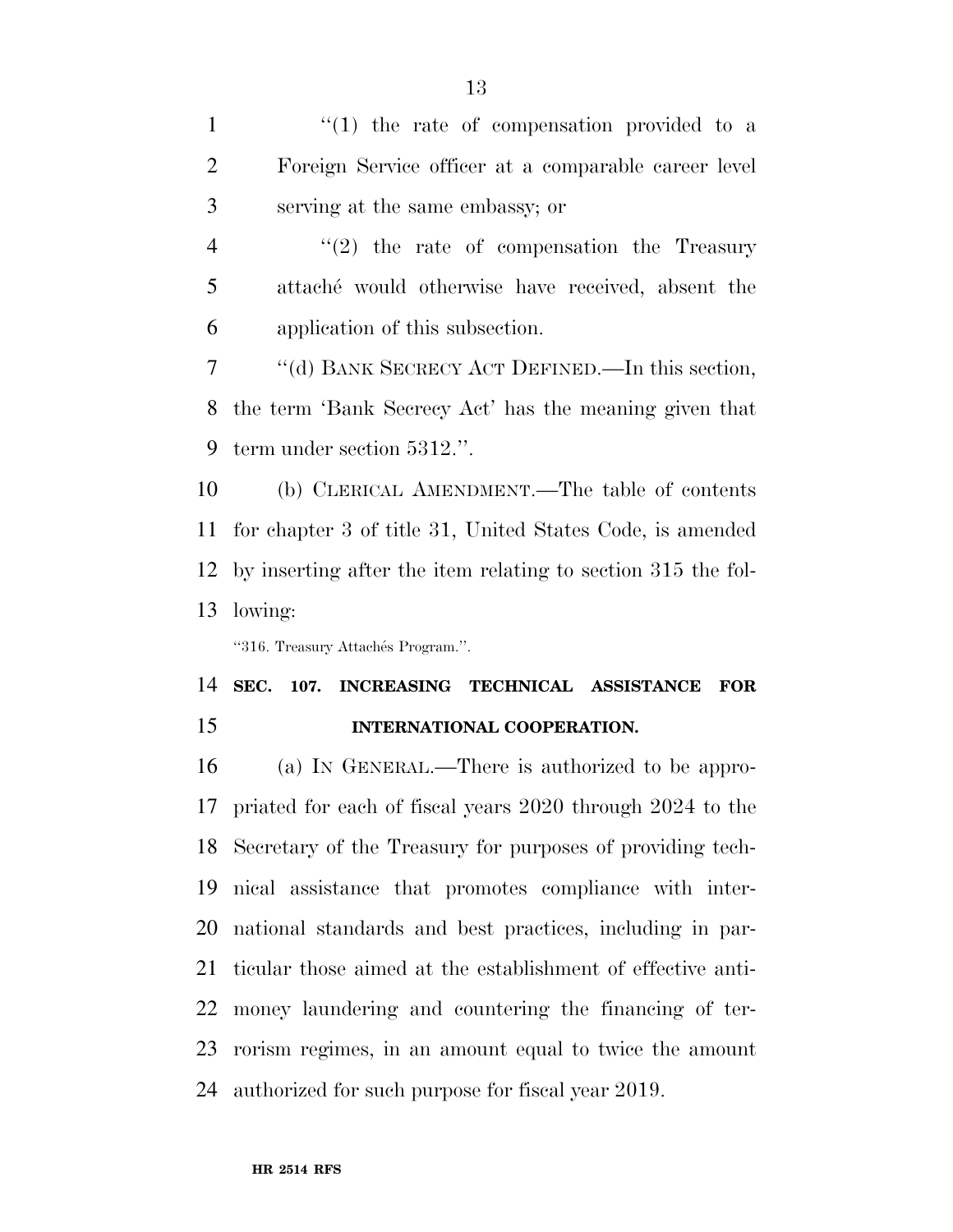(b) ACTIVITY AND EVALUATION REPORT.—Not later than 360 days after enactment of this Act, and every year thereafter for 5 years, the Secretary of the Treasury shall issue a report to the Congress on the assistance (as de- scribed under subsection (a)) of the Office of Technical Assistance of the Department of the Treasury con-taining—

 (1) a narrative detailing the strategic goals of the Office in the previous year, with an explanation of how technical assistance provided in the previous year advances the goals;

 (2) a description of technical assistance pro- vided by the Office in the previous year, including the objectives and delivery methods of the assist-ance;

 (3) a list of beneficiaries and providers (other 17 than Office staff) of the technical assistance;

 (4) a description of how technical assistance provided by the Office complements, duplicates, or otherwise affects or is affected by technical assist- ance provided by the international financial institu-22 tions (as defined under section 1701(c) of the Inter-national Financial Institutions Act); and

 (5) a copy of any Federal Government survey of staff perspectives at the Office of Technical Assist-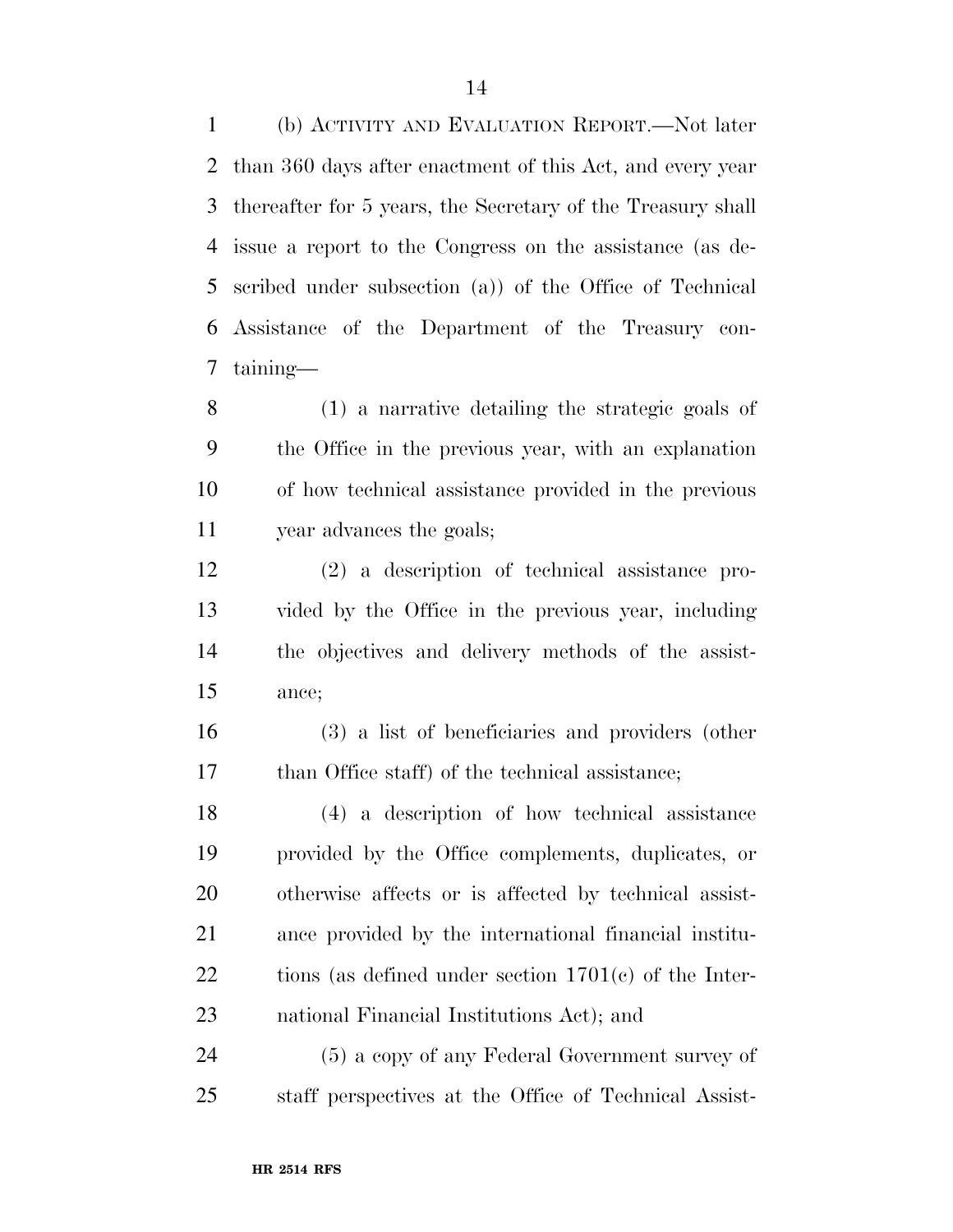| $\mathbf{1}$   | ance, including any findings regarding the Office       |
|----------------|---------------------------------------------------------|
| $\overline{2}$ | from the most recently administered Federal Em-         |
| 3              | ployee Viewpoint Survey.                                |
| 4              | SEC. 108. FINCEN DOMESTIC LIAISONS.                     |
| 5              | Section 310 of title 31, United States Code, as         |
| 6              | amended by section 102, is further amended by inserting |
| 7              | after subsection (d) the following:                     |
| 8              | "(e) FINCEN DOMESTIC LIAISONS.—                         |
| 9              | "(1) IN GENERAL.—The Director of $\text{FinCEN}$        |
| 10             | shall appoint at least six senior FinCEN employees      |
| 11             | as FinCEN Domestic Liaisons, who shall—                 |
| 12             | "(A) each be assigned to focus on a spe-                |
| 13             | cific region of the United States;                      |
| 14             | $\lq\lq (B)$ be located at an office in such region     |
| 15             | (or co-located at an office of the Board of Gov-        |
| 16             | ernors of the Federal Reserve System in such            |
| 17             | region); and                                            |
| 18             | "(C) perform outreach to BSA officers at                |
| 19             | financial institutions (including non-bank finan-       |
| 20             | cial institutions) and persons who are not finan-       |
| 21             | cial institutions, especially with respect to ac-       |
| 22             | tions taken by FinCEN that require specific ac-         |
| 23             | tions by, or have specific effects on, such insti-      |
| 24             | tutions or persons, as determined by the Direc-         |
| 25             | tor.                                                    |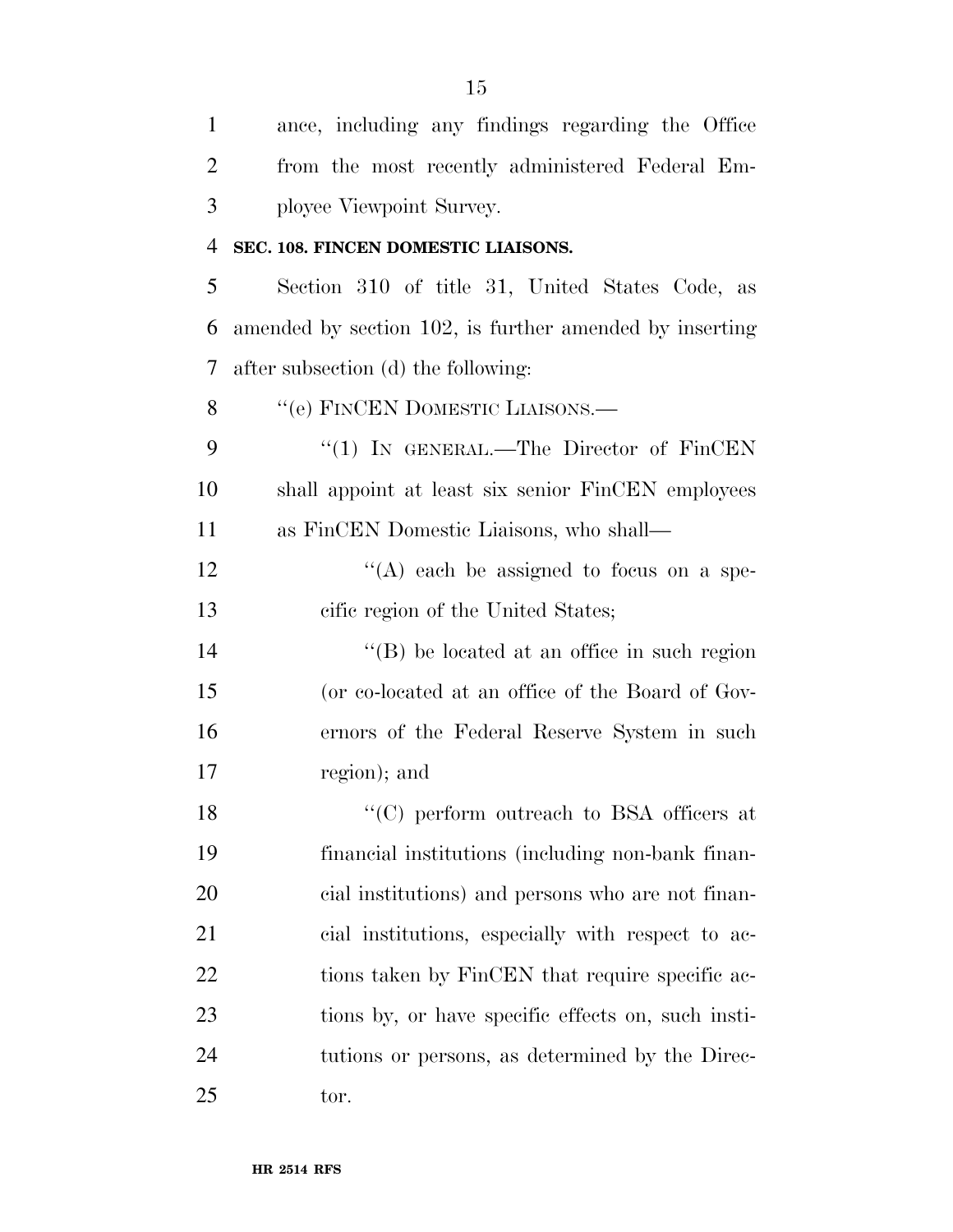| $\mathbf{1}$   | "(2) DEFINITIONS.—In this subsection:                   |
|----------------|---------------------------------------------------------|
| $\overline{2}$ | "(A) BSA OFFICER.—The term 'BSA offi-                   |
| 3              | cer' means an employee of a financial institu-          |
| $\overline{4}$ | tion whose primary job responsibility involves          |
| 5              | compliance with the Bank Secrecy Act, as such           |
| 6              | term is defined under section 5312.                     |
| $\overline{7}$ | "(B) FINANCIAL INSTITUTION.—The term                    |
| 8              | 'financial institution' has the meaning given           |
| 9              | that term under section 5312.".                         |
| 10             | SEC. 109. FINCEN EXCHANGE.                              |
| 11             | Section 310 of title 31, United States Code, as         |
| 12             | amended by section 108, is further amended by inserting |
| 13             | after subsection (e) the following:                     |
| 14             | "(f) FINCEN EXCHANGE.—                                  |
| 15             | ESTABLISHMENT.-The FinCEN<br>``(1)<br>$Ex-$             |
| 16             | change is hereby established within FinCEN, which       |
| 17             | shall consist of the FinCEN Exchange program of         |
| 18             | FinCEN in existence on the day before the date of       |
| 19             | enactment of this paragraph.                            |
| 20             | "(2) PURPOSE.—The FinCEN Exchange shall                 |
| 21             | a voluntary public-private information<br>facilitate    |
| 22             | sharing partnership among law enforcement, finan-       |
|                |                                                         |

cial institutions, and FinCEN to—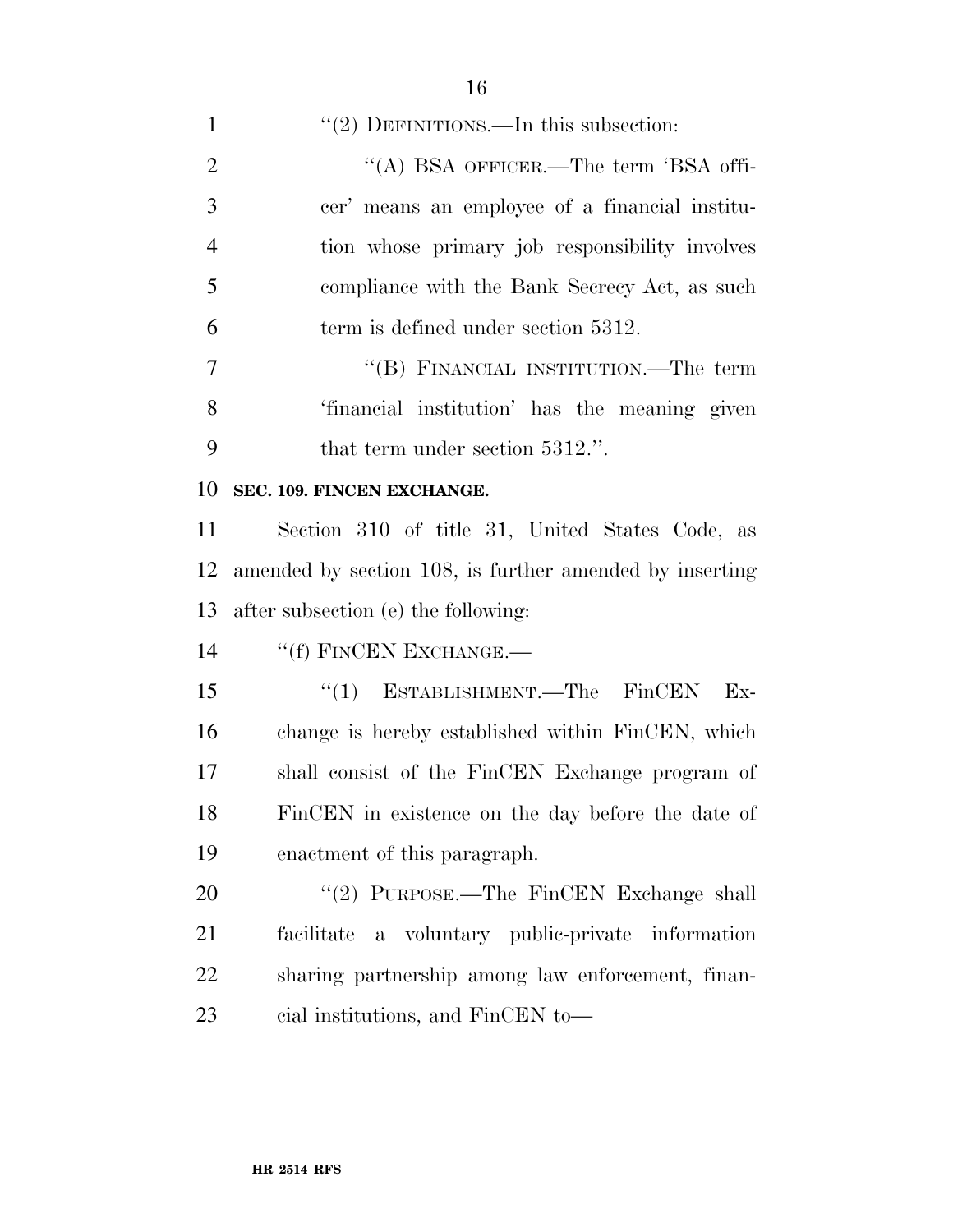| $\mathbf{1}$   | "(A) effectively and efficiently combat            |
|----------------|----------------------------------------------------|
| $\overline{2}$ | money laundering, terrorism financing, orga-       |
| 3              | nized crime, and other financial crimes;           |
| $\overline{4}$ | $\lq\lq (B)$ protect the financial system from il- |
| 5              | licit use; and                                     |
| 6              | $\lq\lq$ (C) promote national security.            |
| 7              | $``(3)$ REPORT.—                                   |
| 8              | "(A) IN GENERAL.—Not later than 1 year             |
| 9              | after the date of enactment of this subsection,    |
| 10             | and annually thereafter for the next 5 years,      |
| 11             | the Secretary of the Treasury shall submit to      |
| 12             | the Committee on Financial Services of the         |
| 13             | House of Representatives and the Committee         |
| 14             | on Banking, Housing, and Urban Affairs of the      |
| 15             | Senate a report containing—                        |
| 16             | "(i) an analysis of the efforts under-             |
| 17             | taken by the FinCEN Exchange and the               |
| 18             | results of such efforts;                           |
| 19             | "(ii) an analysis of the extent and ef-            |
| 20             | fectiveness of the FinCEN Exchange, in-            |
| 21             | cluding any benefits realized by law en-           |
| 22             | forcement from partnership with financial          |
| 23             | institutions; and                                  |
| 24             | "(iii) any legislative, administrative,            |
| 25             | or other recommendations the Secretary             |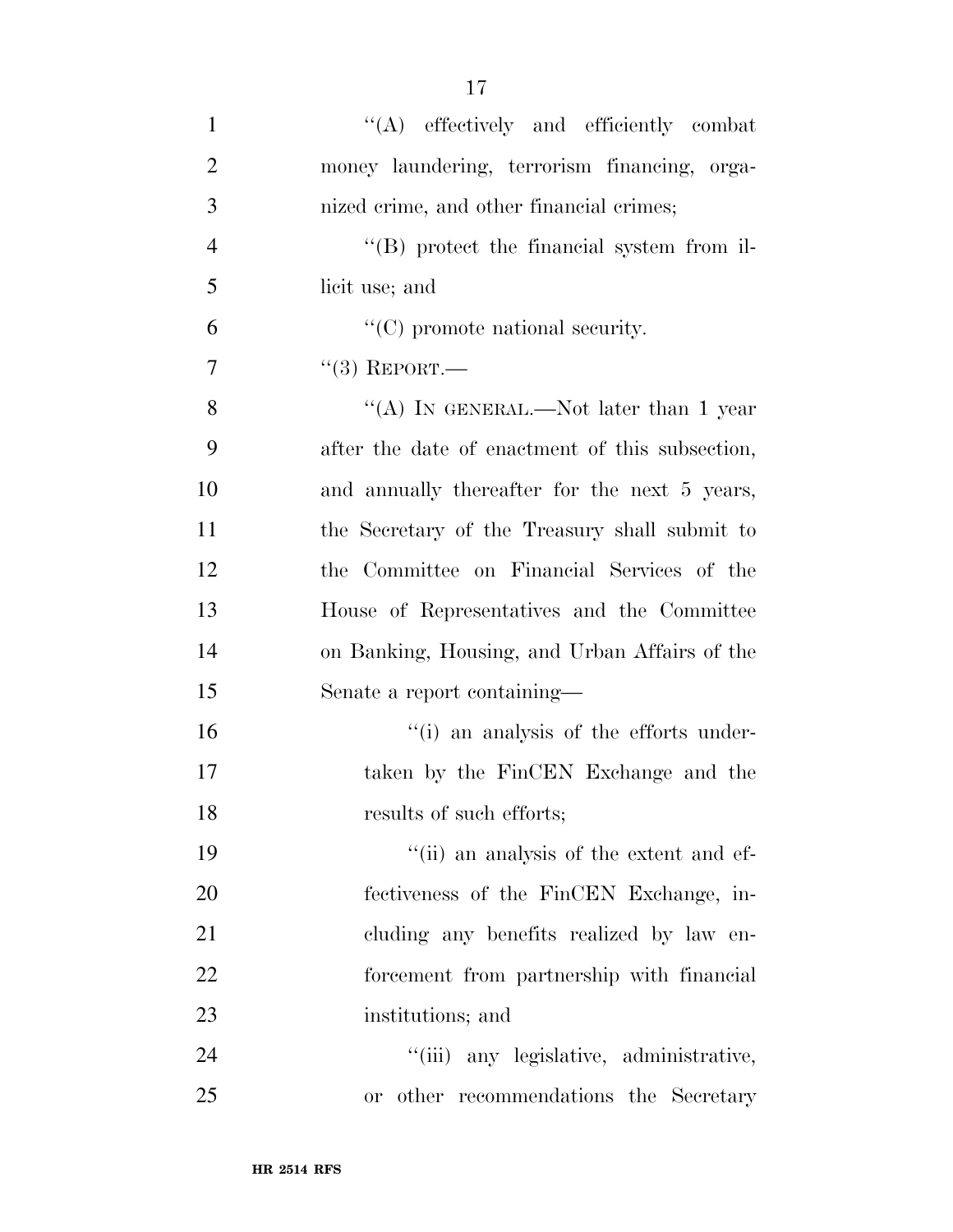| $\mathbf{1}$   | may have to strengthen FinCEN Exchange                      |
|----------------|-------------------------------------------------------------|
| $\overline{2}$ | efforts.                                                    |
| 3              | "(B) CLASSIFIED ANNEX.—Each report                          |
| $\overline{4}$ | under subparagraph (A) may include a classi-                |
| 5              | fied annex.                                                 |
| 6              | "(4) INFORMATION SHARING REQUIREMENT.-                      |
| $\overline{7}$ | Information shared pursuant to this subsection shall        |
| 8              | be shared in compliance with all other applicable           |
| 9              | Federal laws and regulations.                               |
| 10             | "(5) RULE OF CONSTRUCTION.—Nothing under                    |
| 11             | this subsection may be construed to create new in-          |
| 12             | formation sharing authorities related to the Bank           |
| 13             | Secrecy Act (as such term is defined under section          |
| 14             | 5312 of title 31, United States Code).                      |
| 15             | FINANCIAL INSTITUTION DEFINED.—In<br>(6)                    |
| 16             | this subsection, the term 'financial institution' has       |
| 17             | the meaning given that term under section 5312.".           |
|                | 18 SEC. 110. STUDY AND STRATEGY ON TRADE-BASED MONEY        |
| 19             | LAUNDERING.                                                 |
| 20             | (a) STUDY.—The Secretary of the Treasury shall              |
| 21             | carry out a study, in consultation with appropriate private |
| 22             | sector stakeholders and Federal departments and agen-       |
| 23             | cies, on trade-based money laundering.                      |
| 24             | (b) REPORT.—Not later than the end of the 1-year            |
|                |                                                             |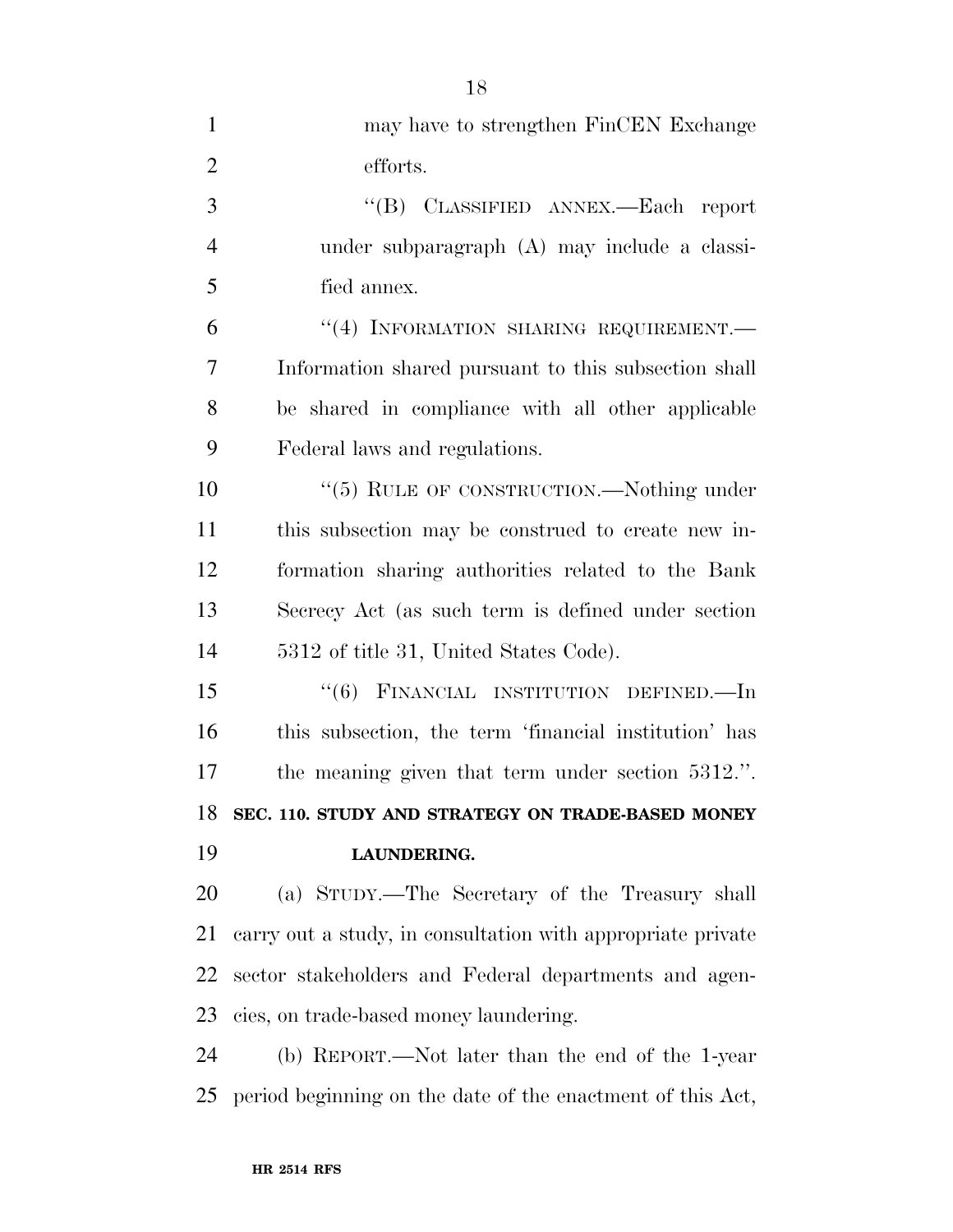the Secretary shall issue a report to the Congress con-taining—

 (1) all findings and determinations made in car- rying out the study required under subsection (a); and

 (2) proposed strategies to combat trade-based money laundering.

 (c) CLASSIFIED ANNEX.—The report required under this section may include a classified annex.

 (d) CONTRACTING AUTHORITY.—The Secretary may contract with a private third-party to carry out the study required under this section. The authority of the Secretary to enter into contracts under this subsection shall be in effect for each fiscal year only to the extent and in the amounts as are provided in advance in appropriations Acts.

### **SEC. 111. STUDY AND STRATEGY ON DE-RISKING.**

 (a) REVIEW.—The Secretary of the Treasury, in con- sultation with appropriate private sector stakeholders, ex- aminers, the Federal functional regulators (as defined under section 103), State bank supervisors, and other rel-evant stakeholders, shall undertake a formal review of—

 (1) any adverse consequences of financial insti- tutions de-risking entire categories of relationships, including charities, embassy accounts, money serv-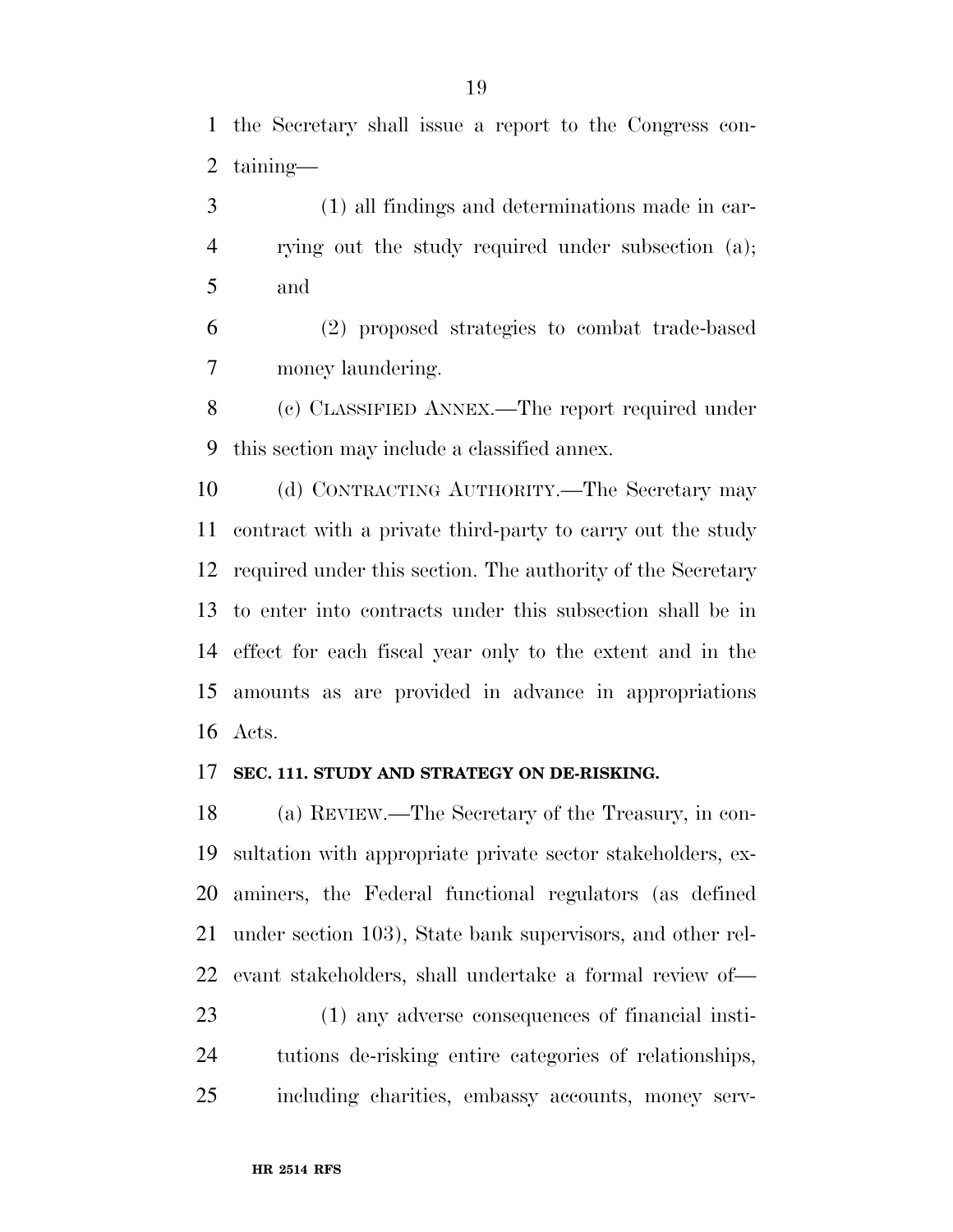| $\mathbf{1}$   | defined<br>businesses (as<br>under<br>section<br>ices  |
|----------------|--------------------------------------------------------|
| $\overline{2}$ | 1010.100(ff) of title 31, Code of Federal Regula-      |
| 3              | tions) and their agents, countries, international and  |
| $\overline{4}$ | domestic regions, and respondent banks;                |
| 5              | (2) the reasons why financial institutions are         |
| 6              | engaging in de-risking;                                |
| 7              | (3) the association with and effects of de-risk-       |
| 8              | ing on money laundering and financial crime actors     |
| 9              | and activities;                                        |
| 10             | $(4)$ the most appropriate ways to promote fi-         |
| 11             | nancial inclusion, particularly with respect to devel- |
| 12             | oping countries, while maintaining compliance with     |
| 13             | the Bank Secrecy Act, including an assessment of       |
| 14             | policy options to-                                     |
| 15             | (A) more effectively tailor Federal actions            |
| 16             | and penalties to the size of foreign financial in-     |
| 17             | stitutions and any capacity limitations of for-        |
| 18             | eign governments; and                                  |
| 19             | (B) reduce compliance costs that may lead              |
| 20             | to the adverse consequences described in para-         |
| 21             | graph(1);                                              |
| 22             | (5) formal and informal feedback provided by           |
| 23             | examiners that may have led to de-risking;             |
| 24             | (6) the relationship between resources dedicated       |
| 25             | to compliance and overall sophistication of compli-    |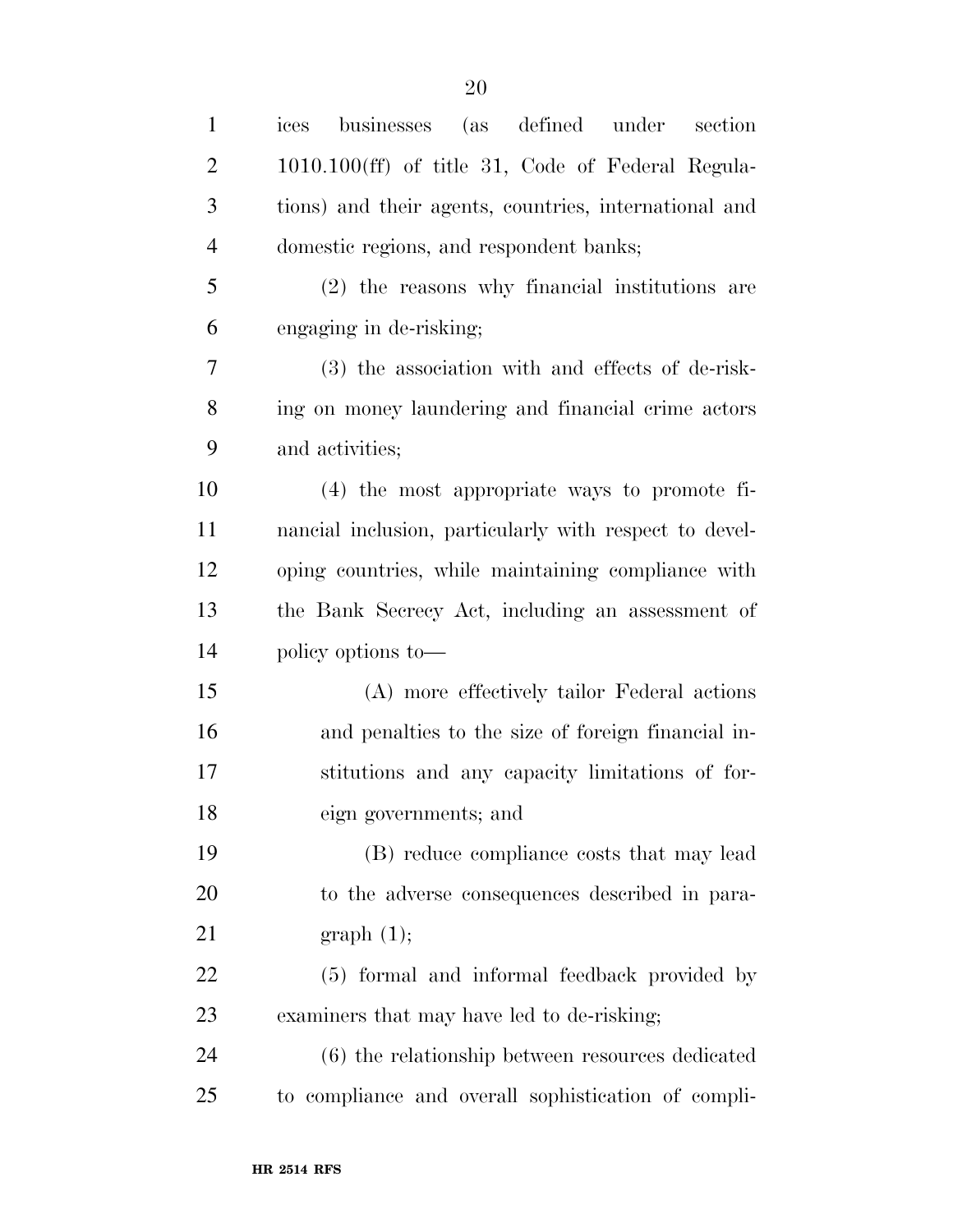ance efforts at entities that may be experiencing de- risking versus those that have not experienced de-risking; and

 (7) any best practices from the private sector that facilitate correspondent bank relationships.

 (b) DE-RISKING STRATEGY.—The Secretary shall de- velop a strategy to reduce de-risking and adverse con-sequences related to de-risking.

 (c) REPORT.—Not later than the end of the 1-year period beginning on the date of the enactment of this Act, the Secretary, in consultation with the Federal functional regulators, State bank supervisors, and other relevant stakeholders, shall issue a report to the Congress con-taining—

 (1) all findings and determinations made in car- rying out the study required under subsection (a); and

 (2) the strategy developed pursuant to sub-section (b).

(d) DEFINITIONS.—In this section:

 (1) DE-RISKING.—The term ''de-risking'' means the wholesale closing of accounts or limiting of financial services for a category of customer due to unsubstantiated risk as it relates to compliance with the Bank Secrecy Act.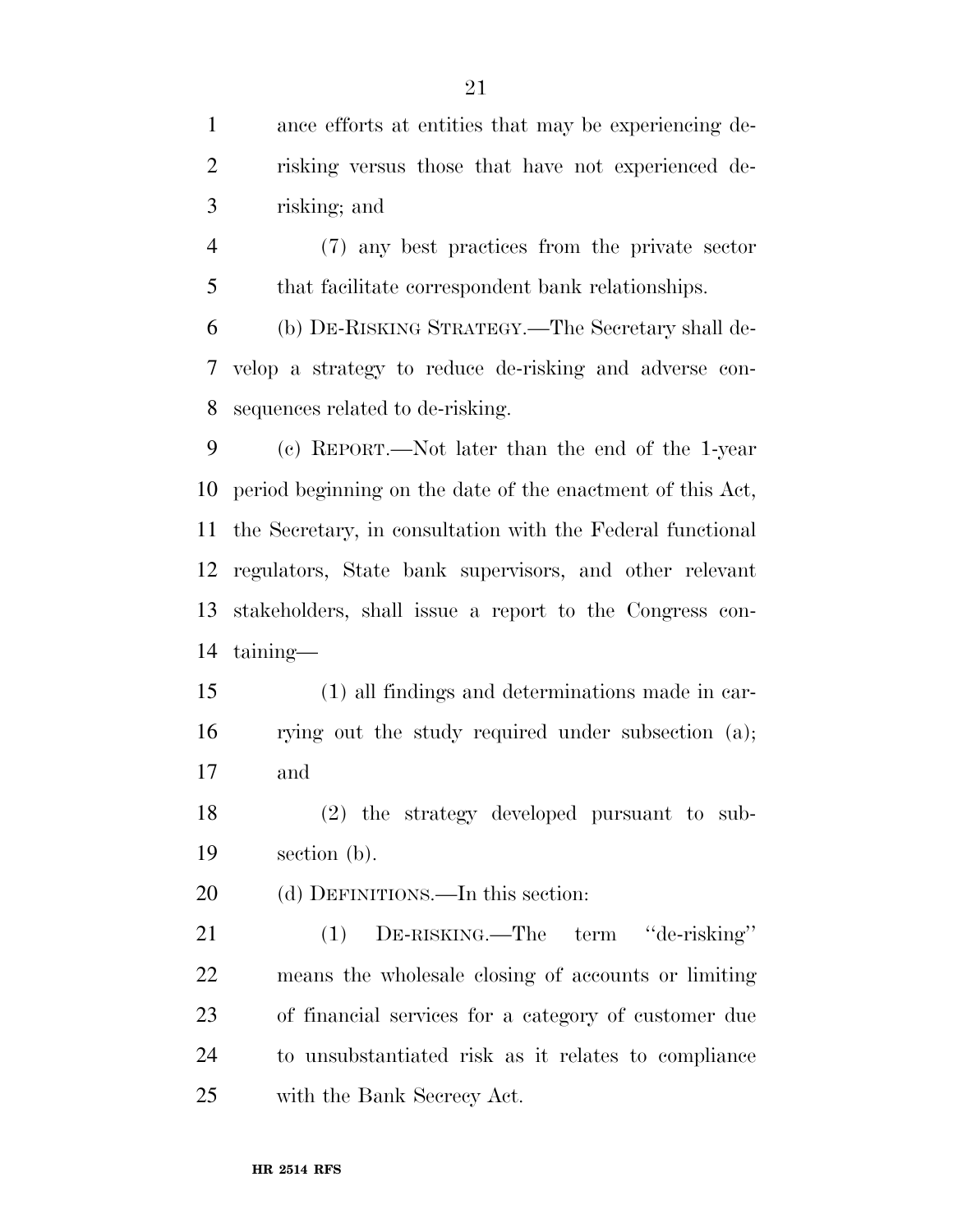(2) BSA TERMS.—The terms ''Bank Secrecy Act'' and ''financial institution'' have the meaning given those terms, respectively, under section 5312 off title 31, United States Code.

 (3) STATE BANK SUPERVISOR.—The term ''State bank supervisor'' has the meaning given that term under section 3 of the Federal Deposit Insur-ance Act (12 U.S.C. 1813).

# **SEC. 112. AML EXAMINATION AUTHORITY DELEGATION STUDY.**

 (a) STUDY.—The Secretary of the Treasury shall carry out a study, in consultation with State bank super- visors (as defined under section 3 of the Federal Deposit Insurance Act (12 U.S.C. 1813)), and other relevant stakeholders, on the Secretary's delegation of examination authority under the Bank Secrecy Act, including—

 (1) an evaluation of the efficacy of the delega- tion, especially with respect to the mission of the Bank Secrecy Act;

 (2) whether the delegated agencies have appro- priate resources to perform their delegated respon-sibilities; and

 (3) whether the examiners in delegated agencies have sufficient training and support to perform their responsibilities.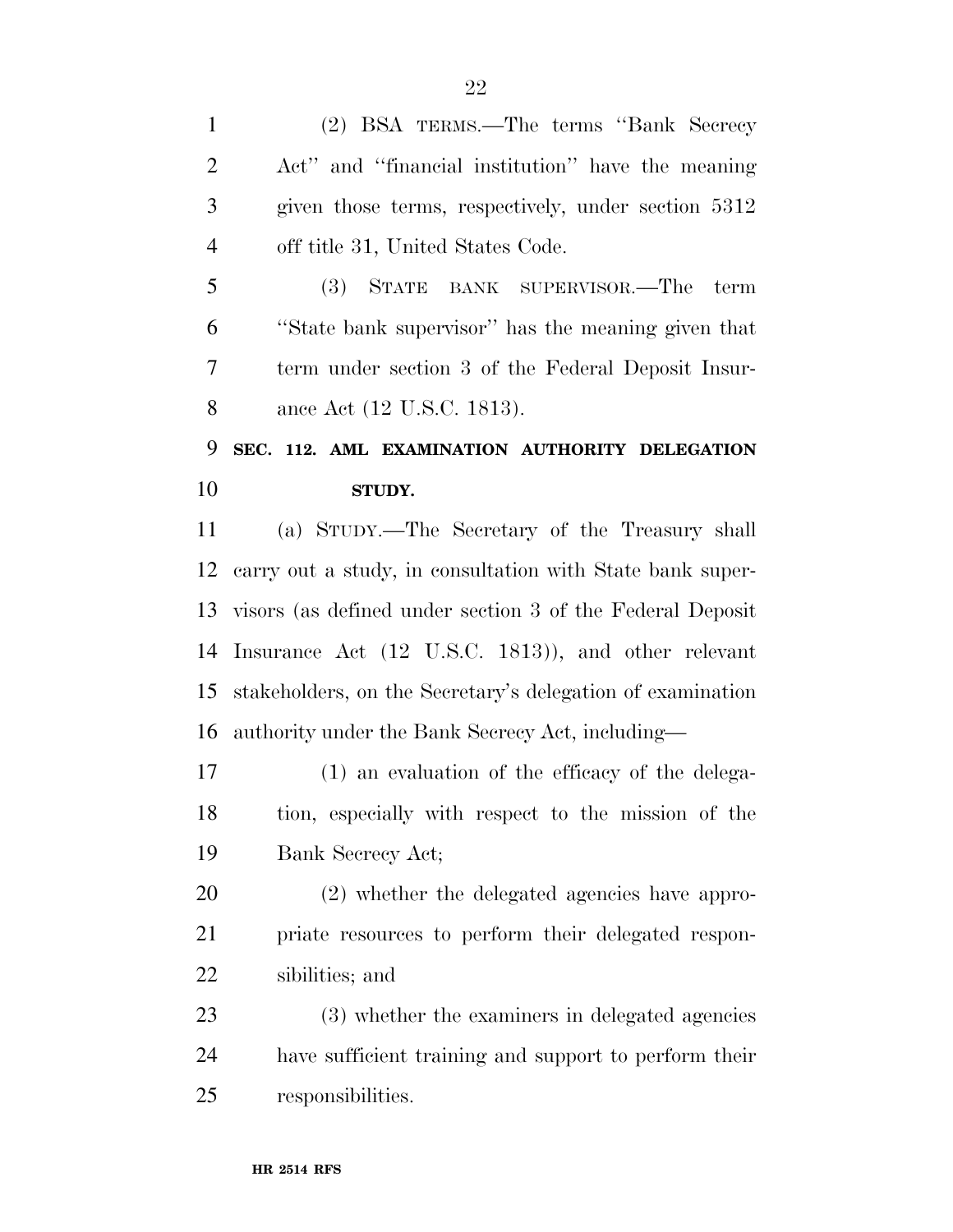(b) REPORT.—Not later than 1 year after the date of enactment of this Act, the Secretary of the Treasury shall submit to the Committee on Financial Services of the House of Representatives and the Committee on Banking, Housing, and Urban Affairs of the Senate a re-port containing—

 (1) all findings and determinations made in car- rying out the study required under subsection (a); and

 (2) recommendations to improve the efficacy of delegation authority, including the potential for de- delegation of any or all such authority where it may be appropriate.

 (c) BANK SECRECY ACT DEFINED.—The term ''Bank Secrecy Act'' has the meaning given that term under section 5312 off title 31, United States Code.

 **SEC. 113. STUDY AND STRATEGY ON CHINESE MONEY LAUNDERING.** 

 (a) STUDY.—The Secretary of the Treasury shall carry out a study on the extent and effect of Chinese money laundering activities in the United States, including territories and possessions of the United States, and worldwide.

 (b) STRATEGY TO COMBAT CHINESE MONEY LAUN-DERING.—Upon the completion of the study required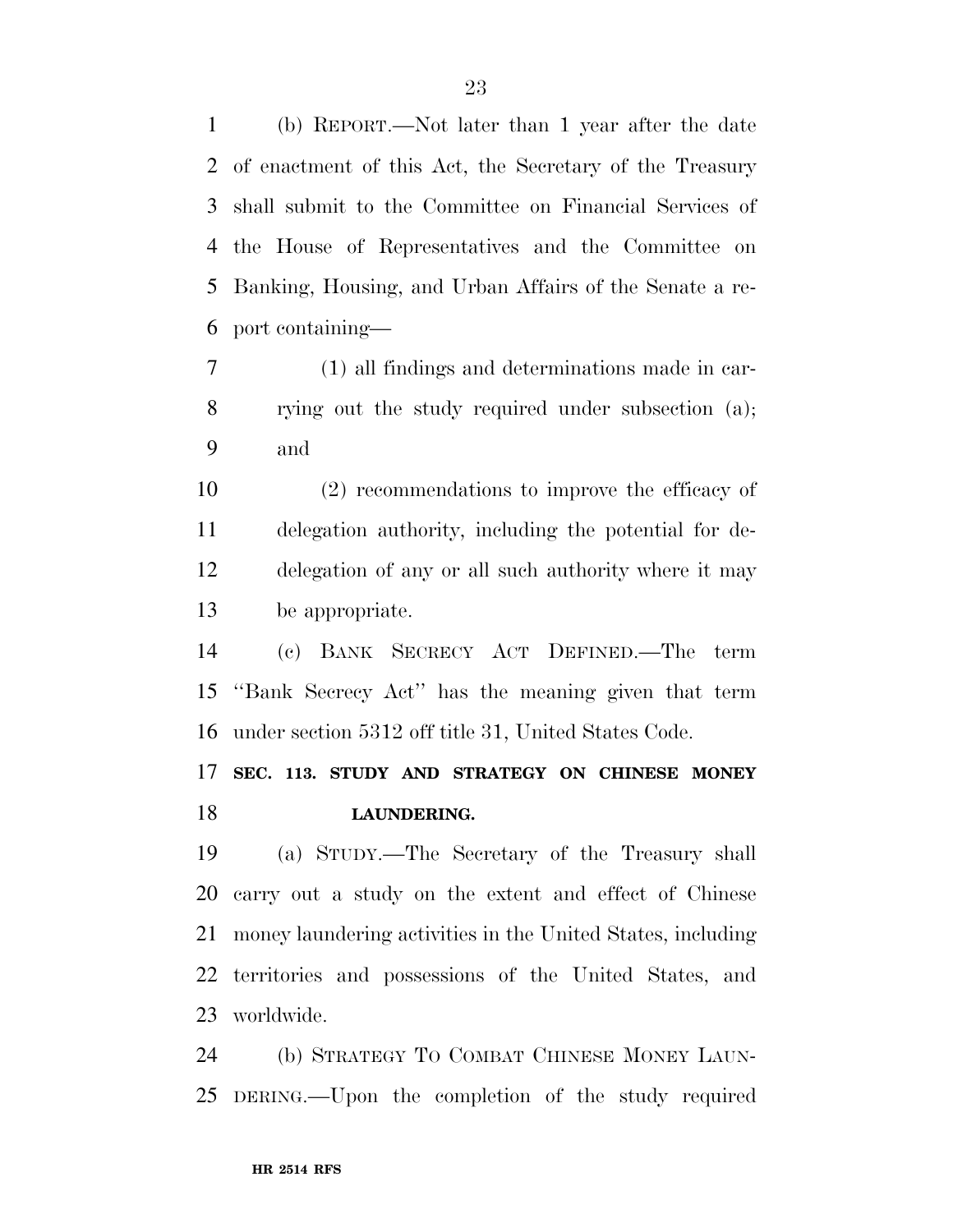under subsection (a), the Secretary shall, in consultation with such other Federal departments and agencies as the Secretary determines appropriate, develop a strategy to combat Chinese money laundering activities. (c) REPORT.—Not later than the end of the 1-year

 period beginning on the date of enactment of this Act, the Secretary of the Treasury shall issue a report to Congress containing—

 (1) all findings and determinations made in car- rying out the study required under subsection (a); and

(2) the strategy developed under subsection (b).

# **TITLE II—IMPROVING AML/CFT OVERSIGHT**

 **SEC. 201. PILOT PROGRAM ON SHARING OF SUSPICIOUS ACTIVITY REPORTS WITHIN A FINANCIAL GROUP.** 

(a) IN GENERAL.—

 (1) SHARING WITH FOREIGN BRANCHES AND AFFILIATES.—Section 5318(g) of title 31, United States Code, is amended by adding at the end the following:

23 "(5) PILOT PROGRAM ON SHARING WITH FOR-EIGN BRANCHES, SUBSIDIARIES, AND AFFILIATES.—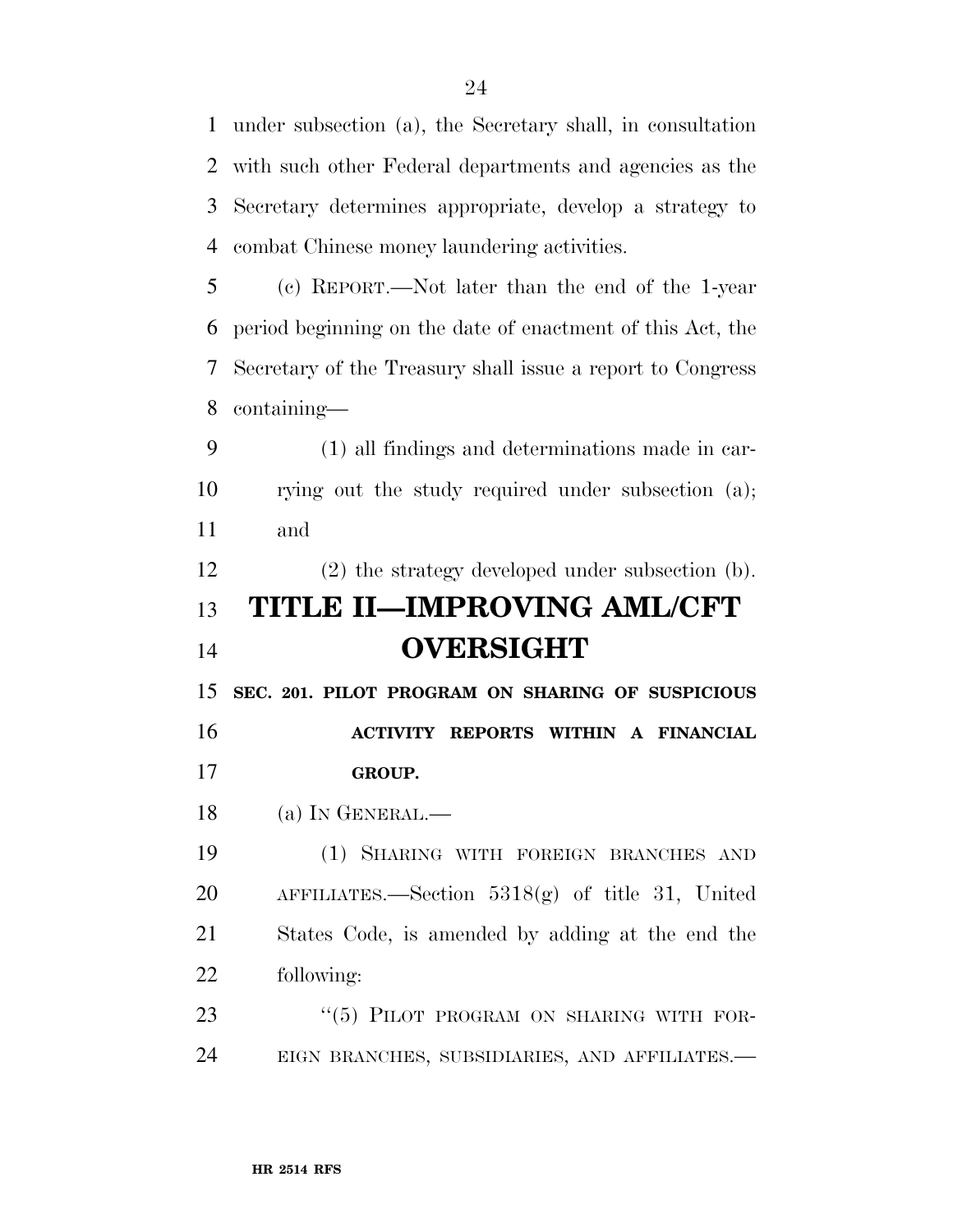1 "(A) In GENERAL.—The Secretary of the Treasury shall issue rules establishing the pilot program described under subparagraph (B), subject to such controls and restrictions as the Director of the Financial Crimes Enforcement Network determines appropriate, including con- trols and restrictions regarding participation by financial institutions and jurisdictions in the pilot program. In prescribing such rules, the Secretary shall ensure that the sharing of infor- mation described under such subparagraph (B) is subject to appropriate standards and require- ments regarding data security and the confiden-tiality of personally identifiable information.

15 "(B) PILOT PROGRAM DESCRIBED.—The pilot program required under this paragraph shall—

18 ''(i) permit a financial institution with a reporting obligation under this sub- section to share reports (and information on such reports) under this subsection with the institution's foreign branches, subsidi- aries, and affiliates for the purpose of com-bating illicit finance risks, notwithstanding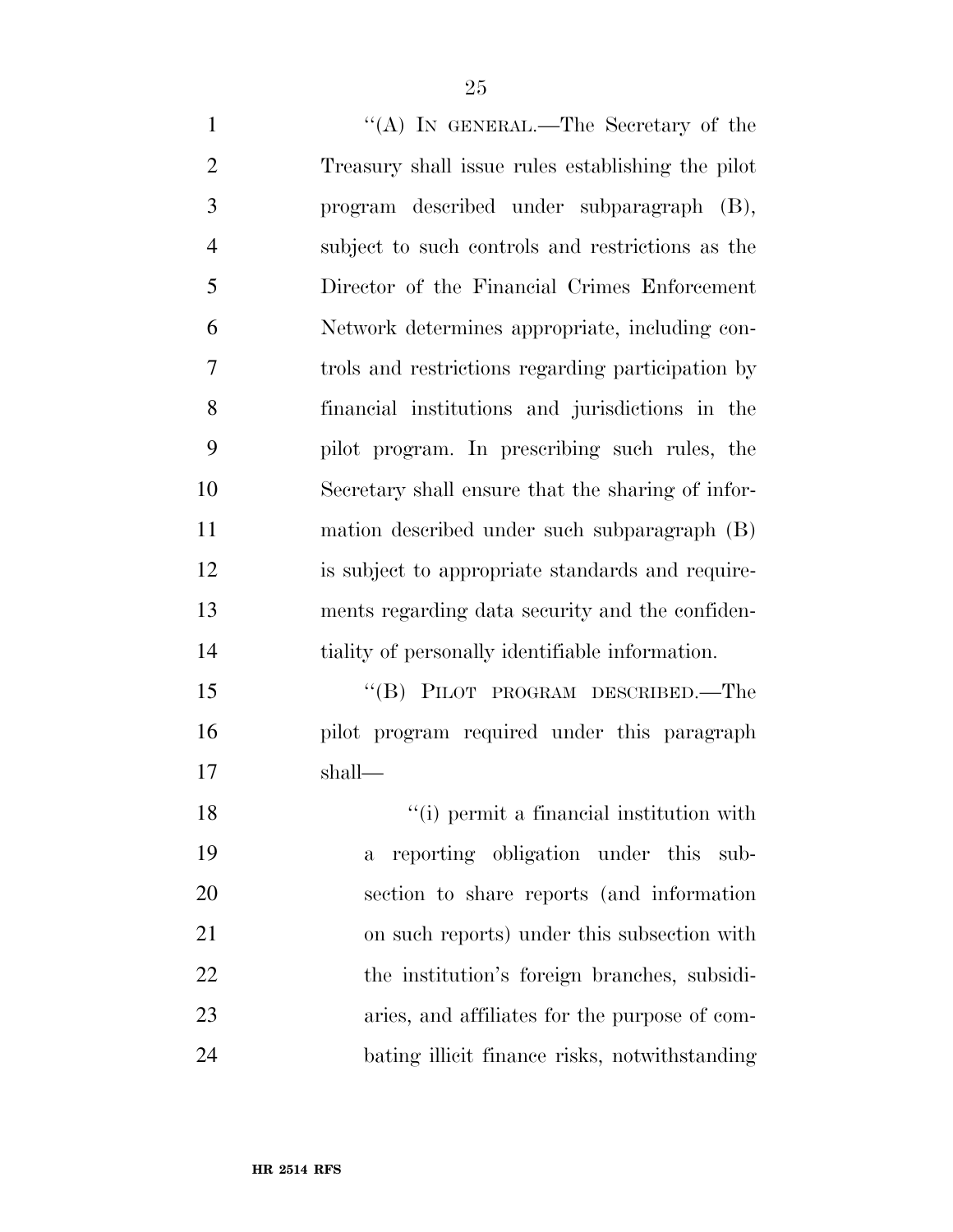| $\mathbf{1}$   | any other provision of law except subpara- |
|----------------|--------------------------------------------|
| $\overline{c}$ | graphs $(A)$ and $(C)$ ;                   |
| $\overline{3}$ | "(ii) terminate on the date that is $5$    |
| $\overline{4}$ | years after the date of enactment of this  |
| 5              | paragraph, except that the Secretary may   |
| 6              | extend the pilot program for up to 2 years |
| 7              | upon submitting a report to the Committee  |
| 8              | on Financial Services of the House of Rep- |
| 9              | resentatives and the Committee on Bank-    |
| 10             | ing, Housing, and Urban Affairs of the     |
| 11             | Senate that includes—                      |
| 12             | $\lq\lq$ a certification that the ex-      |
| 13             | tension is in the national interest of     |
| 14             | the United States, with a detailed ex-     |
| 15             | planation of the reasons therefor;         |
| 16             | $\lq\lq$ (II) an evaluation of the useful- |
| 17             | ness of the pilot program, including a     |
| 18             | detailed analysis of any illicit activity  |
| 19             | identified or prevented as a result of     |
| 20             | the program; and                           |
| 21             | "(III) a detailed legislative pro-         |
| 22             | posal providing for a long-term exten-     |
| 23             | sion of the pilot program activities, in-  |
| 24             | cluding expected budgetary resources       |
| 25             | for the activities, if the Secretary de-   |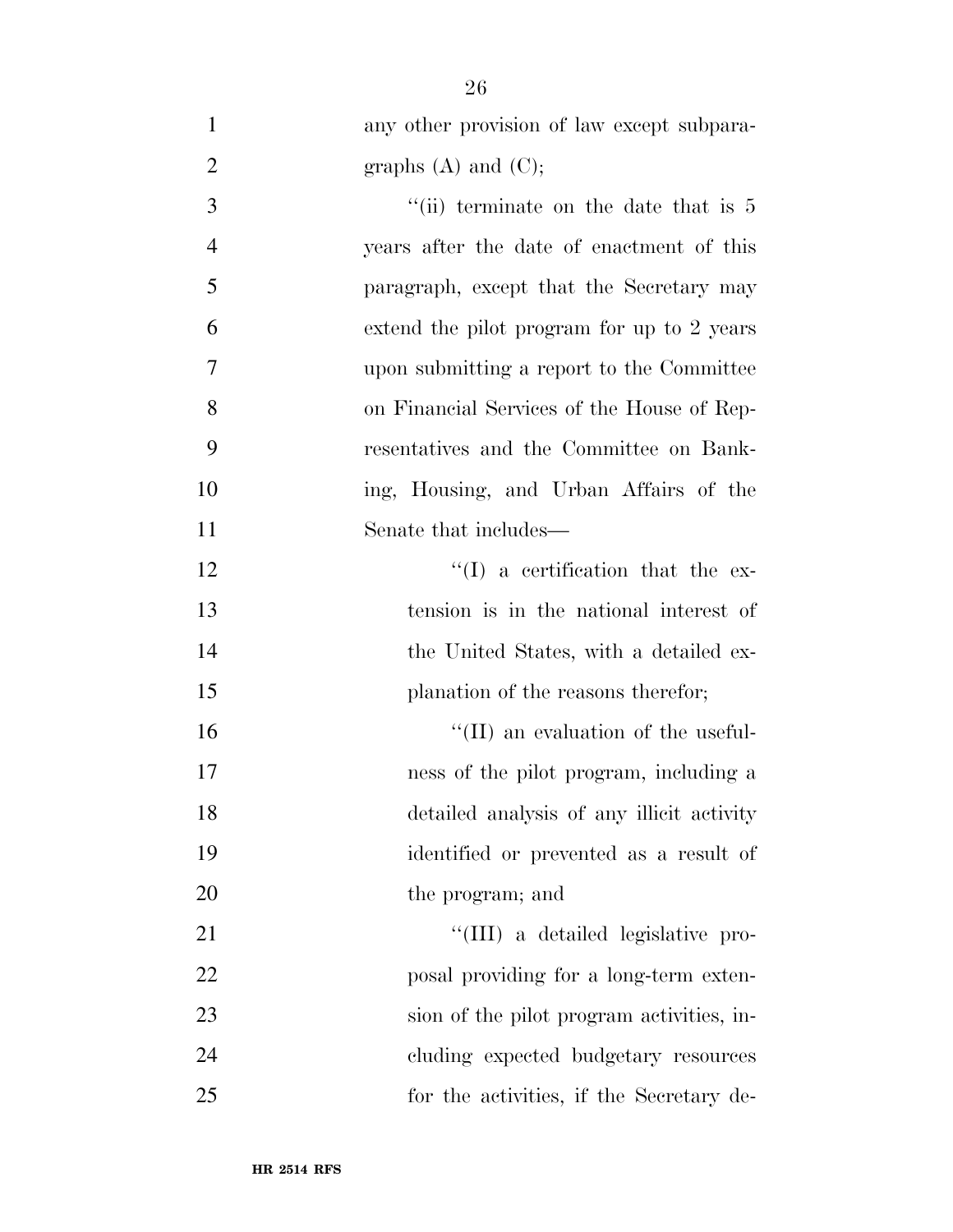| $\mathbf{1}$   | termines that a long-term extension is              |
|----------------|-----------------------------------------------------|
| $\overline{2}$ | appropriate.                                        |
| 3              | "(C) PROHIBITION INVOLVING CERTAIN                  |
| $\overline{4}$ | JURISDICTIONS.—In issuing the regulations re-       |
| 5              | quired under subparagraph $(A)$ , the Secretary     |
| 6              | may not permit a financial institution to share     |
| $\overline{7}$ | information on reports under this subsection        |
| 8              | with a foreign branch, subsidiary, or affiliate lo- |
| 9              | cated in-                                           |
| 10             | "(i) the People's Republic of China;                |
| 11             | "(ii) the Russian Federation; or                    |
| 12             | "(iii) a jurisdiction that—                         |
| 13             | $\lq\lq$ is subject to counter-                     |
| 14             | measures imposed by the Federal                     |
| 15             | Government;                                         |
| 16             | "(II) is a state sponsor of ter-                    |
| 17             | rorism; or                                          |
| 18             | "(III) the Secretary has deter-                     |
| 19             | mined cannot reasonably protect the                 |
| 20             | privacy and confidentiality of such in-             |
| 21             | formation or would otherwise use such               |
| 22             | information in a manner that is not                 |
| 23             | consistent with the national interest of            |
| 24             | the United States.                                  |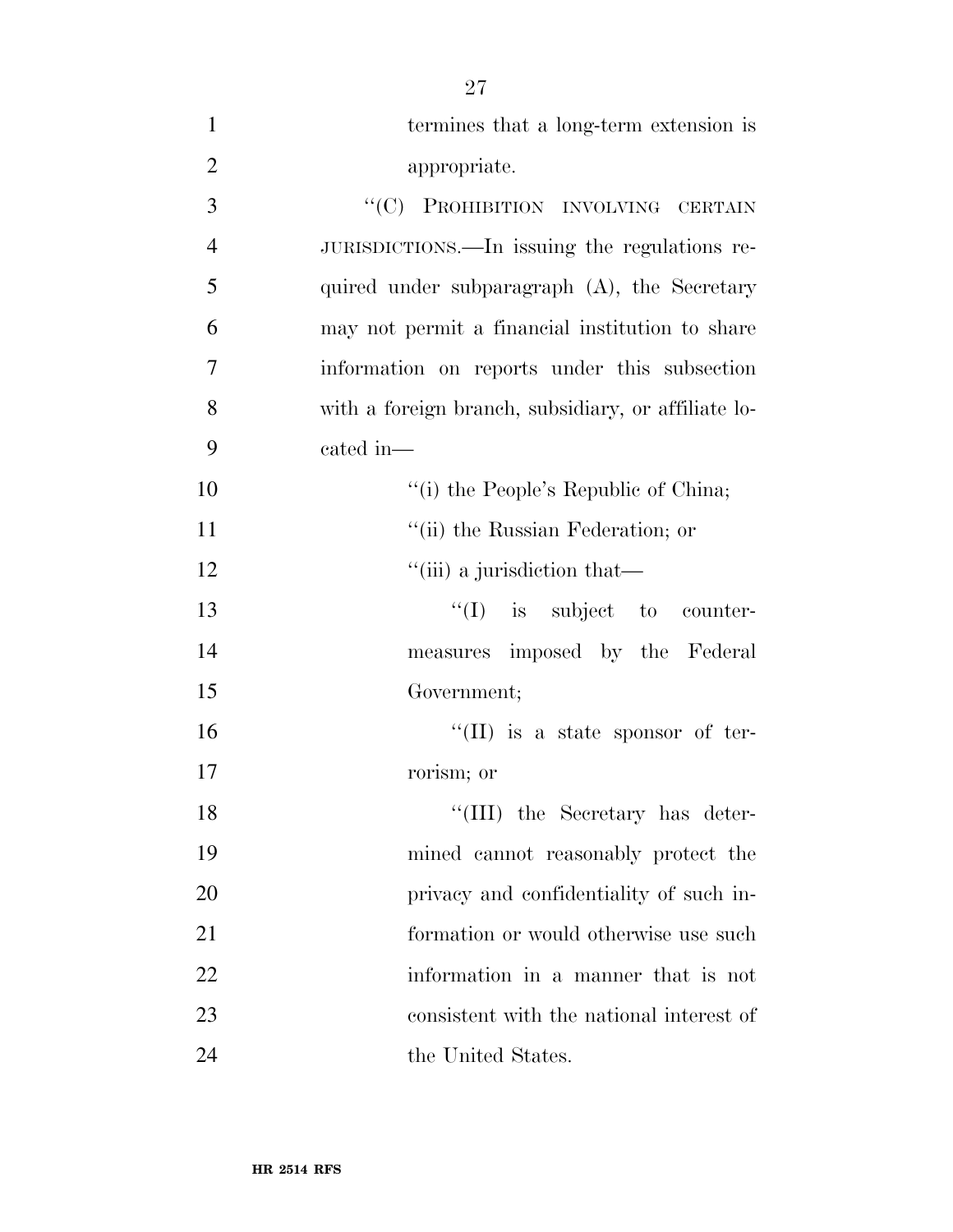| $\mathbf{1}$   | "(D) IMPLEMENTATION UPDATES.—Not                 |
|----------------|--------------------------------------------------|
| $\overline{2}$ | later than 360 days after the date rules are     |
| 3              | issued under subparagraph (A), and annually      |
| $\overline{4}$ | thereafter for 3 years, the Secretary, or the    |
| 5              | Secretary's designee, shall brief the Committee  |
| 6              | on Financial Services of the House of Rep-       |
| 7              | resentatives and the Committee on Banking,       |
| 8              | Housing, and Urban Affairs of the Senate on—     |
| 9              | "(i) the degree of any information               |
| 10             | sharing permitted under the pilot program,       |
| 11             | and a description of criteria used by the        |
| 12             | Secretary to evaluate the appropriateness        |
| 13             | of the information sharing;                      |
| 14             | "(ii) the effectiveness of the pilot pro-        |
| 15             | gram in identifying or preventing the viola-     |
| 16             | tion of a United States law or regulation,       |
| 17             | and mechanisms that may improve such ef-         |
| 18             | fectiveness; and                                 |
| 19             | "(iii) any recommendations to amend              |
| 20             | the design of the pilot program.                 |
| 21             | "(E) RULE OF CONSTRUCTION.--Nothing              |
| 22             | in this paragraph shall be construed as limiting |
| 23             | the Secretary's authority under provisions of    |
| 24             | law other than this paragraph to establish other |
| 25             | permissible purposes or methods for a financial  |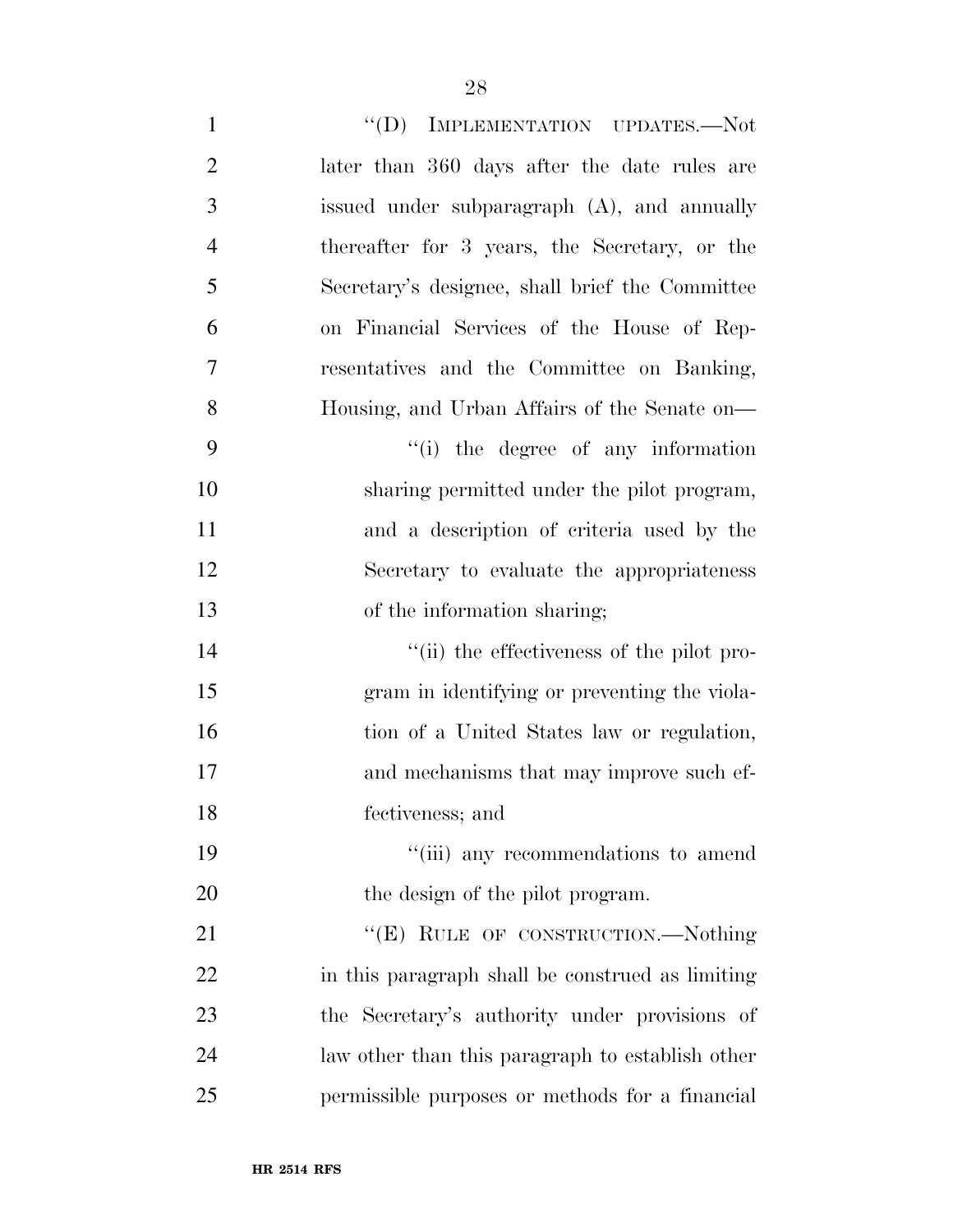institution sharing reports (and information on such reports) under this subsection with the in- stitution's foreign headquarters or with other branches of the same institution.

5 "'(F) NOTICE OF USE OF OTHER AUTHOR- ITY.—If the Secretary, pursuant to any author- ity other than that provided under this para- graph, permits a financial institution to share information on reports under this subsection with a foreign branch, subsidiary, or affiliate lo- cated in a foreign jurisdiction, the Secretary shall notify the Committee on Financial Serv- ices of the House of Representatives and the Committee on Banking, Housing, and Urban Affairs of such permission and the applicable foreign jurisdiction.

17 "(6) TREATMENT OF FOREIGN JURISDICTION- ORIGINATED REPORTS.—A report received by a fi- nancial institution from a foreign affiliate with re- spect to a suspicious transaction relevant to a pos- sible violation of law or regulation shall be subject to the same confidentiality requirements provided under this subsection for a report of a suspicious transaction described under paragraph (1).''.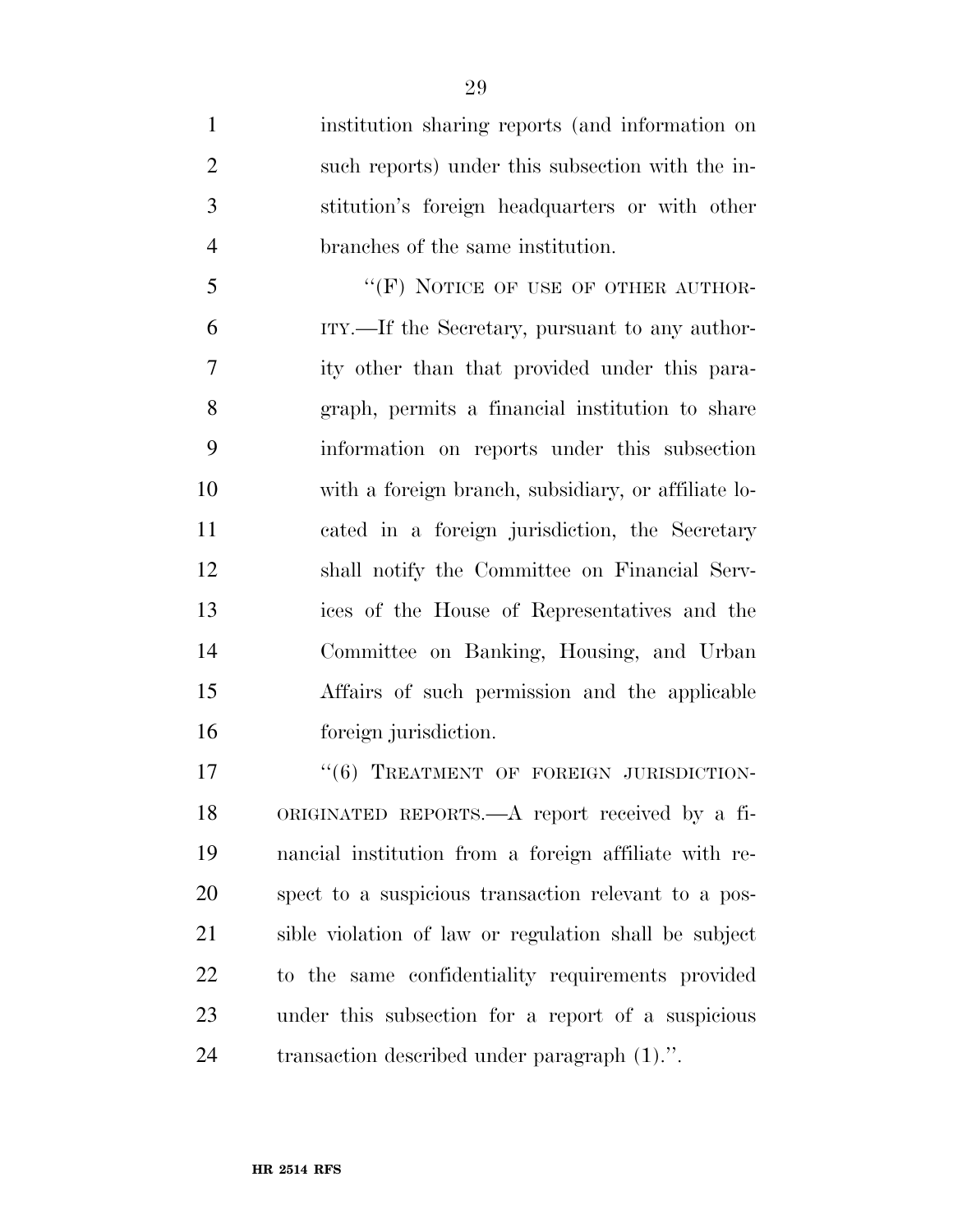| $\mathbf{1}$   | NOTIFICATION PROHIBITIONS.—Section<br>(2)                  |
|----------------|------------------------------------------------------------|
| $\overline{2}$ | $5318(g)(2)(A)$ of title 31, United States Code, is        |
| 3              | amended—                                                   |
| $\overline{4}$ | $(A)$ in clause (i), by inserting after "trans-            |
| 5              | action has been reported" the following: "or               |
| 6              | otherwise reveal any information that would re-            |
| $\overline{7}$ | veal that the transaction has been reported";              |
| 8              | and                                                        |
| 9              | (B) in clause (ii), by inserting after "trans-             |
| 10             | action has been reported," the following: "or              |
| 11             | otherwise reveal any information that would re-            |
| 12             | veal that the transaction has been reported,".             |
| 13             | (b) RULEMAKING.—Not later than the end of the              |
| 14             | 360-day period beginning on the date of enactment of this  |
| 15             | Act, the Secretary of the Treasury shall issue regulations |
| 16             | to carry out the amendments made by this section.          |
| 17             | SEC. 202. SHARING OF COMPLIANCE RESOURCES.                 |
|                | 18 (a) IN GENERAL.—Section 5318 of title 31, United        |
| 19             | States Code, is amended by adding at the end the fol-      |
| 20             | lowing:                                                    |
| 21             | "(o) SHARING OF COMPLIANCE RESOURCES.-                     |
| 22             | "(1) SHARING PERMITTED. Two or more fi-                    |
| 23             | nancial institutions may enter into collaborative ar-      |
| 24             | rangements in order to more efficiently comply with        |
| 25             | the requirements of this subchapter.                       |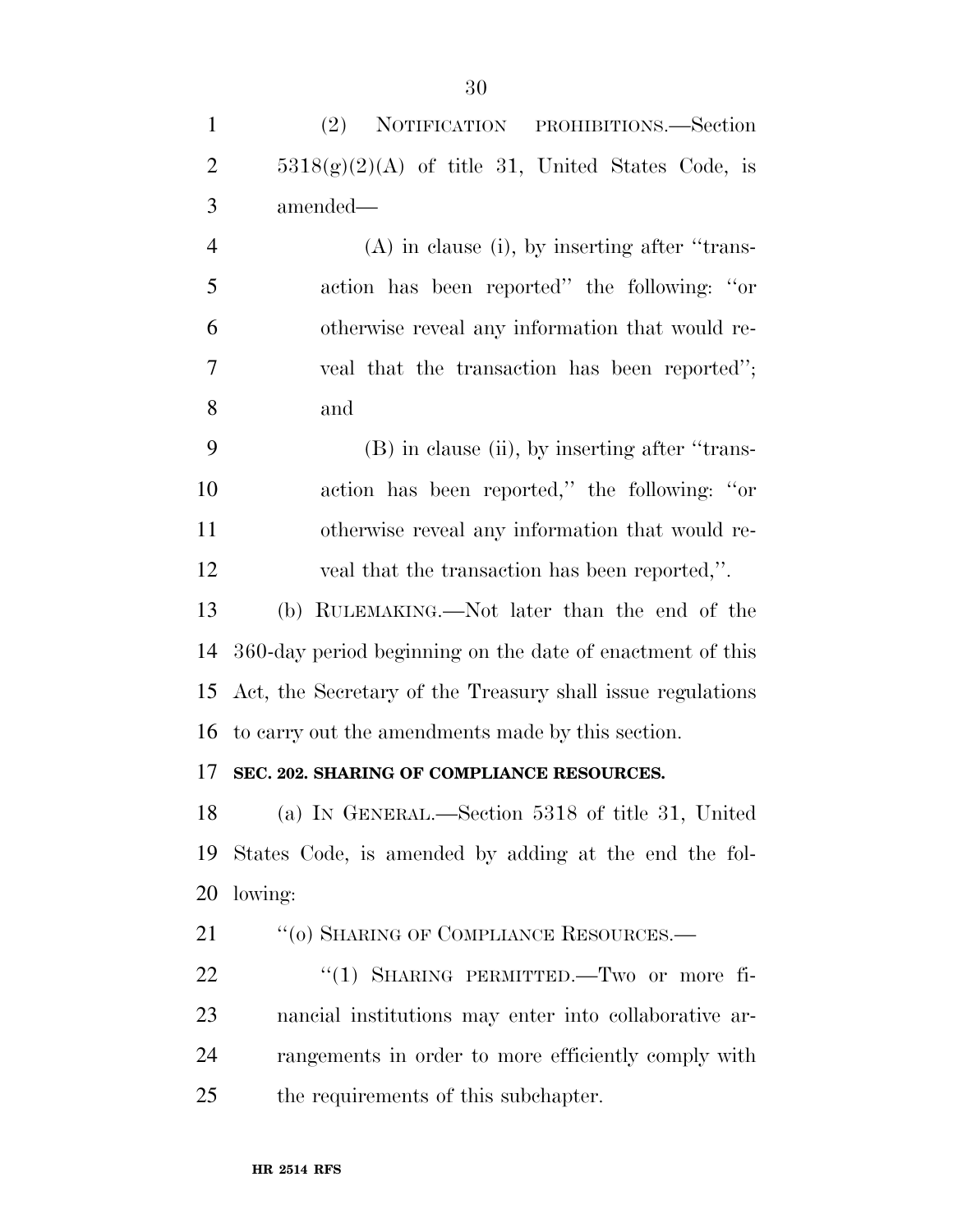1 "(2) OUTREACH.—The Secretary of the Treas- ury and the appropriate supervising agencies shall carry out an outreach program to provide financial institutions with information, including best prac- tices, with respect to the sharing of resources de-scribed under paragraph (1).''.

 (b) RULE OF CONSTRUCTION.—The amendment made by subsection (a) may not be construed to require financial institutions to share resources.

### **SEC. 203. GAO STUDY ON FEEDBACK LOOPS.**

 (a) STUDY.—The Comptroller General of the United States shall carry out a study on—

 (1) best practices within the United States Gov- ernment for providing feedback (''feedback loop'') to relevant parties (including regulated private entities) on the usage and usefulness of personally identifi- able information (''PII''), sensitive-but-unclassified (''SBU'') data, or similar information provided by such parties to Government users of such informa- tion and data (including law enforcement or regu-lators); and

 (2) any practices or standards inside or outside the United States for providing feedback through sensitive information and public-private partnership information sharing efforts, specifically related to ef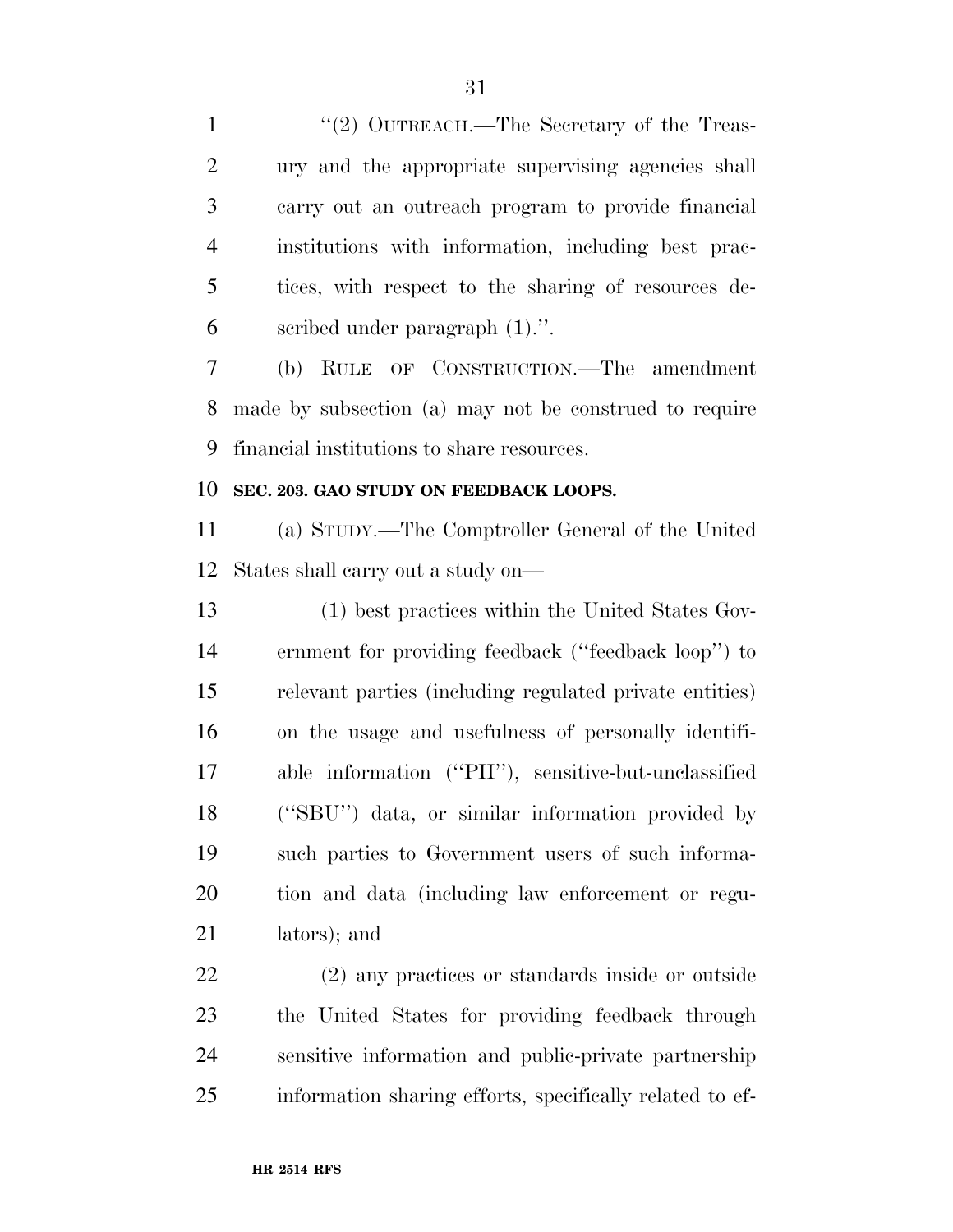forts to combat money laundering and other forms of illicit finance.

 (b) REPORT.—Not later than the end of the 18- month period beginning on the date of the enactment of this Act, the Comptroller General shall issue a report to the Committee on Banking, Housing, and Urban Affairs of the Senate and the Committee on Financial Services of the House of Representatives containing—

 (1) all findings and determinations made in car-rying out the study required under subsection (a);

 (2) with respect to each of paragraphs (1) and (2) of subsection (a), any best practices or signifi- cant concerns identified by the Comptroller General, and their applicability to public-private partnerships and feedback loops with respect to United States ef- forts to combat money laundering and other forms of illicit finance; and

 (3) recommendations to reduce or eliminate any unnecessary Government collection of the informa-20 tion described under subsection  $(a)(1)$ .

## **SEC. 204. FINCEN STUDY ON BSA VALUE.**

 (a) STUDY.—The Director of the Financial Crimes Enforcement Network shall carry out a study on Bank Se-crecy Act value.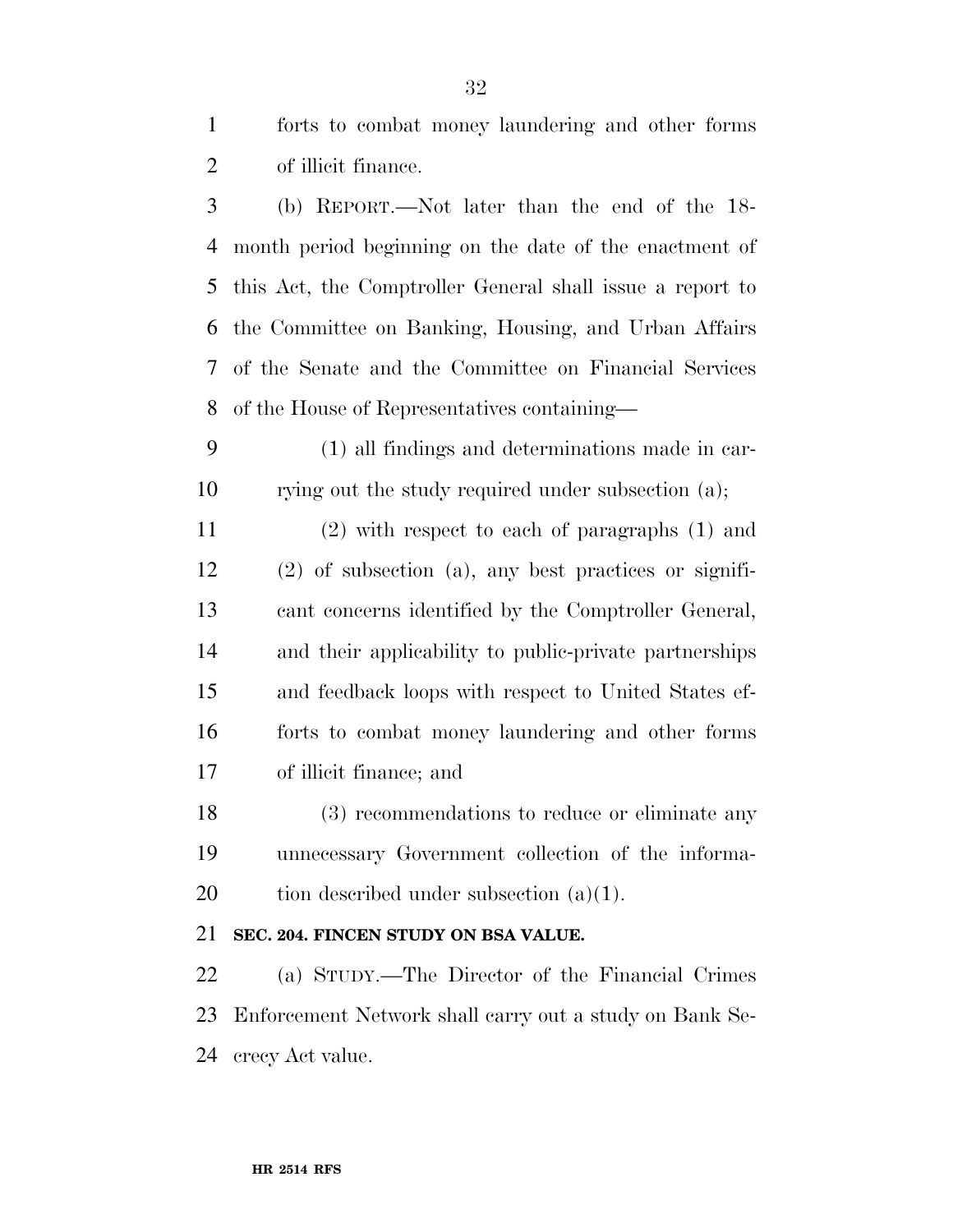(b) REPORT.—Not later than the end of the 30-day period beginning on the date the study under subsection (a) is completed, the Director shall issue a report to the Committee on Financial Services of the House of Rep- resentatives and the Committee on Banking, Housing, and Urban Affairs of the Senate containing all findings and determinations made in carrying out the study required under this section.

 (c) CLASSIFIED ANNEX.—The report required under this section may include a classified annex, if the Director determines it appropriate.

 (d) BANK SECRECY ACT DEFINED.—For purposes of this section, the term ''Bank Secrecy Act'' has the mean- ing given that term under section 5312 of title 31, United States Code.

# **SEC. 205. SHARING OF THREAT PATTERN AND TREND IN-FORMATION.**

 Section 5318(g) of title 31, United States Code, as 19 amended by section  $201(a)(1)$ , is further amended by add-ing at the end the following:

21 "(7) SHARING OF THREAT PATTERN AND 22 TREND INFORMATION.—

23 "(A) SAR ACTIVITY REVIEW.—The Direc- tor of the Financial Crimes Enforcement Net-work shall restart publication of the 'SAR Ac-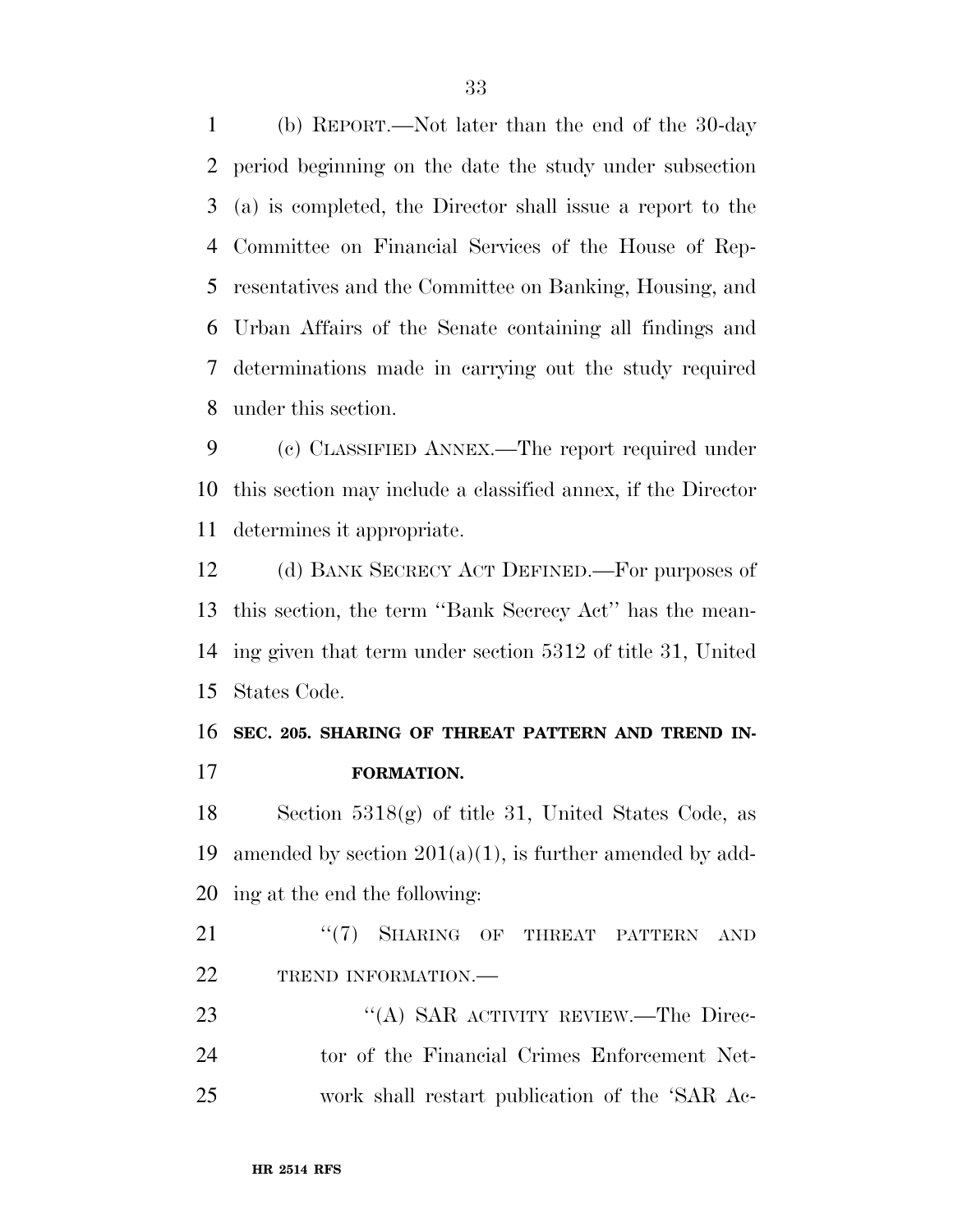| $\mathbf{1}$   | tivity Review – Trends, Tips & Issues', on not     |
|----------------|----------------------------------------------------|
| $\overline{2}$ | less than a semi-annual basis, to provide mean-    |
| 3              | ingful information about the preparation, use,     |
| $\overline{4}$ | and value of reports filed under this subsection   |
| 5              | by financial institutions, as well as other re-    |
| 6              | ports filed by financial institutions under the    |
| $\overline{7}$ | Bank Secrecy Act.                                  |
| 8              | "(B) INCLUSION OF TYPOLOGIES.—In each              |
| 9              | publication described under subparagraph (A),      |
| 10             | the Director shall provide financial institutions  |
| 11             | with typologies, including data that can be        |
| 12             | adapted in algorithms (including for artificial    |
| 13             | intelligence and machine learning programs)        |
| 14             | where appropriate, on emerging money laun-         |
| 15             | dering and counter terror financing threat pat-    |
| 16             | terns and trends.                                  |
| 17             | "(C) TYPOLOGY DEFINED.—For purposes                |
| 18             | of this paragraph, the term 'typology' means       |
| 19             | the various techniques used to launder money       |
| 20             | or finance terrorism.".                            |
| 21             | SEC. 206. MODERNIZATION AND UPGRADING WHISTLE-     |
| 22             | <b>BLOWER PROTECTIONS.</b>                         |
| 23             | (a) REWARDS.—Section $5323(d)$ of title 31, United |
| 24             | States Code, is amended to read as follows:        |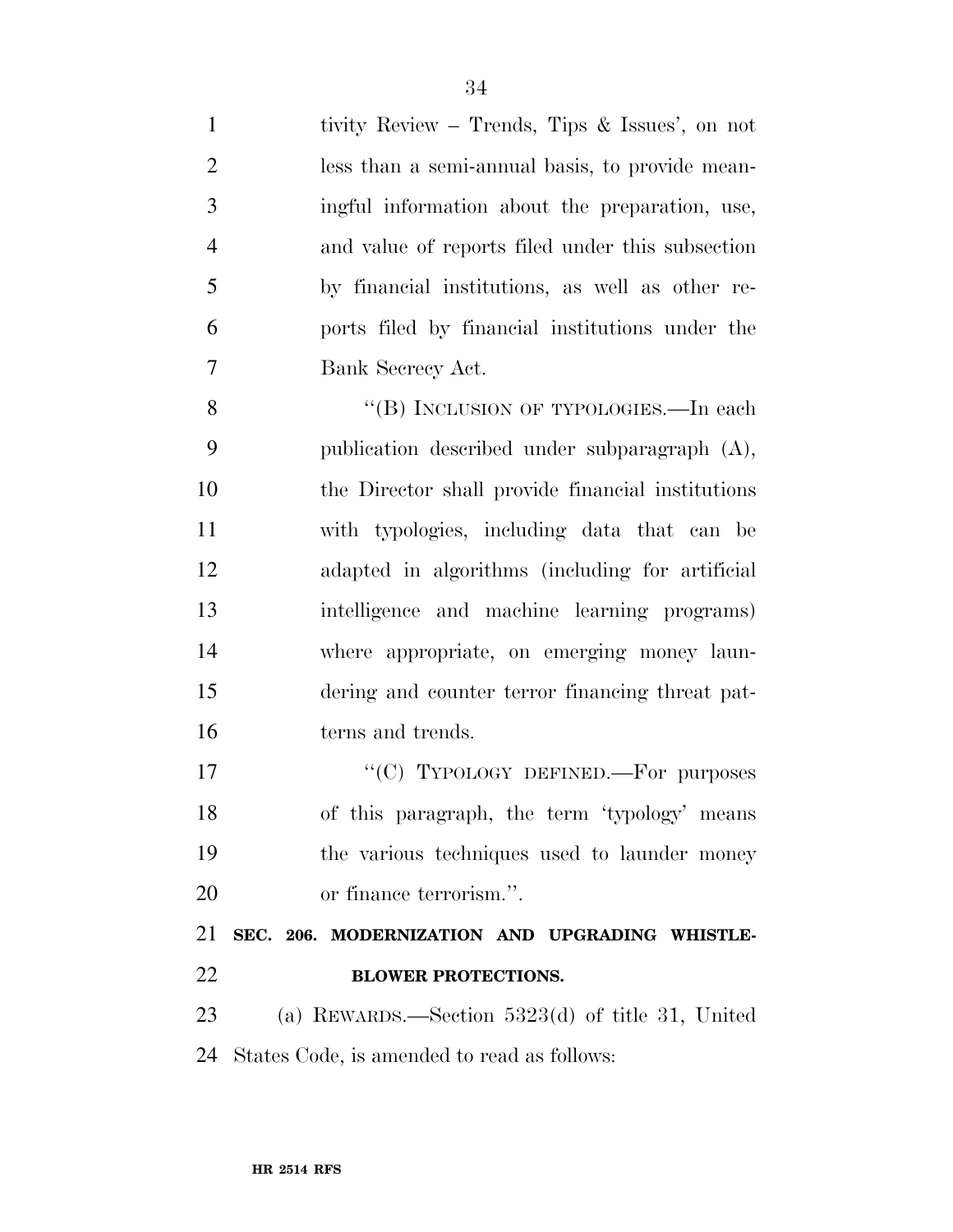''(d) SOURCE OF REWARDS.—For the purposes of paying a reward under this section, the Secretary may, subject to amounts made available in advance by appro- priation Acts, use criminal fine, civil penalty, or forfeiture amounts recovered based on the original information with respect to which the reward is being paid.''.

(b) WHISTLEBLOWER INCENTIVES.—

 Chapter 53 of title 31, United States Code, is amended—

 (1) by inserting after section 5323 the fol-lowing:

## **''§ 5323A. Whistleblower incentives**

''(a) DEFINITIONS.—In this section:

14 "(1) COVERED JUDICIAL OR ADMINISTRATIVE ACTION.—The term 'covered judicial or administra-16 tive action' means any judicial or administrative ac- tion brought by FinCEN under the Bank Secrecy Act that results in monetary sanctions exceeding \$1,000,000.

20 "'(2) FINCEN.—The term 'FinCEN' means the Financial Crimes Enforcement Network.

22 "(3) MONETARY SANCTIONS.—The term 'mone- tary sanctions', when used with respect to any judi-cial or administrative action, means—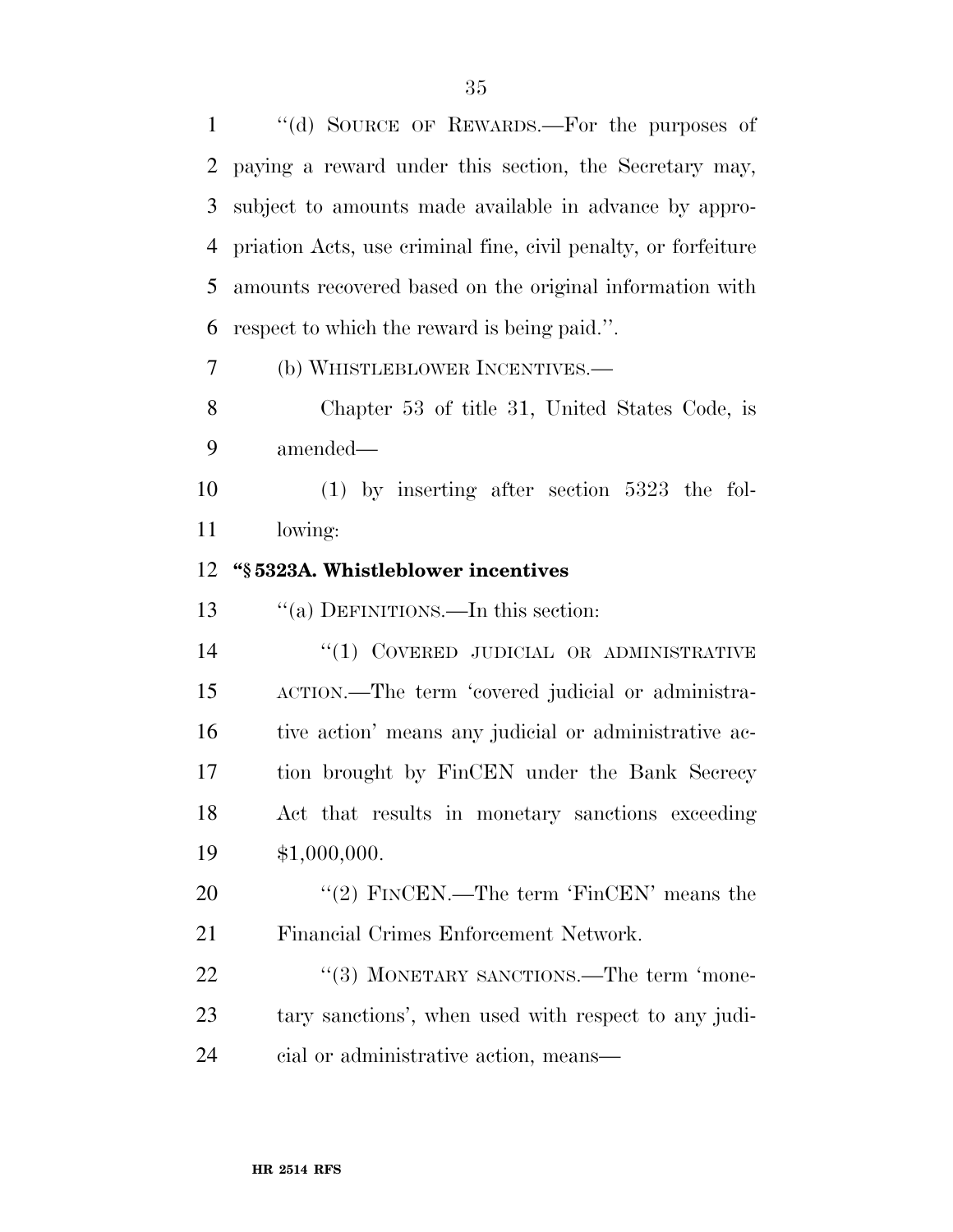| $\mathbf{1}$   | $\lq\lq$ any monies, including penalties,             |
|----------------|-------------------------------------------------------|
| $\overline{2}$ | disgorgement, and interest, ordered to be paid;       |
| 3              | and                                                   |
| $\overline{4}$ | "(B) any monies deposited into a                      |
| 5              | disgorgement fund as a result of such action or       |
| 6              | any settlement of such action.                        |
| 7              | $``(4)$ ORIGINAL INFORMATION.—The term                |
| 8              | 'original information' means information that-        |
| 9              | $\lq\lq$ is derived from the independent              |
| 10             | knowledge or analysis of a whistleblower;             |
| 11             | "(B) is not known to FinCEN from any                  |
| 12             | other source, unless the whistleblower is the         |
| 13             | original source of the information; and               |
| 14             | $\lq\lq$ (C) is not exclusively derived from an al-   |
| 15             | legation made in a judicial or administrative         |
| 16             | hearing, in a governmental report, hearing,           |
| 17             | audit, or investigation, or from the news media,      |
| 18             | unless the whistleblower is a source of the infor-    |
| 19             | mation.                                               |
| 20             | "(5) RELATED ACTION.—The term 'related ac-            |
| 21             | tion', when used with respect to any judicial or ad-  |
| 22             | ministrative action brought by FinCEN, means any      |
| 23             | judicial or administrative action that is based upon  |
| 24             | original information provided by a whistleblower that |
| 25             | led to the successful enforcement of the action.      |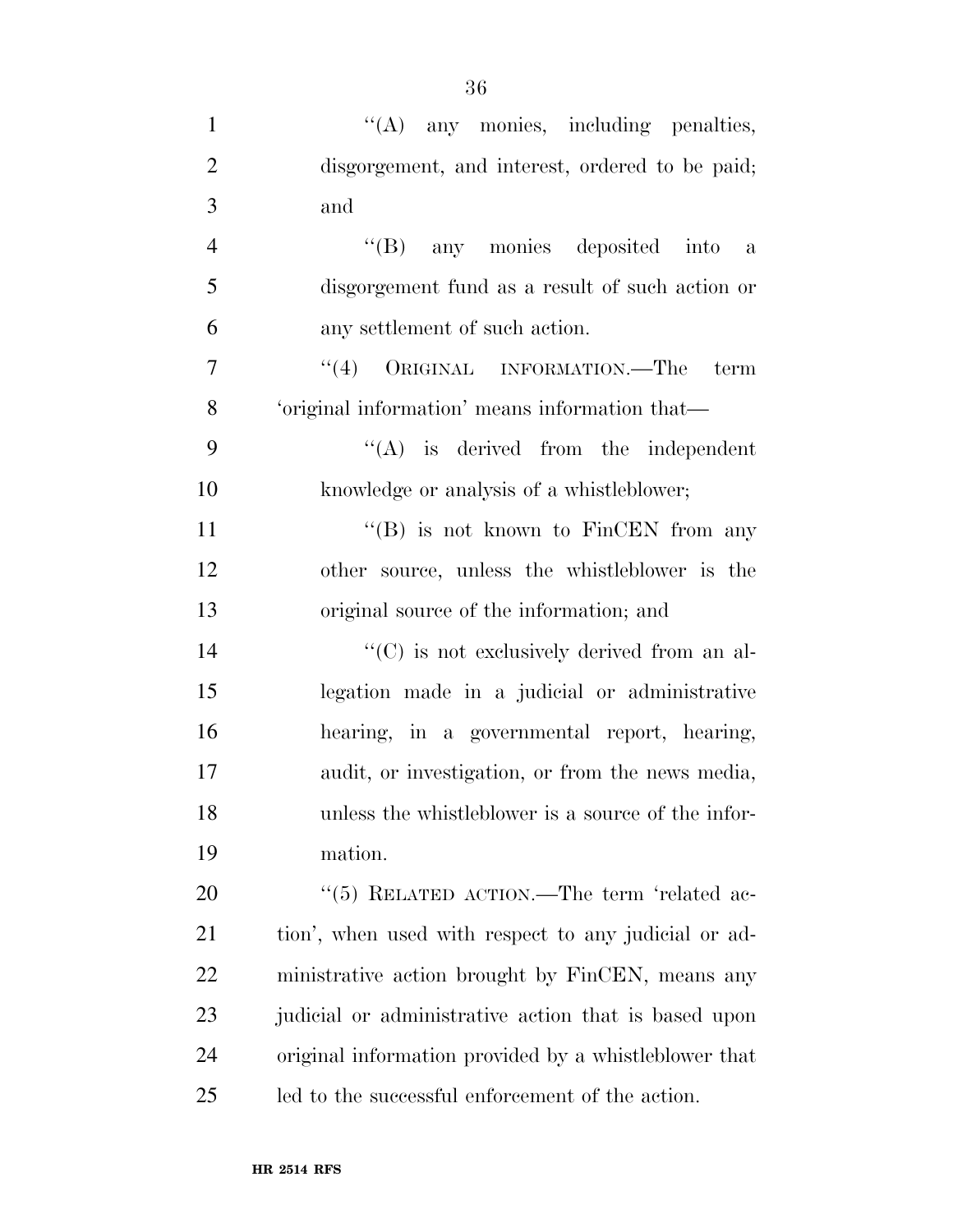1 ''(6) SECRETARY.—The term 'Secretary' means 2 the Secretary of the Treasury.

3 "(7) WHISTLEBLOWER.—The term 'whistle- blower' means any individual who provides, or two or more individuals acting jointly who provide, informa- tion relating to a violation of laws enforced by FinCEN, in a manner established, by rule or regula-tion, by FinCEN.

"(b) AWARDS.—

 $\frac{1}{1}$  IN GENERAL.—In any covered judicial or administrative action, or related action, the Sec- retary, under such rules as the Secretary may issue and subject to subsection (c), shall pay an award or awards to one or more whistleblowers who volun- tarily provided original information to FinCEN that led to the successful enforcement of the covered judi- cial or administrative action, or related action, in an aggregate amount equal to not more than 30 per- cent, in total, of what has been collected of the mon-etary sanctions imposed in the action.

21 "(2) SOURCE OF AWARDS.—For the purposes of paying any award under paragraph (1), the Sec- retary may, subject to amounts made available in advance by appropriation Acts, use monetary sanc-tion amounts recovered based on the original infor-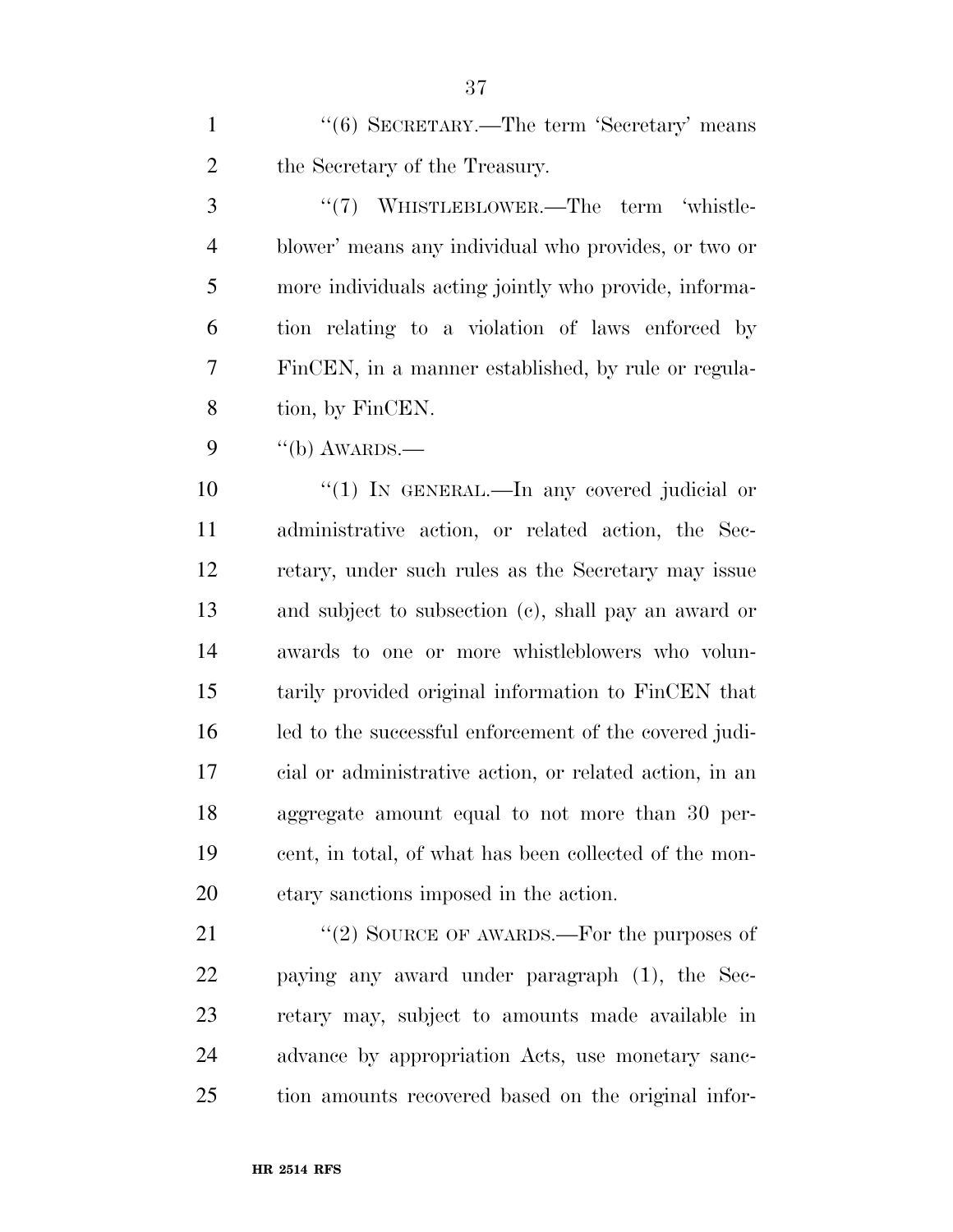| $\mathbf{1}$   | mation with respect to which the award is being  |
|----------------|--------------------------------------------------|
| $\overline{2}$ | paid.                                            |
| 3              | "(c) DETERMINATION OF AMOUNT OF AWARD; DE-       |
| $\overline{4}$ | NIAL OF AWARD.                                   |
| 5              | "(1) DETERMINATION OF AMOUNT<br>OF               |
| 6              | AWARD.                                           |
| 7              | "(A) DISCRETION.—The determination of            |
| 8              | the amount of an award made under subsection     |
| 9              | (b) shall be in the discretion of the Secretary. |
| 10             | "(B) CRITERIA.—In responding to a dis-           |
| 11             | closure and determining the amount of an         |
| 12             | award made, FinCEN staff shall meet with the     |
| 13             | whistleblower to discuss evidence disclosed and  |
| 14             | rebuttals to the disclosure, and shall take into |
| 15             | consideration-                                   |
| 16             | "(i) the significance of the informa-            |
| 17             | tion provided by the whistleblower to the        |
| 18             | success of the covered judicial or adminis-      |
| 19             | trative action;                                  |
| 20             | "(ii) the degree of assistance provided          |
| 21             | by the whistleblower and any legal rep-          |
| 22             | resentative of the whistleblower in a cov-       |
| 23             | ered judicial or administrative action;          |
| 24             | "(iii) the mission of FinCEN in deter-           |
| 25             | ring violations of the law by making             |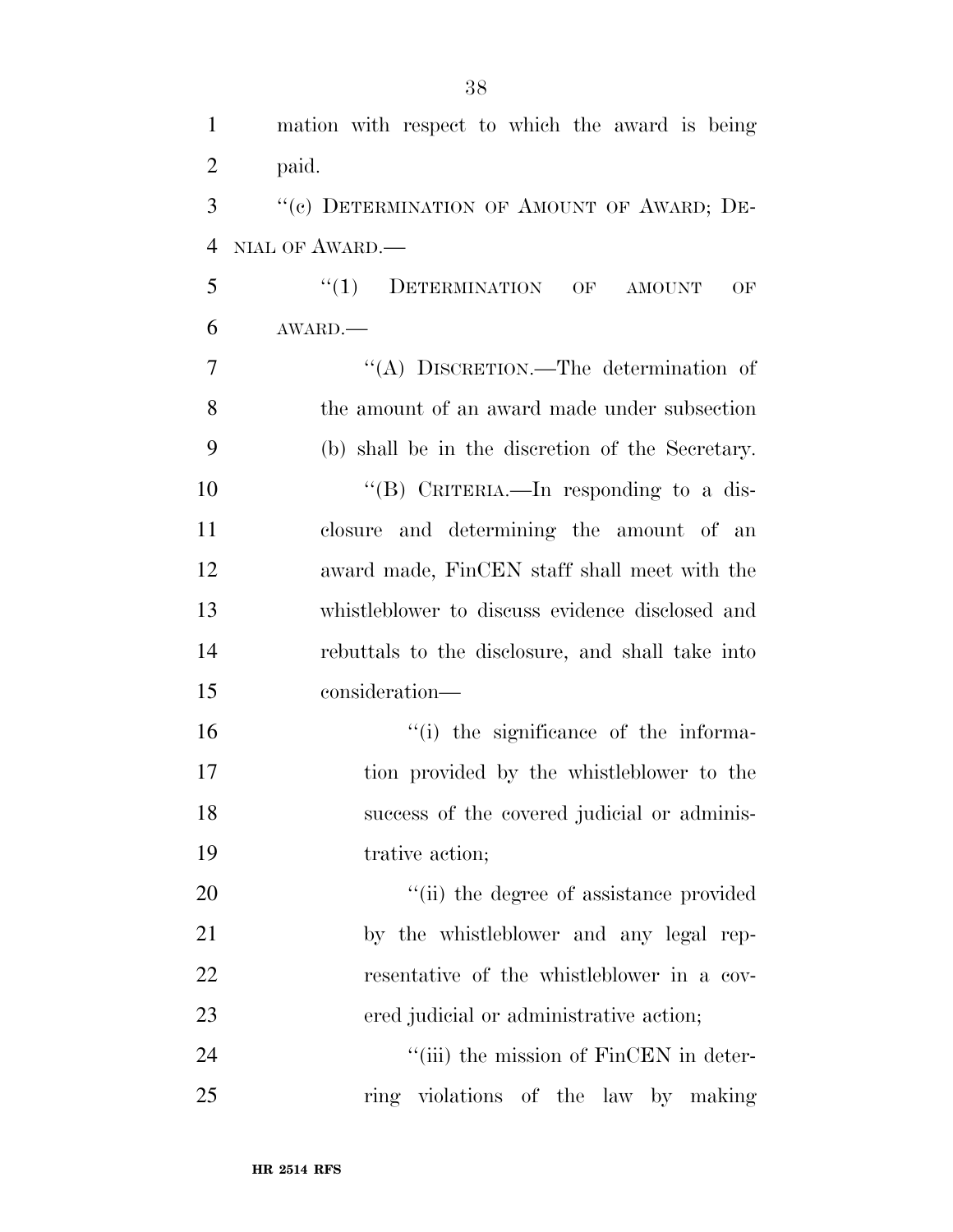| $\mathbf{1}$   | awards to whistleblowers who provide in-               |
|----------------|--------------------------------------------------------|
| $\overline{2}$ | formation that lead to the successful en-              |
| 3              | forcement of such laws; and                            |
| $\overline{4}$ | "(iv) such additional relevant factors                 |
| 5              | as the Secretary may establish by rule.                |
| 6              | "(2) DENIAL OF AWARD. $\longrightarrow$ No award under |
| 7              | subsection (b) shall be made—                          |
| 8              | "(A) to any whistleblower who is, or was at            |
| 9              | the time the whistleblower acquired the original       |
| 10             | information submitted to FinCEN, a member,             |
| 11             | officer, or employee of—                               |
| 12             | "(i) an appropriate regulatory agency;                 |
| 13             | "(ii) the Department of Justice;                       |
| 14             | "(iii) a self-regulatory organization; or              |
| 15             | $``(iv)$ a law enforcement organization;               |
| 16             | $\lq\lq (B)$ to any whistleblower who is convicted     |
| 17             | of a criminal violation, or who the Secretary          |
| 18             | has a reasonable basis to believe committed a          |
| 19             | criminal violation, related to the judicial or ad-     |
| 20             | ministrative action for which the whistleblower        |
| 21             | otherwise could receive an award under this sec-       |
| 22             | tion;                                                  |
| 23             | "(C) to any whistleblower who gains the                |
| 24             | information through the performance of an              |
| 25             | audit of financial statements required under the       |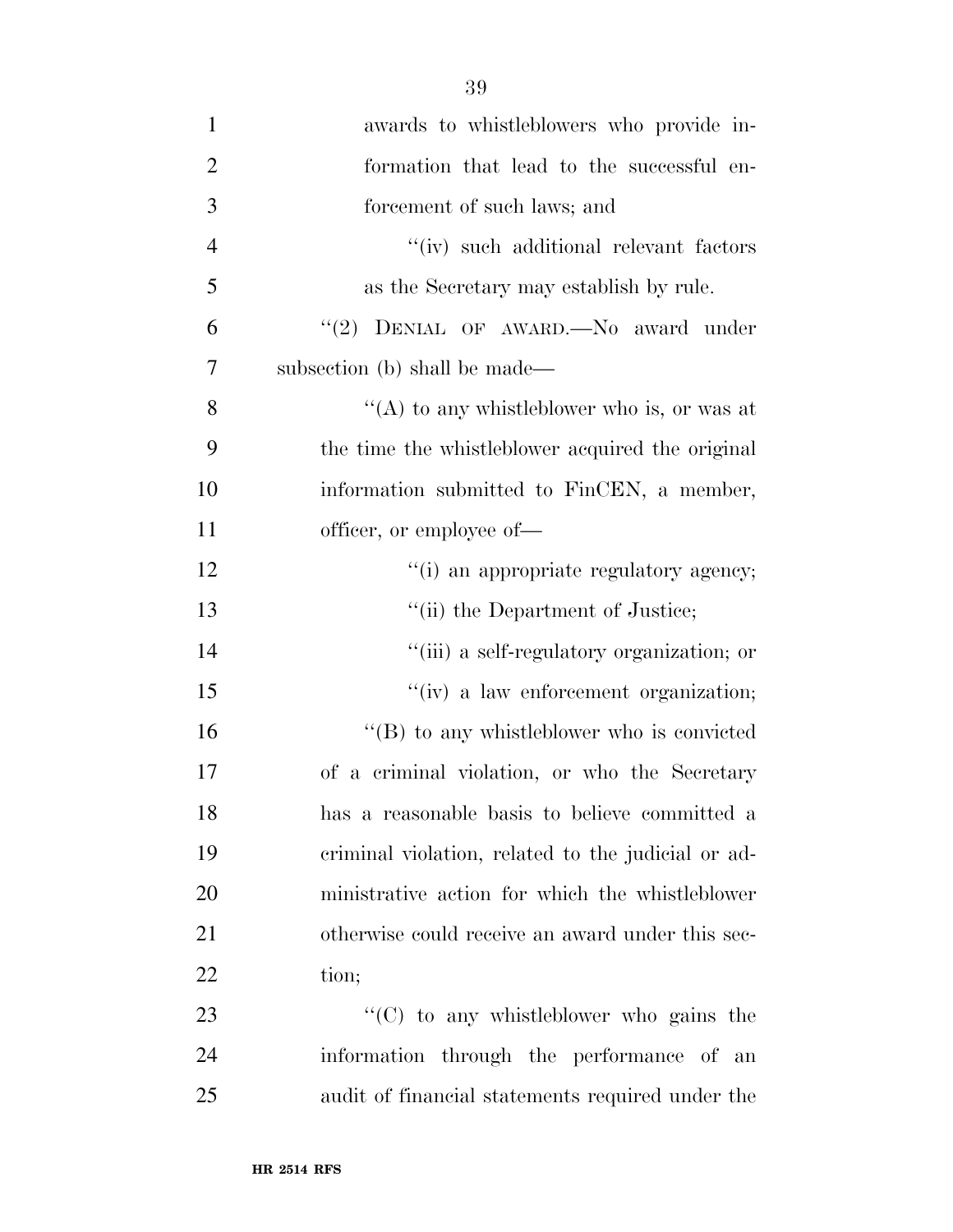| $\mathbf{1}$   | Bank Secrecy Act and for whom such submis-             |
|----------------|--------------------------------------------------------|
| $\overline{2}$ | sion would be contrary to its requirements; or         |
| 3              | $\lq\lq$ to any whistleblower who fails to sub-        |
| $\overline{4}$ | mit information to FinCEN in such form as the          |
| 5              | Secretary may, by rule, require.                       |
| 6              | "(3) STATEMENT OF REASONS.—For any deci-               |
| 7              | sion granting or denying an award, the Secretary       |
| 8              | shall provide to the whistleblower a statement of rea- |
| 9              | sons that includes findings of fact and conclusions of |
| 10             | law for all material issues.                           |
| 11             | "(d) REPRESENTATION.-                                  |
| 12             | ``(1)<br>PERMITTED REPRESENTATION.—Any                 |
| 13             | whistleblower who makes a claim for an award under     |
| 14             | subsection (b) may be represented by counsel.          |
| 15             | $"(2)$ REQUIRED REPRESENTATION.—                       |
| 16             | "(A) IN GENERAL.—Any whistleblower                     |
| 17             | who anonymously makes a claim for an award             |
| 18             | under subsection (b) shall be represented by           |
| 19             | counsel if the whistleblower anonymously sub-          |
| 20             | mits the information upon which the claim is           |
| 21             | based.                                                 |
| 22             | "(B) DISCLOSURE OF IDENTITY.—Prior to                  |
| 23             | the payment of an award, a whistleblower shall         |
| 24             | disclose their identity and provide such other         |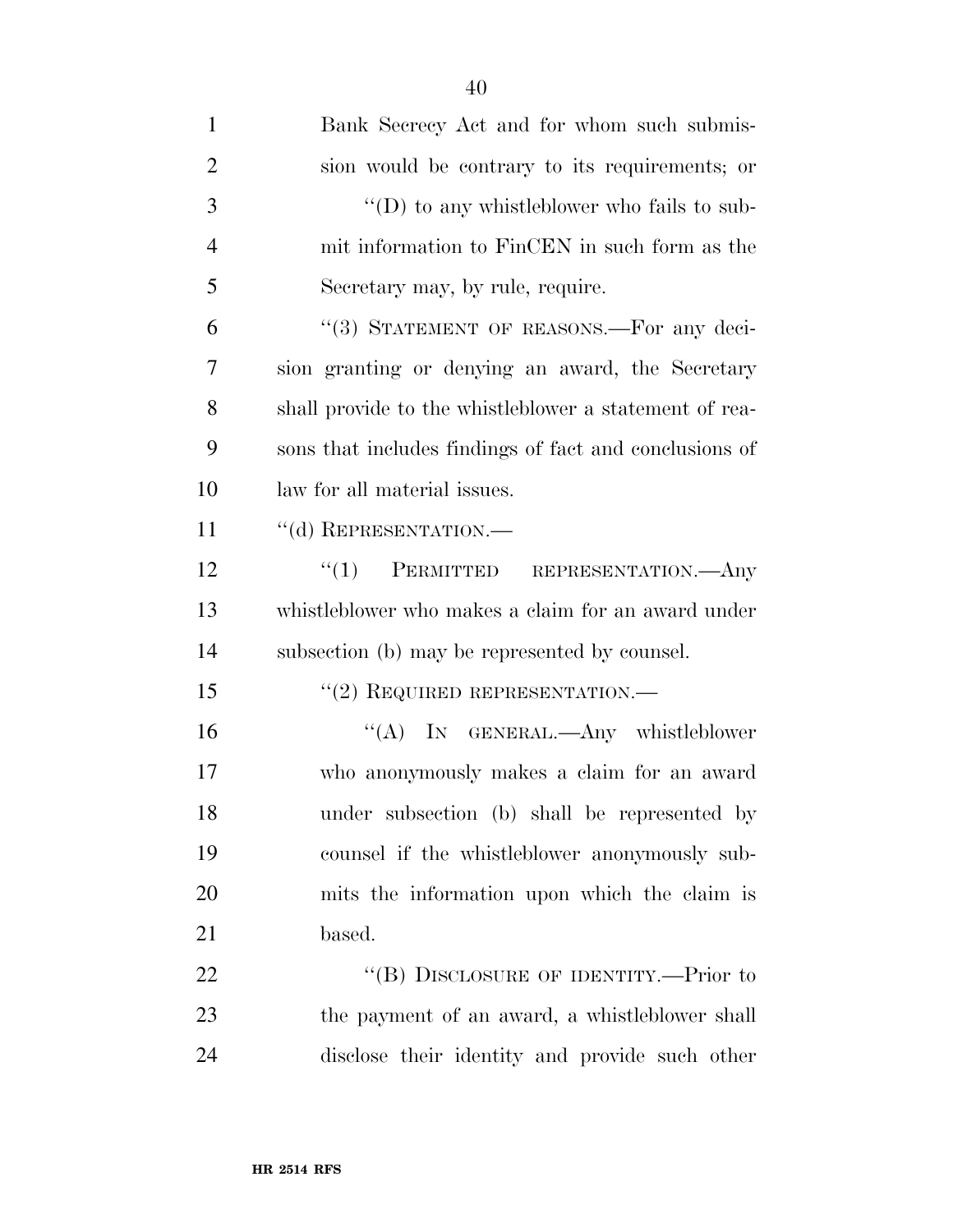information as the Secretary may require, di- rectly or through counsel for the whistleblower. ''(e) APPEALS.—Any determination made under this section, including whether, to whom, or in what amount to make awards, shall be in the discretion of the Secretary. Any such determination, except the determination of the amount of an award if the award was made in accordance with subsection (b), may be appealed to the appropriate court of appeals of the United States not more than 30 days after the determination is issued by the Secretary. The court shall review the determination made by the Sec-retary in accordance with section 706 of title 5.

 ''(f) EMPLOYEE PROTECTIONS.—The Secretary of the Treasury shall issue regulations protecting a whistle- blower from retaliation, which shall be as close as prac- ticable to the employee protections provided for under sec- tion 1057 of the Consumer Financial Protection Act of 2010.''; and

 (2) in the table of contents for such chapter, by inserting after the item relating to section 5323 the following new item:

''5323A. Whistleblower incentives.''.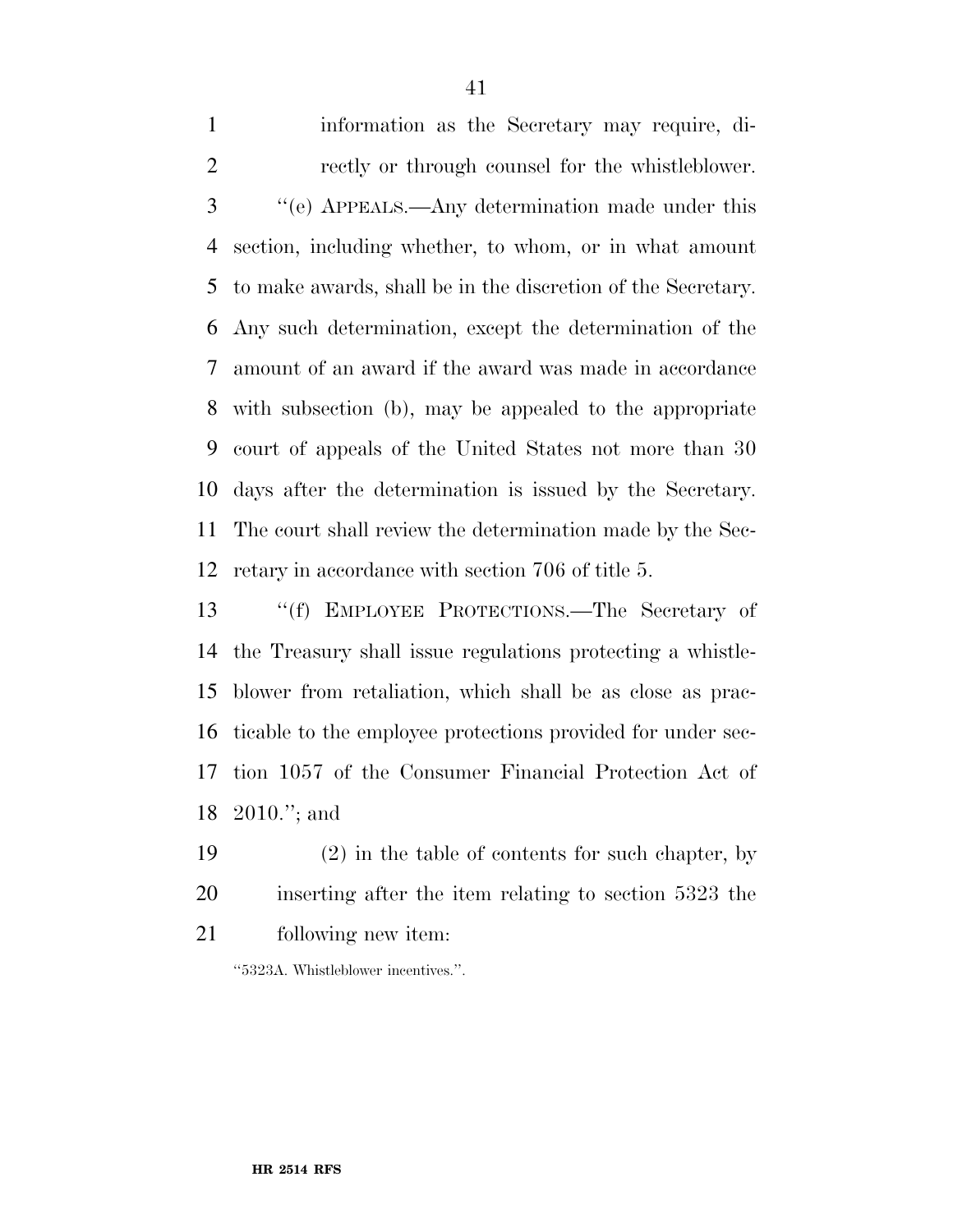Section 5321 of title 31, United States Code, is amended by adding at the end the following:

 ''(f) CERTAIN VIOLATORS BARRED FROM SERVING ON BOARDS OF UNITED STATES FINANCIAL INSTITU-TIONS.—

9 "(1) IN GENERAL.—An individual found to have committed an egregious violation of a provision of (or rule issued under) the Bank Secrecy Act shall be barred from serving on the board of directors of a United States financial institution for a 10-year period beginning on the date of such finding.

 ''(2) EGREGIOUS VIOLATION DEFINED.—With respect to an individual, the term 'egregious viola-tion' means—

 $''(A)$  a felony criminal violation for which the individual was convicted; and

20  $\langle (B)$  a civil violation where the individual willfully committed such violation and the viola-22 tion facilitated money laundering or the financ-23 ing of terrorism.".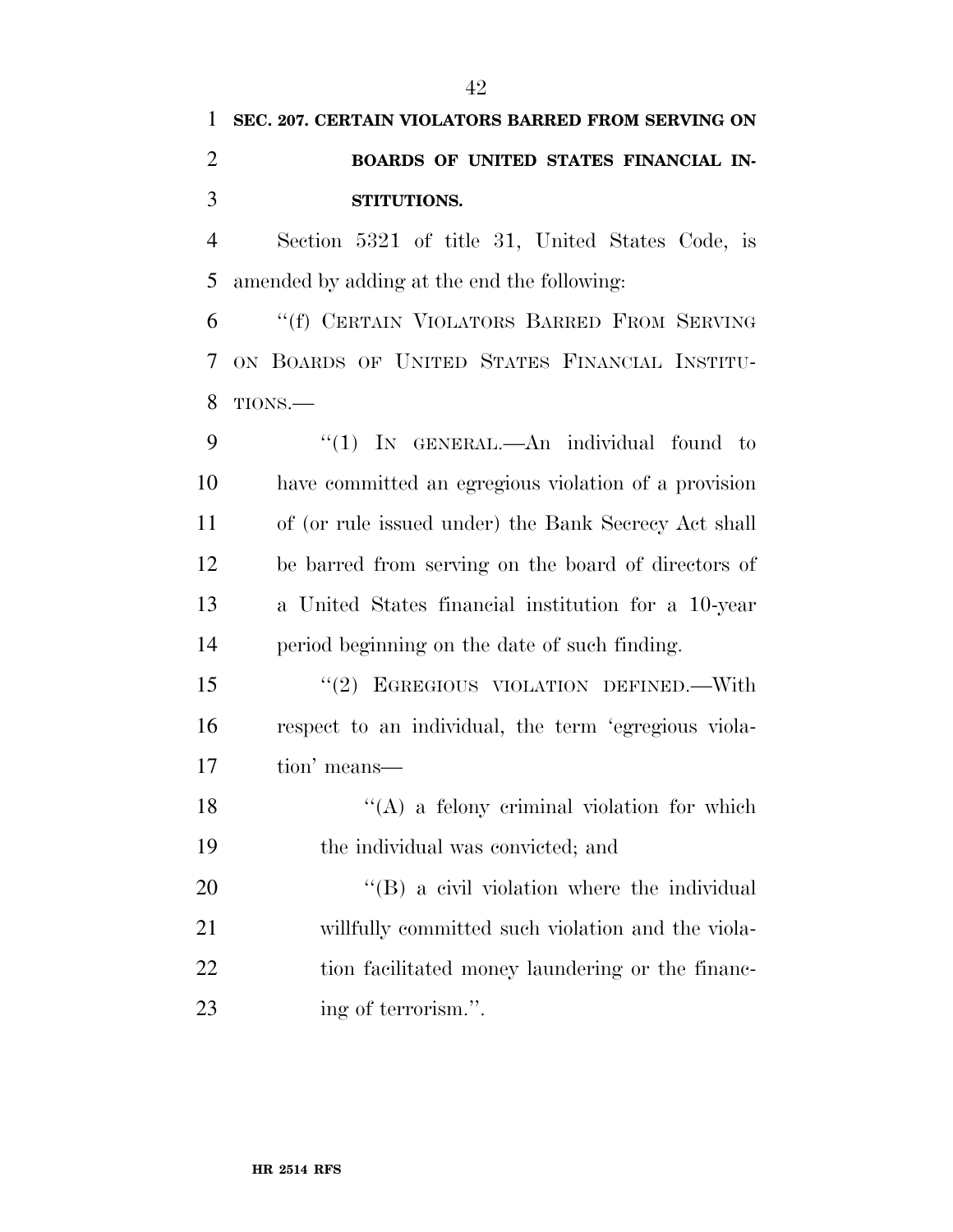(a) IN GENERAL.—Section 5321 of title 31, United States Code, as amended by section 208, is further amend-ed by adding at the end the following:

 ''(g) ADDITIONAL DAMAGES FOR REPEAT VIOLA- TORS.—In addition to any other fines permitted by this section and section 5322, with respect to a person who has previously been convicted of a criminal provision of (or rule issued under) the Bank Secrecy Act or who has admitted, as part of a deferred- or non-prosecution agree- ment, to having previously committed a violation of a criminal provision of (or rule issued under) the Bank Se- crecy Act, the Secretary may impose an additional civil penalty against such person for each additional such viola- tion in an amount equal to up three times the profit gained or loss avoided by such person as a result of the violation.''.

 (b) PROSPECTIVE APPLICATION OF AMENDMENT.— For purposes of determining whether a person has com- mitted a previous violation under section 5321(g) of title 31, United States Code, such determination shall only in- clude violations occurring after the date of enactment of this Act.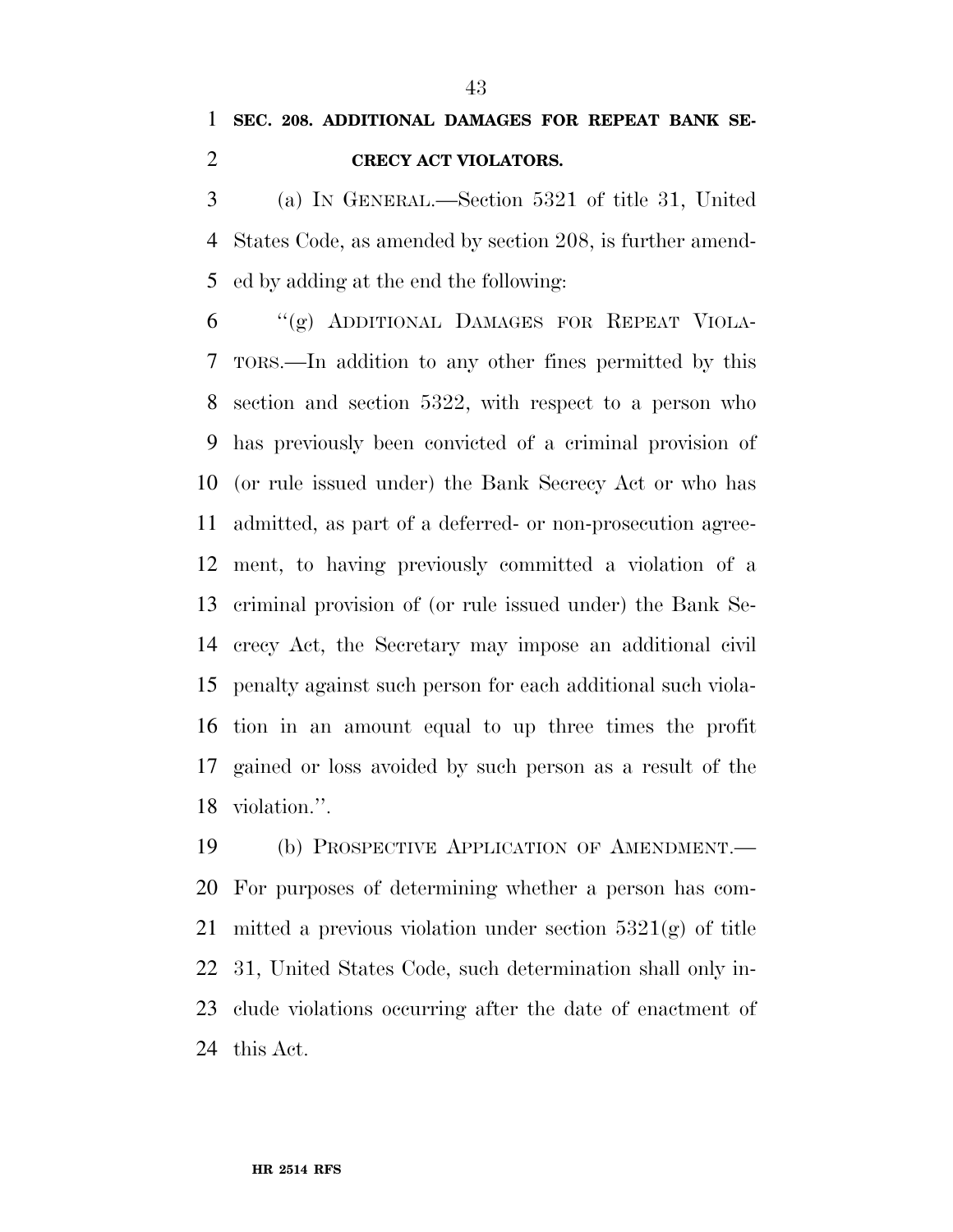# **SEC. 209. JUSTICE ANNUAL REPORT ON DEFERRED AND NON-PROSECUTION AGREEMENTS.**

 (a) ANNUAL REPORT.—The Attorney General shall issue an annual report, every year for the 5 years begin- ning on the date of enactment of this Act, to the Commit- tees on Financial Services and the Judiciary of the House of Representatives and the Committees on Banking, Hous- ing, and Urban Affairs and the Judiciary of the Senate containing—

 (1) a list of deferred prosecution agreements and non-prosecution agreements that the Attorney General has entered into during the previous year with any person with respect to a violation or sus-pected violation of the Bank Secrecy Act;

 (2) the justification for entering into each such agreement;

 (3) the list of factors that were taken into ac- count in determining that the Attorney General should enter into each such agreement; and

 (4) the extent of coordination the Attorney General conducted with the Financial Crimes En- forcement Network prior to entering into each such agreement.

 (b) CLASSIFIED ANNEX.—Each report under sub-section (a) may include a classified annex.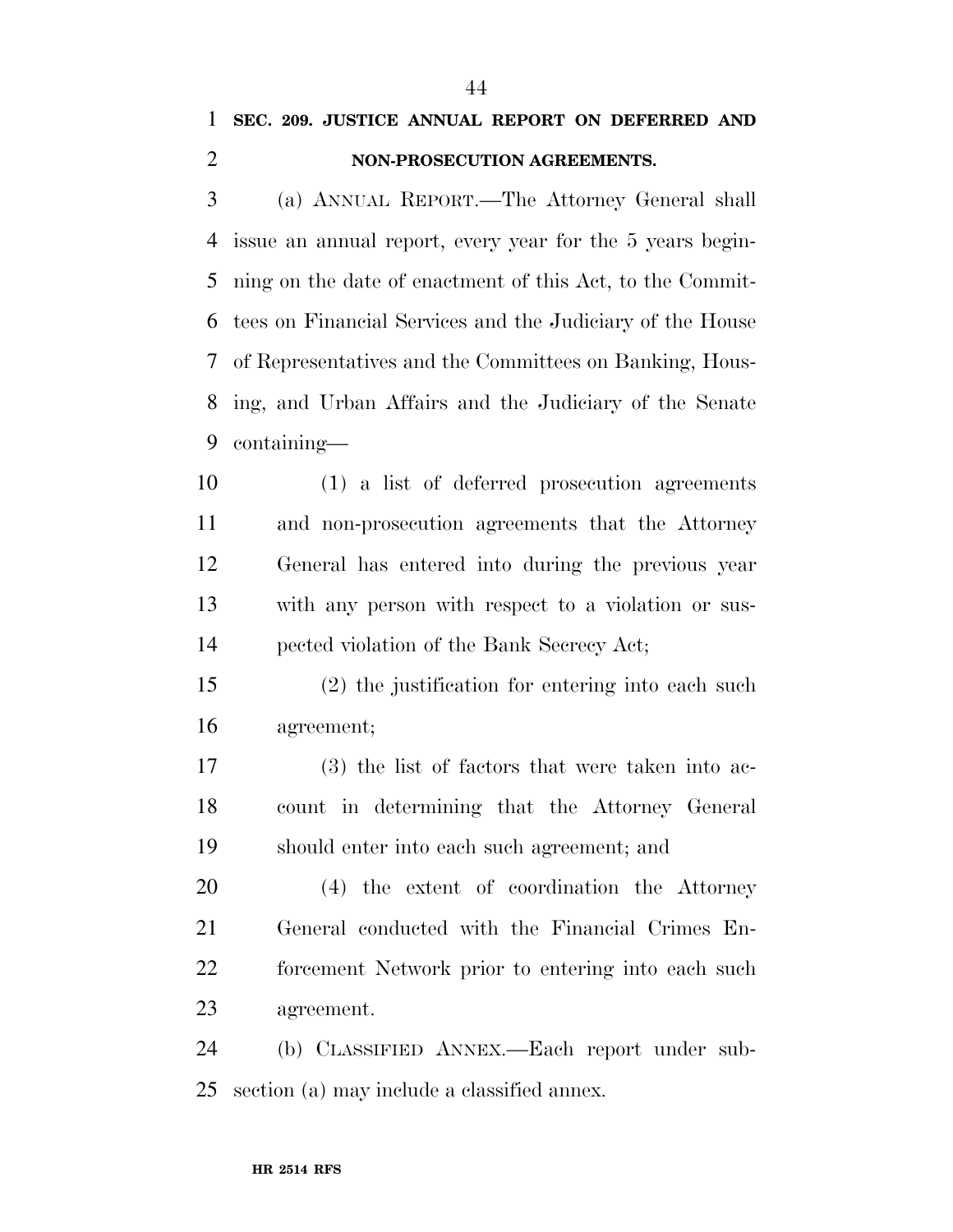(c) BANK SECRECY ACT DEFINED.—For purposes of this section, the term ''Bank Secrecy Act'' has the mean- ing given that term under section 5312 of title 31, United States Code.

### **SEC. 210. RETURN OF PROFITS AND BONUSES.**

 (a) IN GENERAL.—Section 5322 of title 31, United States Code, is amended by adding at the end the fol-lowing:

 ''(e) RETURN OF PROFITS AND BONUSES.—A person convicted of violating a provision of (or rule issued under) the Bank Secrecy Act shall—

 $\frac{12}{2}$  ''(1) in addition to any other fine under this section, be fined in an amount equal to the profit gained by such person by reason of such violation, as determined by the court; and

 $(2)$  if such person is an individual who was a partner, director, officer, or employee of a financial institution at the time the violation occurred, repay to such financial institution any bonus paid to such individual during the Federal fiscal year in which the violation occurred or the Federal fiscal year after which the violation occurred.''.

 (b) RULE OF CONSTRUCTION.—The amendment made by subsection (a) may not be construed to prohibit a financial institution from requiring the repayment of a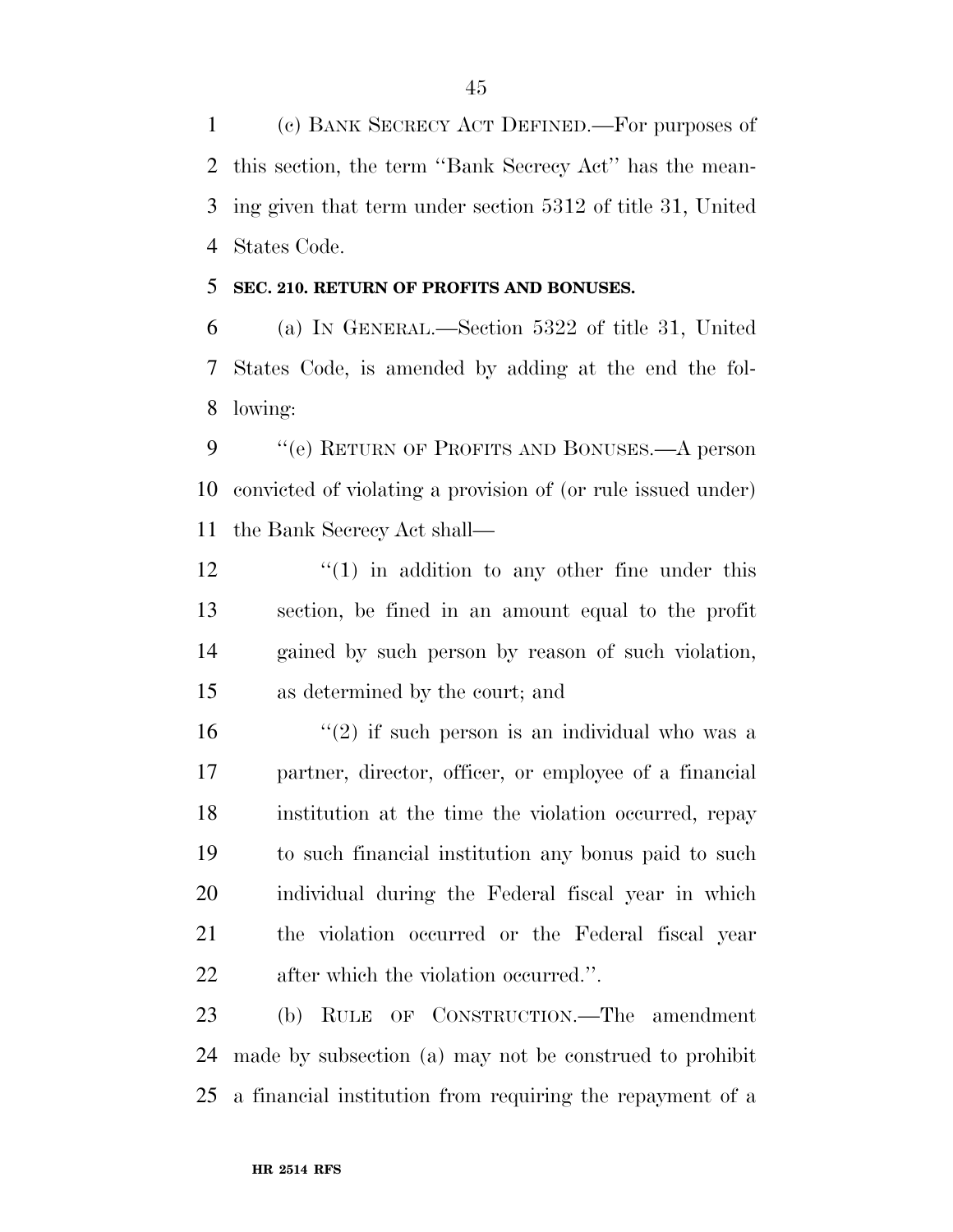| $\mathbf{1}$   | bonus paid to a partner, director, officer, or employee if  |
|----------------|-------------------------------------------------------------|
| 2              | the financial institution determines that the partner, di-  |
| 3              | rector, officer, or employee engaged in unethical, but non- |
| $\overline{4}$ | criminal, activities.                                       |
| 5              | SEC. 211. APPLICATION OF BANK SECRECY ACT TO DEAL-          |
| 6              | ERS IN ANTIQUITIES.                                         |
| 7              | (a) IN GENERAL.—Section $5312(a)(2)$ of title 31,           |
| 8              | United States Code, is amended—                             |
| 9              | (1) in subparagraph $(Y)$ , by striking "or" at             |
| 10             | the end;                                                    |
| 11             | $(2)$ by redesignating subparagraph $(Z)$ as sub-           |
| 12             | paragraph (AA); and                                         |
| 13             | $(3)$ by inserting after subsection $(Y)$ the fol-          |
| 14             | lowing:                                                     |
| 15             | $\lq\lq$ (Z) a person trading or acting as an               |
| 16             | intermediary in the trade of antiquities, includ-           |
| 17             | ing an advisor, consultant or any other person              |
| 18             | who engages as a business in the solicitation of            |
| 19             | the sale of antiquities; or".                               |
| 20             | (b) STUDY ON THE FACILITATION OF MONEY LAUN-                |
| 21             | DERING AND TERROR FINANCE THROUGH THE TRADE OF              |
| 22             | WORKS OF ART OR ANTIQUITIES.—                               |
| 23             | (1) STUDY.—The Secretary of the Treasury, in                |
| 24             | coordination with Federal Bureau of Investigation,          |
| 25             | the Attorney General, and Homeland Security Inves-          |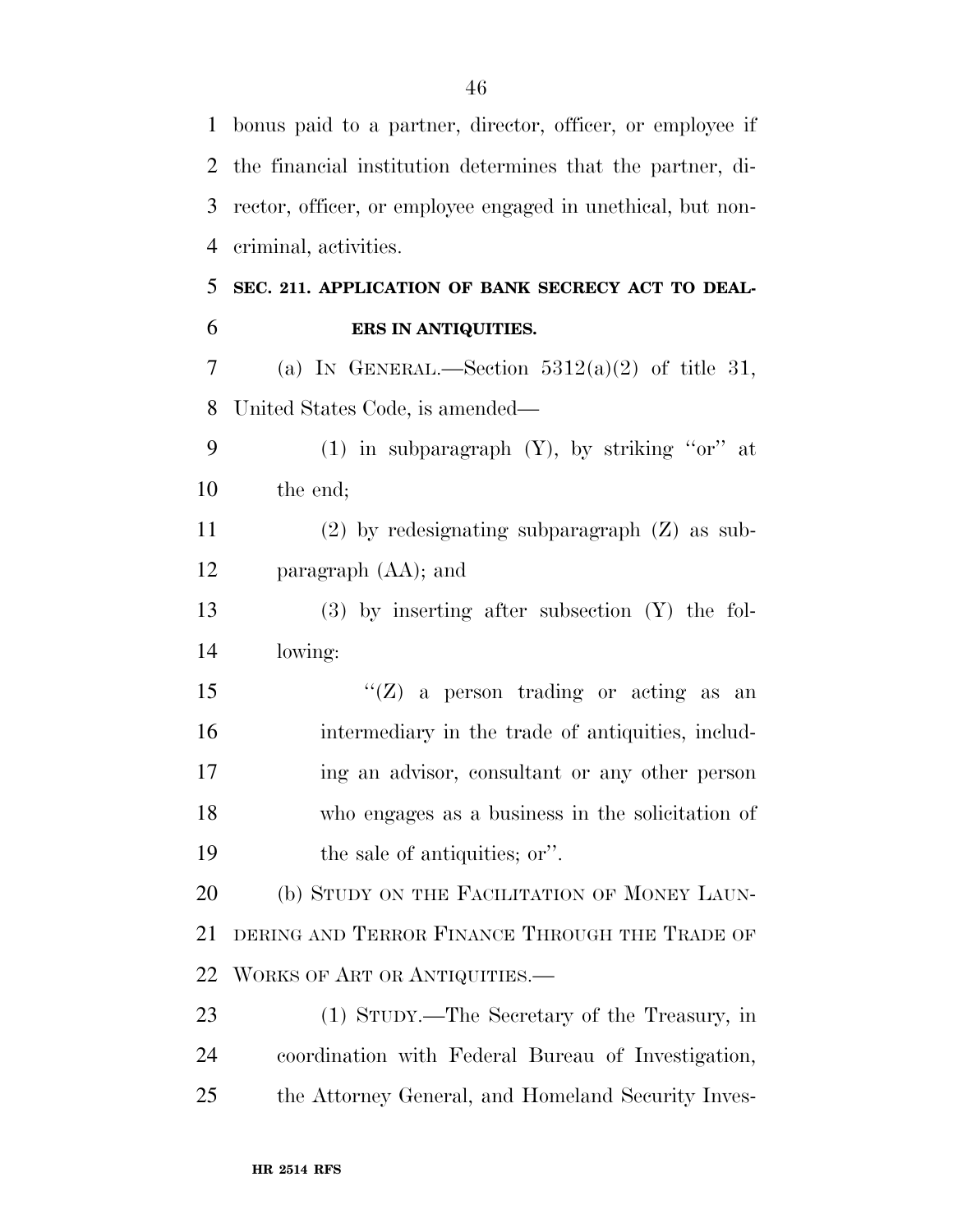tigations, shall perform a study on the facilitation of money laundering and terror finance through the trade of works of art or antiquities, including an analysis of— (A) the extent to which the facilitation of money laundering and terror finance through the trade of works of art or antiquities may enter or affect the financial system of the United States, including any qualitative data or statistics; (B) whether thresholds and definitions should apply in determining which entities to regulate; (C) an evaluation of which markets, by size, entity type, domestic or international geo- graphical locations, or otherwise, should be sub- ject to regulations, but only to the extent such markets are not already required to report on the trade of works of art or antiquities to the Federal Government; (D) an evaluation of whether certain ex- emptions should apply; and (E) any other points of study or analysis the Secretary determines necessary or appro-

priate.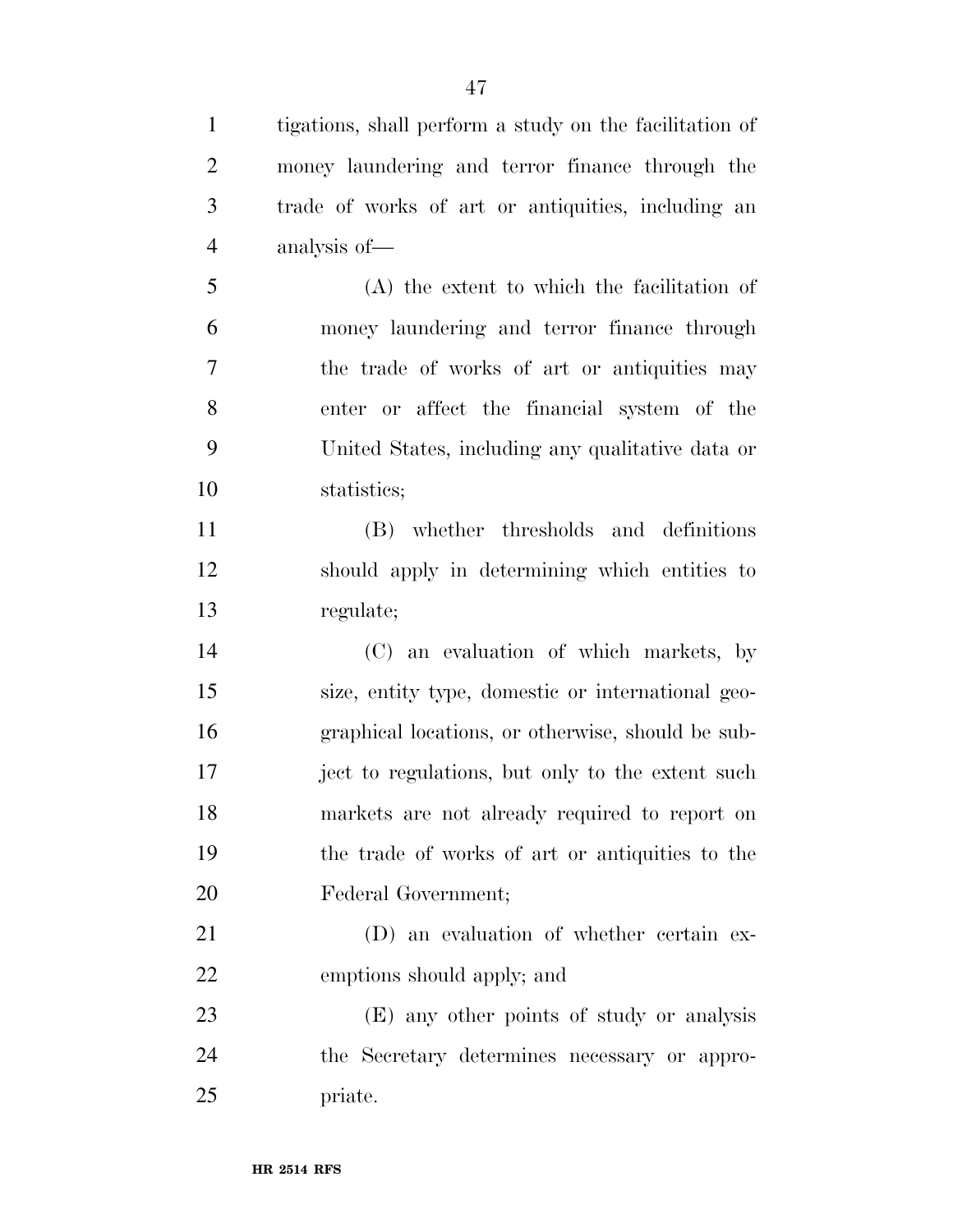(2) REPORT.—Not later than the end of the 180-day period beginning on the date of the enact- ment of this Act, the Secretary of the Treasury shall issue a report to the Committee on Financial Serv- ices of the House of Representatives and the Com- mittee on Banking, Housing, and Urban Affairs of the Senate containing all findings and determina- tions made in carrying out the study required under paragraph (1).

 (c) RULEMAKING.—Not later than the end of the 180-day period beginning on the date the Secretary issues the report required under subsection (b)(2), the Secretary shall issue regulations to carry out the amendments made by subsection (a).

## **SEC. 212. GEOGRAPHIC TARGETING ORDER.**

 The Secretary of the Treasury shall issue a geo- graphic targeting order, similar to the order issued by the Financial Crimes Enforcement Network on November 15, 2018, that—

 (1) applies to commercial real estate to the same extent, with the exception of having the same thresholds, as the order issued by FinCEN on No- vember 15, 2018, applies to residential real estate; and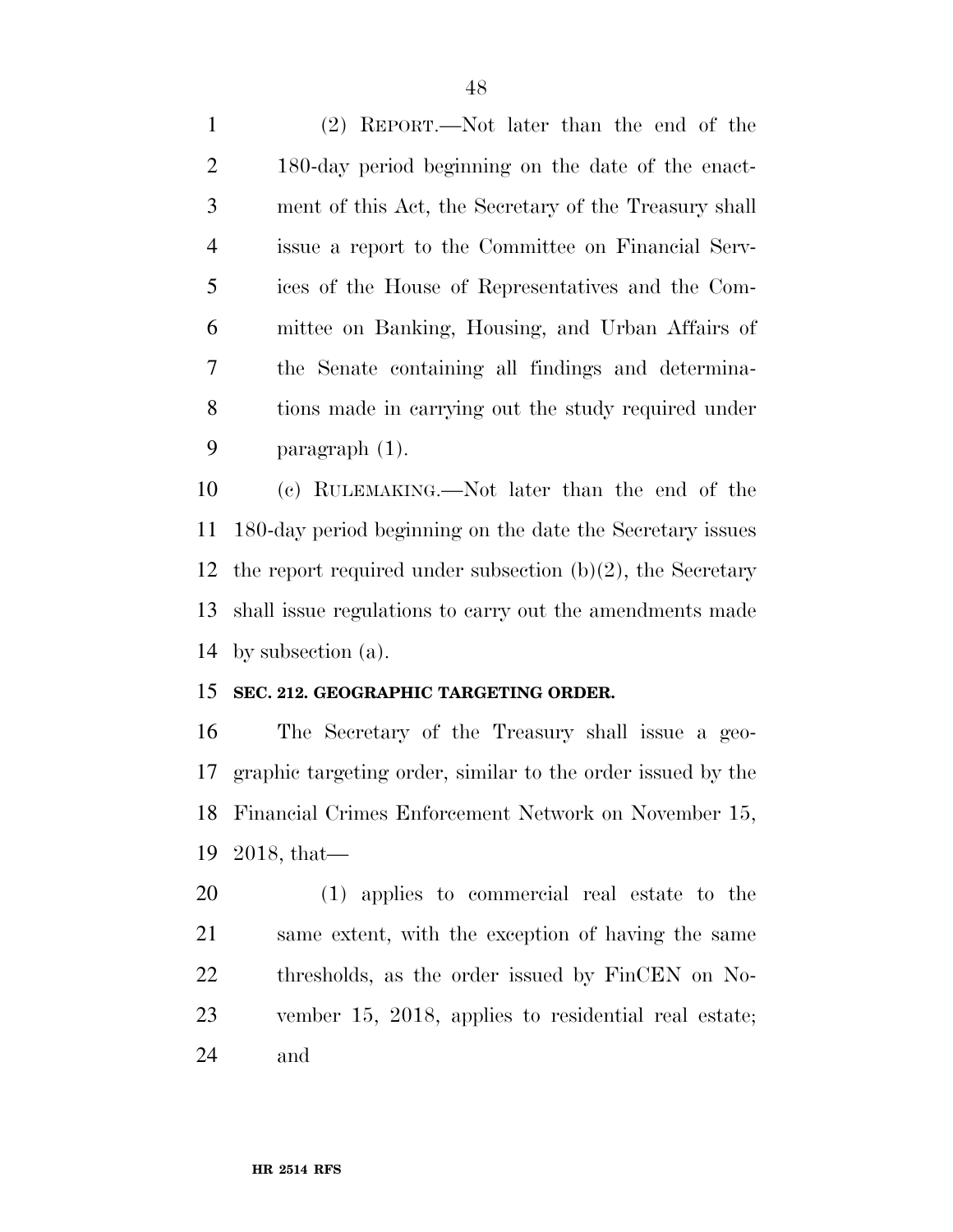| $\mathbf{1}$   | $(2)$ establishes a specific threshold for commer- |
|----------------|----------------------------------------------------|
| $\overline{2}$ | cial real estate.                                  |
| 3              | SEC. 213. STUDY AND REVISIONS TO CURRENCY TRANS-   |
| $\overline{4}$ | ACTION REPORTS AND SUSPICIOUS ACTIVITY             |
| 5              | <b>REPORTS.</b>                                    |
| 6              | (a) CURRENCY TRANSACTION REPORTS.—                 |
| 7              | (1) CTR INDEXED FOR INFLATION.—                    |
| 8              | $(A)$ In GENERAL.—Every 5 years after the          |
| 9              | date of enactment of this Act, the Secretary of    |
| 10             | the Treasury shall revise regulations issued       |
| 11             | with respect to section 5313 of title 31, United   |
| 12             | States Code, to update each \$10,000 threshold     |
| 13             | amount in such regulation to reflect the change    |
| 14             | in the Consumer Price Index for All Urban          |
| 15             | Consumers published by the Department of           |
| 16             | Labor, rounded to the nearest \$100. For pur-      |
| 17             | poses of calculating the change described in the   |
| 18             | previous sentence, the Secretary shall<br>use      |
| 19             | $$10,000$ as the base amount and the date of en-   |
| 20             | actment of this Act as the base date.              |
| 21             | (B) EXCEPTION.—Notwithstanding<br>sub-             |
| 22             | paragraph $(A)$ , the Secretary may make appro-    |
| 23             | priate adjustments to the threshold amounts        |
| 24             | described under subparagraph (A) in high-risk      |
| 25             | areas (e.g., High Intensity Financial Crime        |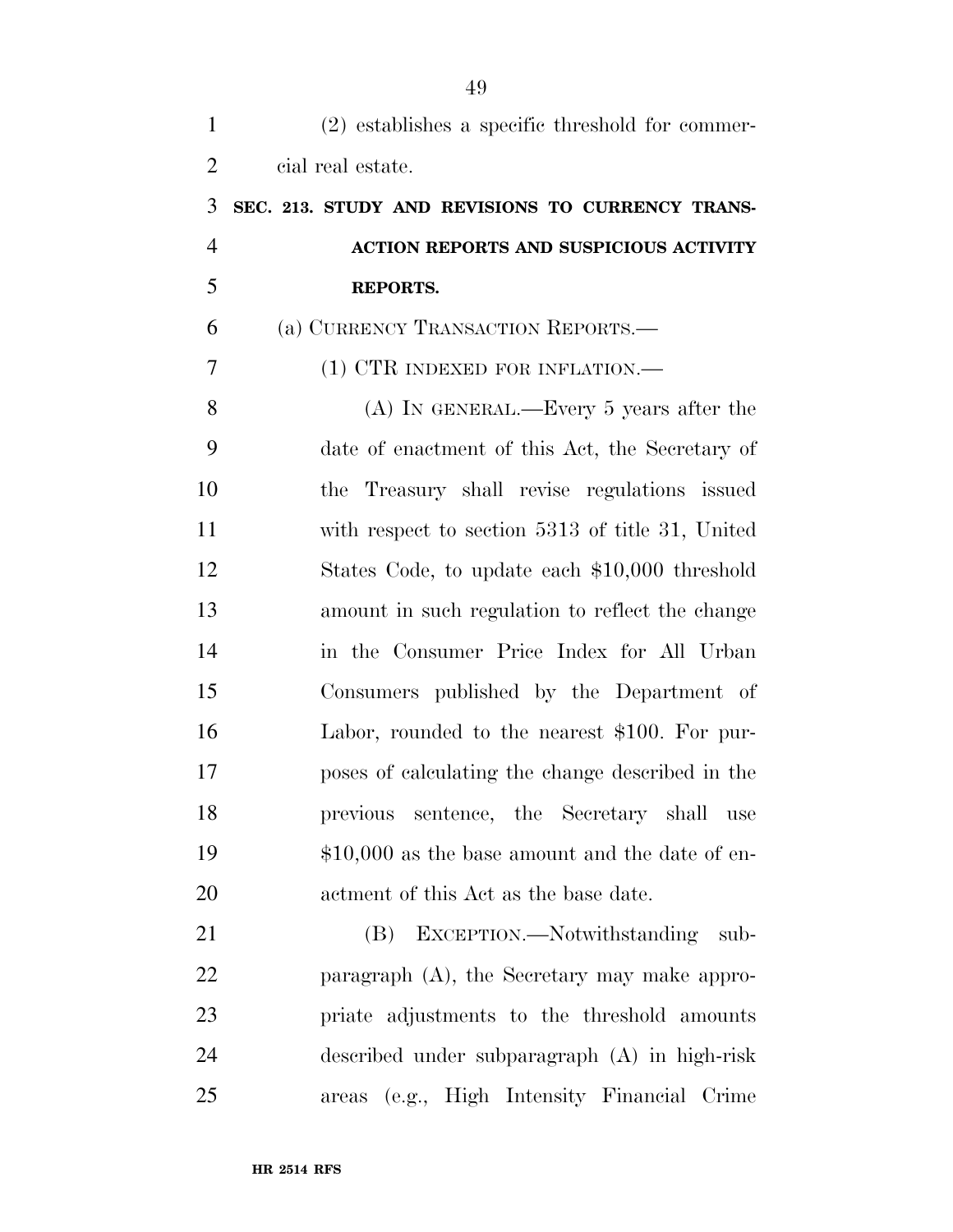| $\mathbf{1}$   | Areas or HIFCAs), if the Secretary has demon-  |
|----------------|------------------------------------------------|
| $\overline{2}$ | strable evidence that shows a threshold raise  |
| 3              | would increase serious crimes, such as traf-   |
| $\overline{4}$ | ficking, or endanger national security.        |
| 5              | $(2)$ GAO CTR STUDY.—                          |
| 6              | (A) STUDY.—The Comptroller General of          |
| 7              | the United States shall carry out a study of   |
| 8              | currency transaction reports. Such study shall |
| 9              | include—                                       |
| 10             | (i) a review (carried out in consulta-         |
| 11             | tion with the Secretary of the Treasury,       |
| 12             | the Financial Crimes Enforcement Net-          |
| 13             | work, the United States Attorney General,      |
| 14             | the State Attorneys General, and State,        |
| 15             | Tribal, and local law enforcement) of the      |
| 16             | effectiveness of the current currency trans-   |
| 17             | action reporting regime;                       |
| 18             | (ii) an analysis of the importance of          |
| 19             | currency transaction reports to law en-        |
| 20             | forcement; and                                 |
| 21             | (iii) an analysis of the effects of rais-      |
| 22             | ing the currency transaction report thresh-    |
| 23             | old.                                           |
| 24             | (B) REPORT.—Not later than the end of          |
| 25             | the 1-year period beginning on the date of en- |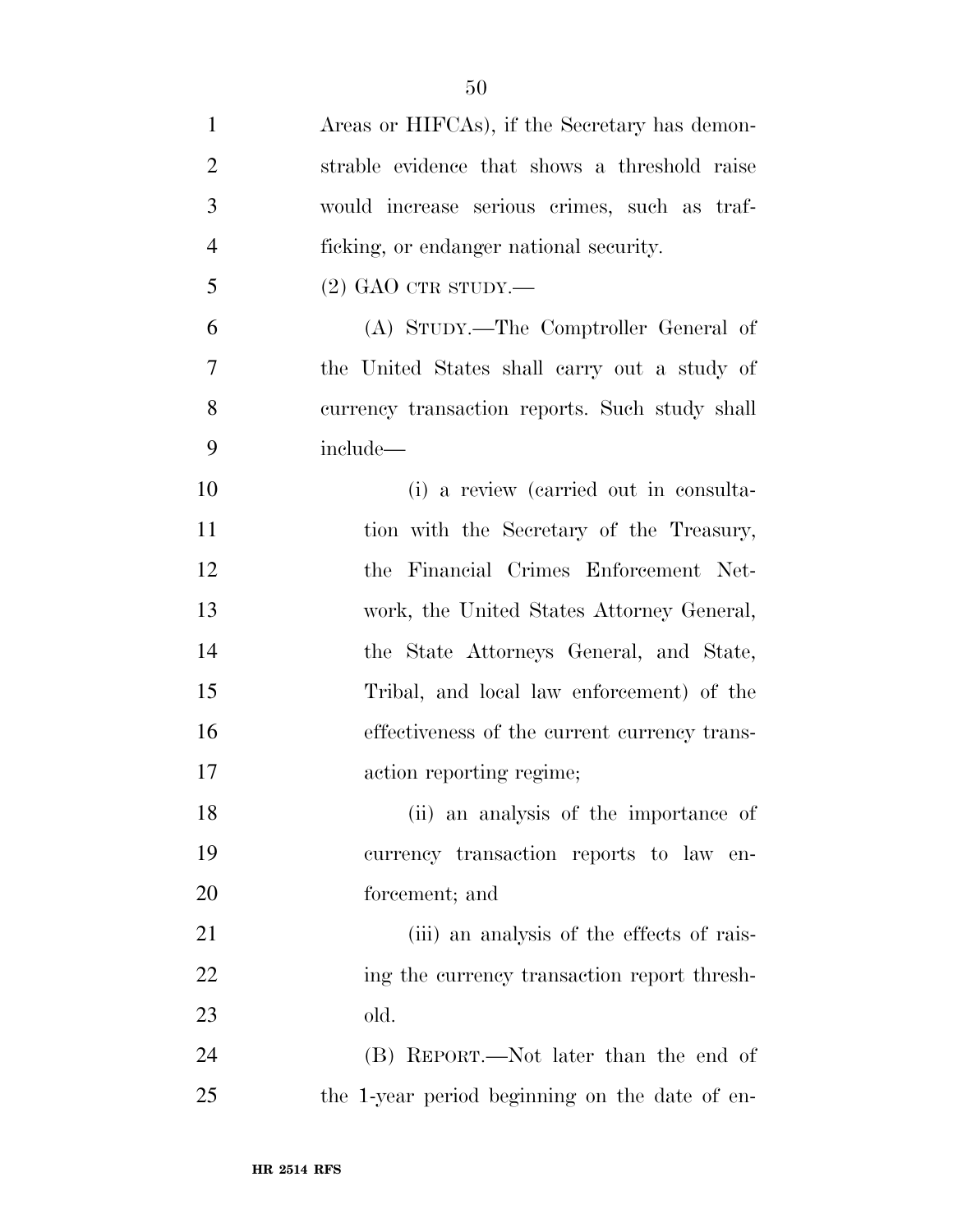| $\mathbf{1}$   | actment of this Act, the Comptroller General           |
|----------------|--------------------------------------------------------|
| $\overline{2}$ | shall issue a report to the Secretary of the           |
| 3              | Treasury and the Congress containing-                  |
| $\overline{4}$ | (i) all findings and determinations                    |
| 5              | made in carrying out the study required                |
| 6              | under subparagraph $(A)$ ; and                         |
| 7              | (ii) recommendations for improving                     |
| 8              | the current currency transaction reporting             |
| 9              | regime.                                                |
| 10             | (b) MODIFIED SARS STUDY AND DESIGN.—                   |
| 11             | (1) STUDY.—The Director of the Financial               |
| 12             | Crimes Enforcement Network shall carry out a           |
| 13             | study, in consultation with industry stakeholders (in- |
| 14             | cluding money services businesses, community           |
| 15             | banks, and credit unions), the Federal functional      |
| 16             | regulators, State bank supervisors, and law enforce-   |
| 17             | ment, of the design of a modified suspicious activity  |
| 18             | report form for certain customers and activities.      |
| 19             | Such study shall include—                              |
| 20             | (A) an examination of appropriate optimal              |
| 21             | SARs thresholds to determine the level at which        |
| 22             | a modified SARs form could be employed;                |
| 23             | (B) an evaluation of which customers or                |
|                |                                                        |

 transactions would be appropriate for a modi-fied SAR, including—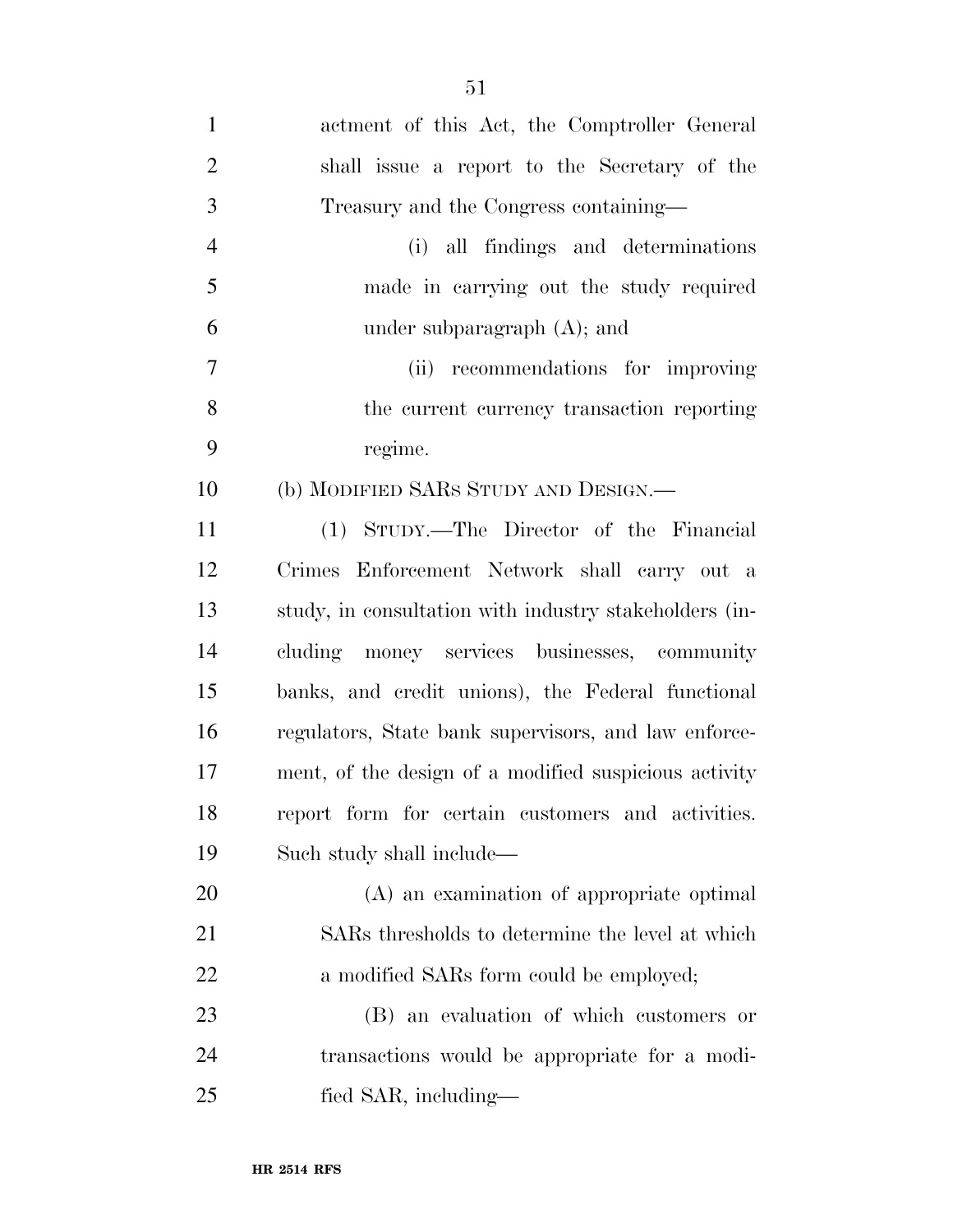| $\mathbf{1}$   | (i) seasoned business customers;                      |
|----------------|-------------------------------------------------------|
| $\overline{2}$ | (ii)<br>financial technology (Fintech)                |
| 3              | firms;                                                |
| $\overline{4}$ | (iii) structuring transactions; and                   |
| 5              | (iv) any other customer or transaction                |
| 6              | that may be appropriate for a modified                |
| 7              | SAR; and                                              |
| 8              | (C) an analysis of the most effective meth-           |
| 9              | ods to reduce the regulatory burden imposed on        |
| 10             | financial institutions in complying with the          |
| 11             | Bank Secrecy Act, including an analysis of the        |
| 12             | effect of-                                            |
| 13             | (i) modifying thresholds;                             |
| 14             | (ii) shortening forms;                                |
| 15             | (iii) combining Bank Secrecy Act                      |
| 16             | forms;                                                |
| 17             | (iv) filing reports in periodic batches;              |
| 18             | and                                                   |
| 19             | (v) any other method that may reduce                  |
| 20             | the regulatory burden.                                |
| 21             | (2) STUDY CONSIDERATIONS.—In carrying out             |
| 22             | the study required under paragraph (1), the Direc-    |
| 23             | tor shall seek to balance law enforcement priorities, |
| 24             | regulatory burdens experienced by financial institu-  |
| 25             | tions, and the requirement for reports to have a      |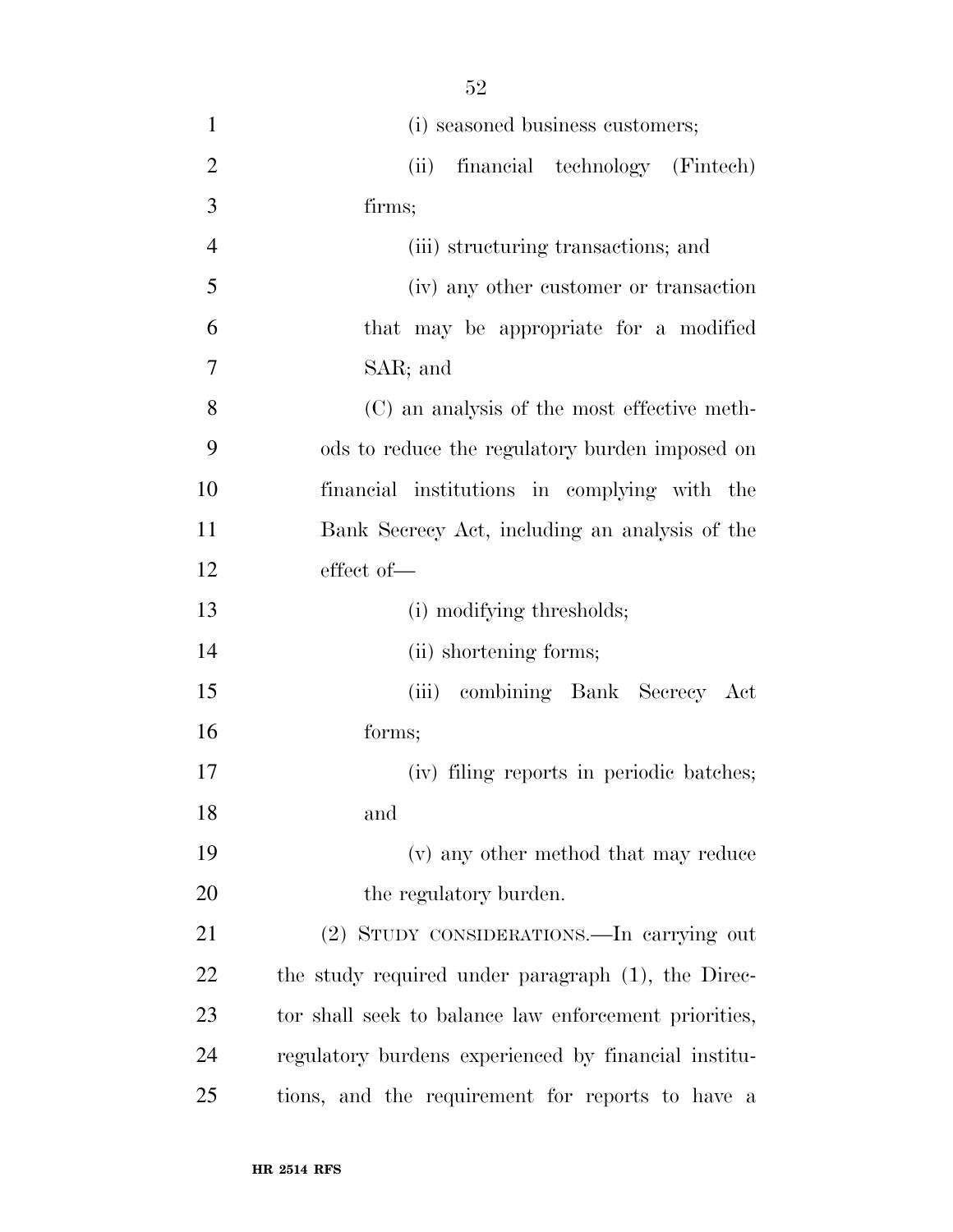| $\mathbf{1}$   | "high degree of usefulness to law enforcement"         |
|----------------|--------------------------------------------------------|
| $\overline{2}$ | under the Bank Secrecy Act.                            |
| 3              | $(3)$ REPORT.—Not later than the end of the 1-         |
| $\overline{4}$ | year period beginning on the date of enactment of      |
| 5              | this Act, the Director shall issue a report to Con-    |
| 6              | gress containing—                                      |
| 7              | (A) all findings and determinations made               |
| 8              | in carrying out the study required under sub-          |
| 9              | section $(a)$ ; and                                    |
| 10             | (B) sample designs of modified SARs                    |
| 11             | forms based on the study results.                      |
| 12             | (4) CONTRACTING AUTHORITY.—The Director                |
| 13             | may contract with a private third-party to carry out   |
| 14             | the study required under this subsection. The au-      |
| 15             | thority of the Director to enter into contracts under  |
| 16             | this paragraph shall be in effect for each fiscal year |
| 17             | only to the extent and in the amounts as are pro-      |
| 18             | vided in advance in appropriations Acts.               |
| 19             | (c) DEFINITIONS.—For purposes of this section:         |
| 20             | (1) BANK SECRECY ACT.—The term "Bank Se-               |
| 21             | crecy Act" has the meaning given that term under       |
| 22             | section 5312 of title 31, United States Code.          |
| 23             | (2) FEDERAL FUNCTIONAL REGULATOR.-The                  |
| 24             | term "Federal functional regulator" has the mean-      |
| 25             | ing given that term under section 103.                 |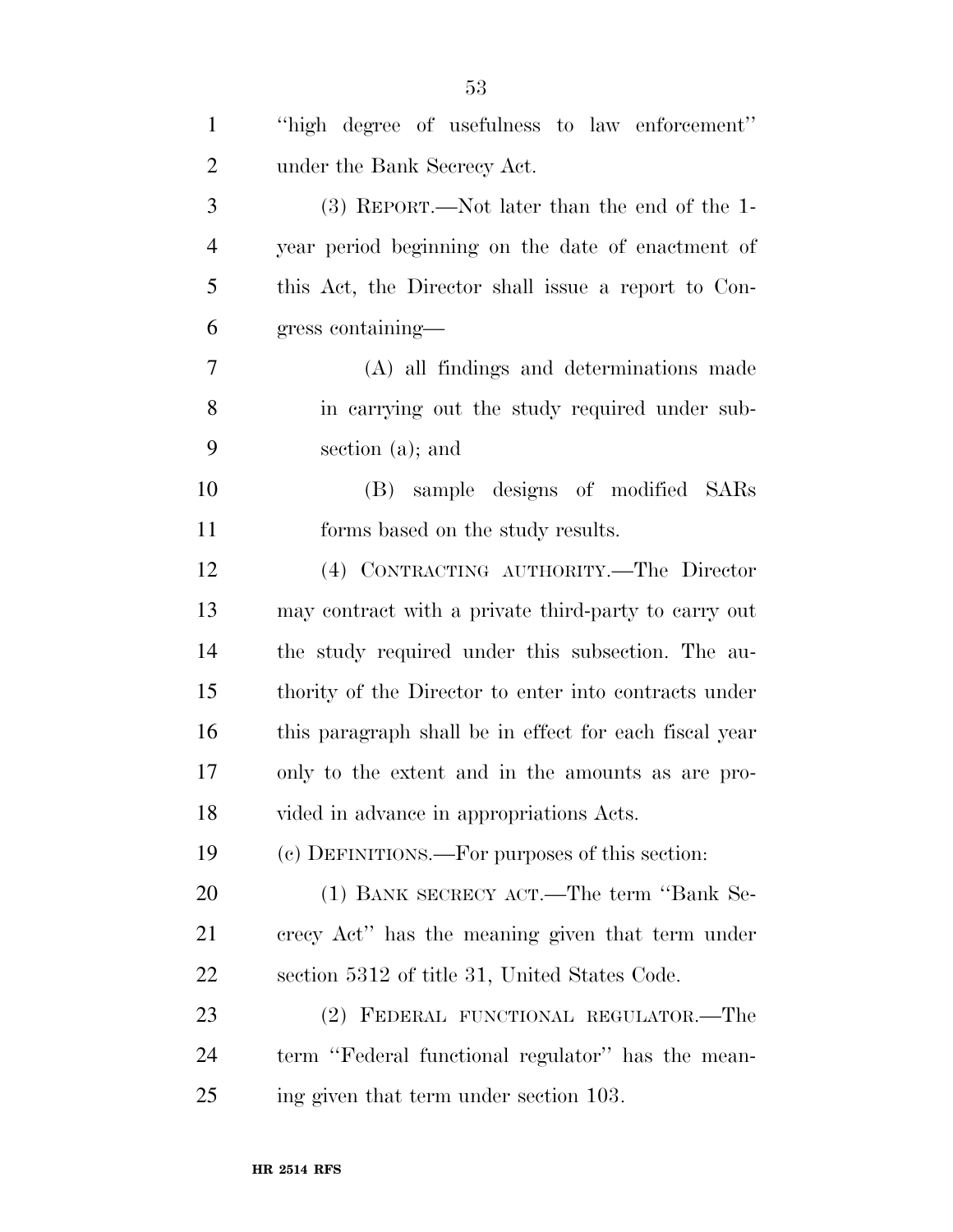| $\mathbf{1}$   | (3) REGULATORY BURDEN.—The term "regu-                |
|----------------|-------------------------------------------------------|
| $\overline{2}$ | latory burden" means the man-hours to complete fil-   |
| 3              | ings, cost of data collection and analysis, and other |
| $\overline{4}$ | considerations of chapter 35 of title 44, United      |
| 5              | States Code (commonly referred to as the Paper-       |
| 6              | work Reduction Act).                                  |
| 7              | (4) SAR; SUSPICIOUS ACTIVITY REPORT.—The              |
| 8              | term "SAR" and "suspicious activity report" mean      |
| 9              | a report of a suspicious transaction under section    |
| 10             | $5318(g)$ of title 31, United States Code.            |
| 11             | (5) SEASONED BUSINESS CUSTOMER.—The                   |
| 12             | term "seasoned business customer", shall have such    |
| 13             | meaning as the Secretary of the Treasury shall pre-   |
| 14             | scribe, which shall include any person that—          |
| 15             | $(A)$ is incorporated or organized under the          |
| 16             | laws of the United States or any State, or is         |
| 17             | registered as, licensed by, or otherwise eligible     |
| 18             | to do business within the United States, a            |
| 19             | State, or political subdivision of a State;           |
| 20             | (B) has maintained an account with a fi-              |
| 21             | nancial institution for a length of time as deter-    |
| 22             | mined by the Secretary; and                           |
| 23             | (C) meet such other requirements as the               |
| 24             | Secretary may determine necessary or appro-           |
| 25             | priate.                                               |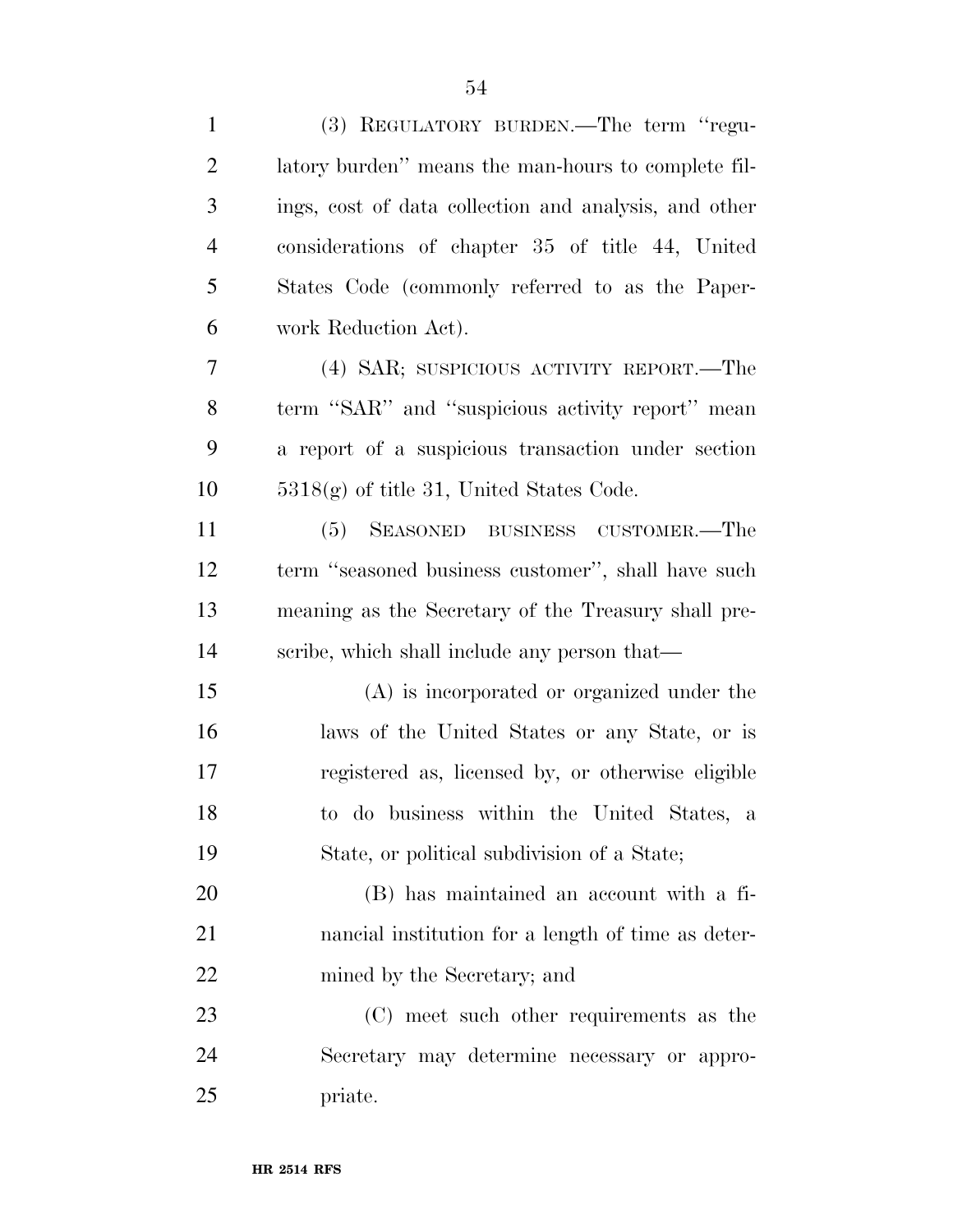(6) STATE BANK SUPERVISOR.—The term ''State bank supervisor'' has the meaning given that term under section 3 of the Federal Deposit Insur-ance Act (12 U.S.C. 1813).

# **SEC. 214. STREAMLINING REQUIREMENTS FOR CURRENCY TRANSACTION REPORTS AND SUSPICIOUS ACTIVITY REPORTS.**

 (a) REVIEW.—The Secretary of the Treasury (in con- sultation with Federal law enforcement agencies, the Di- rector of National Intelligence, the Federal functional reg- ulators, and State bank supervisors and in consultation with other relevant stakeholders) shall undertake a formal review of the current financial institution reporting re- quirements under the Bank Secrecy Act and its imple- menting regulations and propose changes to further re- duce regulatory burdens, and ensure that the information provided is of a ''high degree of usefulness'' to law en- forcement, as set forth under section 5311 of title 31, United States Code.

 (b) CONTENTS.—The review required under sub-section (a) shall include a study of—

 (1) whether the timeframe for filing a sus- picious activity report should be increased from 30 days;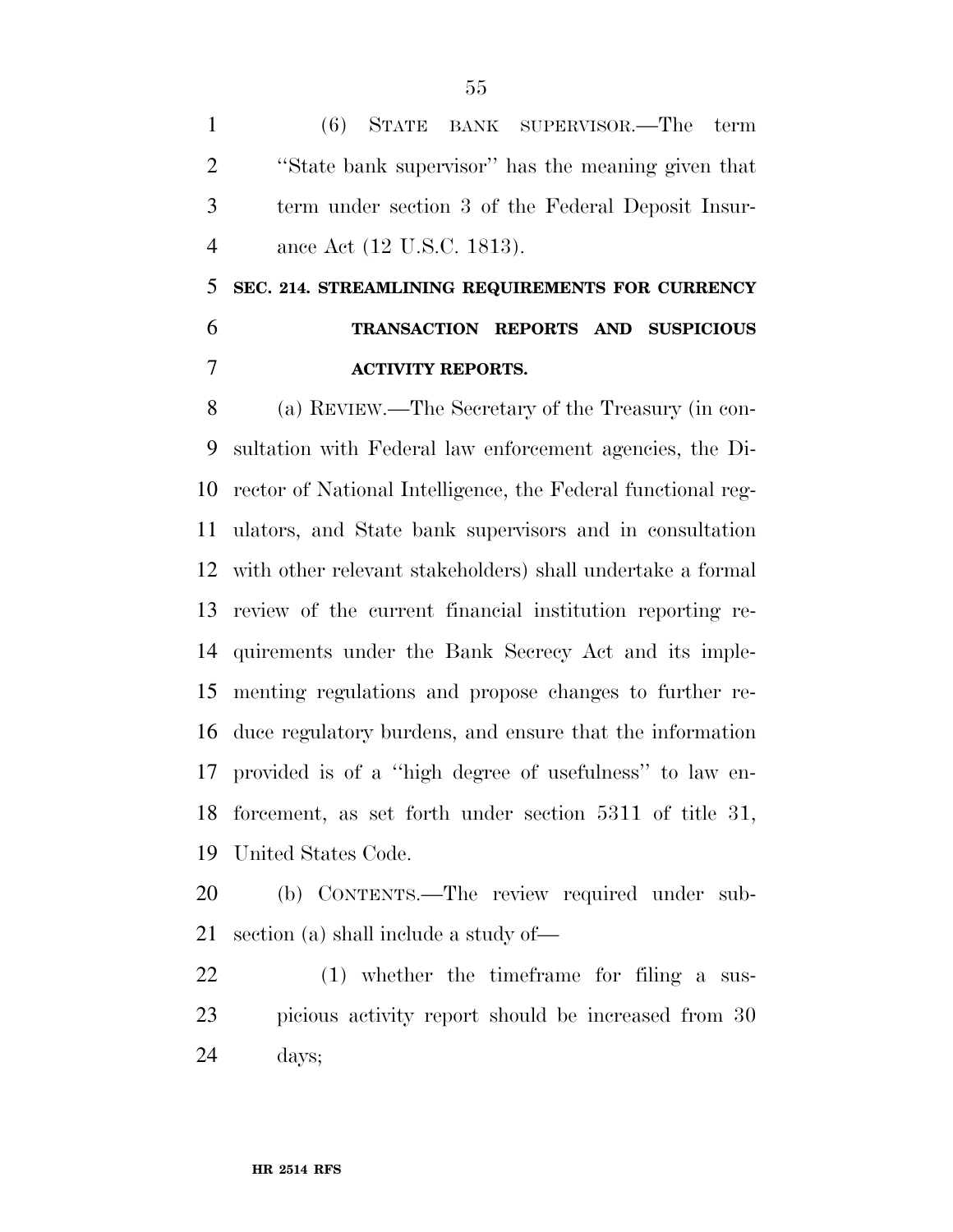| $\mathbf{1}$   | $(2)$ whether or not currency transaction report           |
|----------------|------------------------------------------------------------|
| $\overline{2}$ | and suspicious activity report thresholds should be        |
| 3              | tied to inflation or otherwise periodically be ad-         |
| $\overline{4}$ | justed;                                                    |
| 5              | (3) whether the circumstances under which a fi-            |
| 6              | nancial institution determines whether to file a "con-     |
| 7              | tinuing suspicious activity report", or the processes      |
| 8              | followed by a financial institution in determining         |
| 9              | whether to file a "continuing suspicious activity re-      |
| 10             | port" (or both) can be narrowed;                           |
| 11             | (4) analyzing the fields designated as "critical"          |
| 12             | on the suspicious activity report form and whether         |
| 13             | the number of fields should be reduced;                    |
| 14             | (5) the increased use of exemption provisions to           |
| 15             | reduce currency transaction reports that are of little     |
| 16             | or no value to law enforcement efforts;                    |
| 17             | (6) the current financial institution reporting            |
| 18             | requirements under the Bank Secrecy Act and its            |
| 19             | implementing regulations and guidance; and                 |
| 20             | (7) such other items as the Secretary deter-               |
| 21             | mines appropriate.                                         |
| 22             | (c) REPORT.—Not later than the end of the 1 year           |
| 23             | period beginning on the date of the enactment of this Act, |
| 24             | the Secretary of the Treasury, in consultation with law    |
| 25             | enforcement and persons subject to Bank Secrecy Act re-    |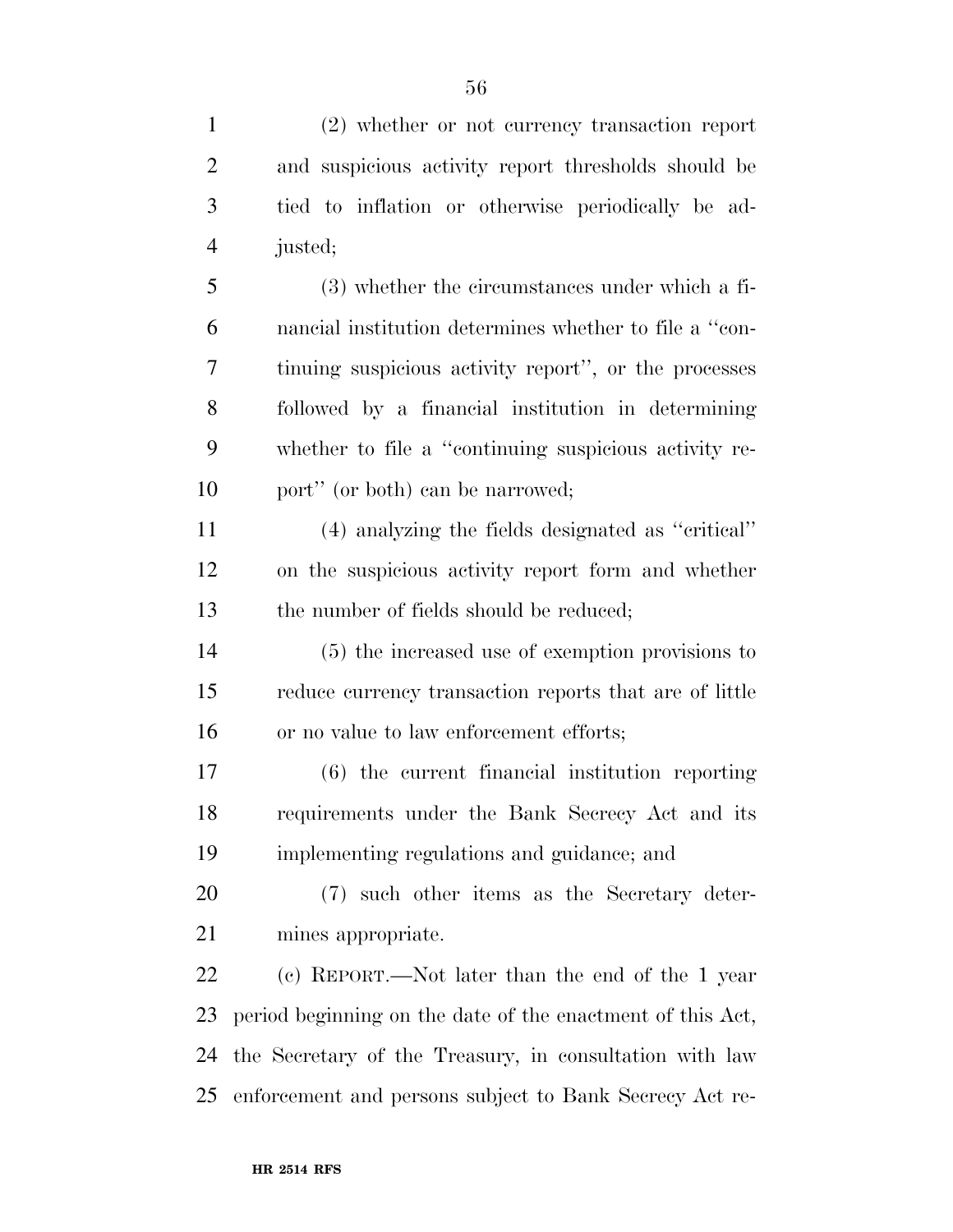| $\mathbf{1}$   | quirements, shall issue a report to the Congress containing |
|----------------|-------------------------------------------------------------|
| 2              | all findings and determinations made in carrying out the    |
| 3              | review required under subsection (a).                       |
| $\overline{4}$ | (d) DEFINITIONS.—For purposes of this section:              |
| 5              | (1) FEDERAL FUNCTIONAL REGULATOR.—The                       |
| 6              | term "Federal functional regulator" has the mean-           |
| 7              | ing given that term under section 103.                      |
| 8              | $(2)$ STATE<br>BANK SUPERVISOR.—The<br>term                 |
| 9              | "State bank supervisor" has the meaning given that          |
| 10             | term under section 3 of the Federal Deposit Insur-          |
| 11             | ance Act (12 U.S.C. 1813).                                  |
| 12             | (3) OTHER TERMS.—The terms "Bank Secrecy"                   |
| 13             | Act" and "financial institution" have the meaning           |
| 14             | given those terms, respectively, under section 5312         |
| 15             | of title 31, United States Code.                            |
| 16             | <b>TITLE III-MODERNIZING THE</b>                            |
| 17             | <b>AML SYSTEM</b>                                           |
| 18             | SEC. 301. ENCOURAGING INNOVATION IN BSA COMPLI-             |
| 19             | ANCE.                                                       |
| 20             | Section 5318 of title 31, United States Code, as            |
| 21             | amended by section 202, is further amended by adding        |
| 22             | at the end the following:                                   |
| 23             | "(p) ENCOURAGING INNOVATION IN COMPLIANCE.—                 |
| 24             | $\lq(1)$ In GENERAL.—The Federal functional reg-            |
| 25             | ulators shall encourage financial institutions to con-      |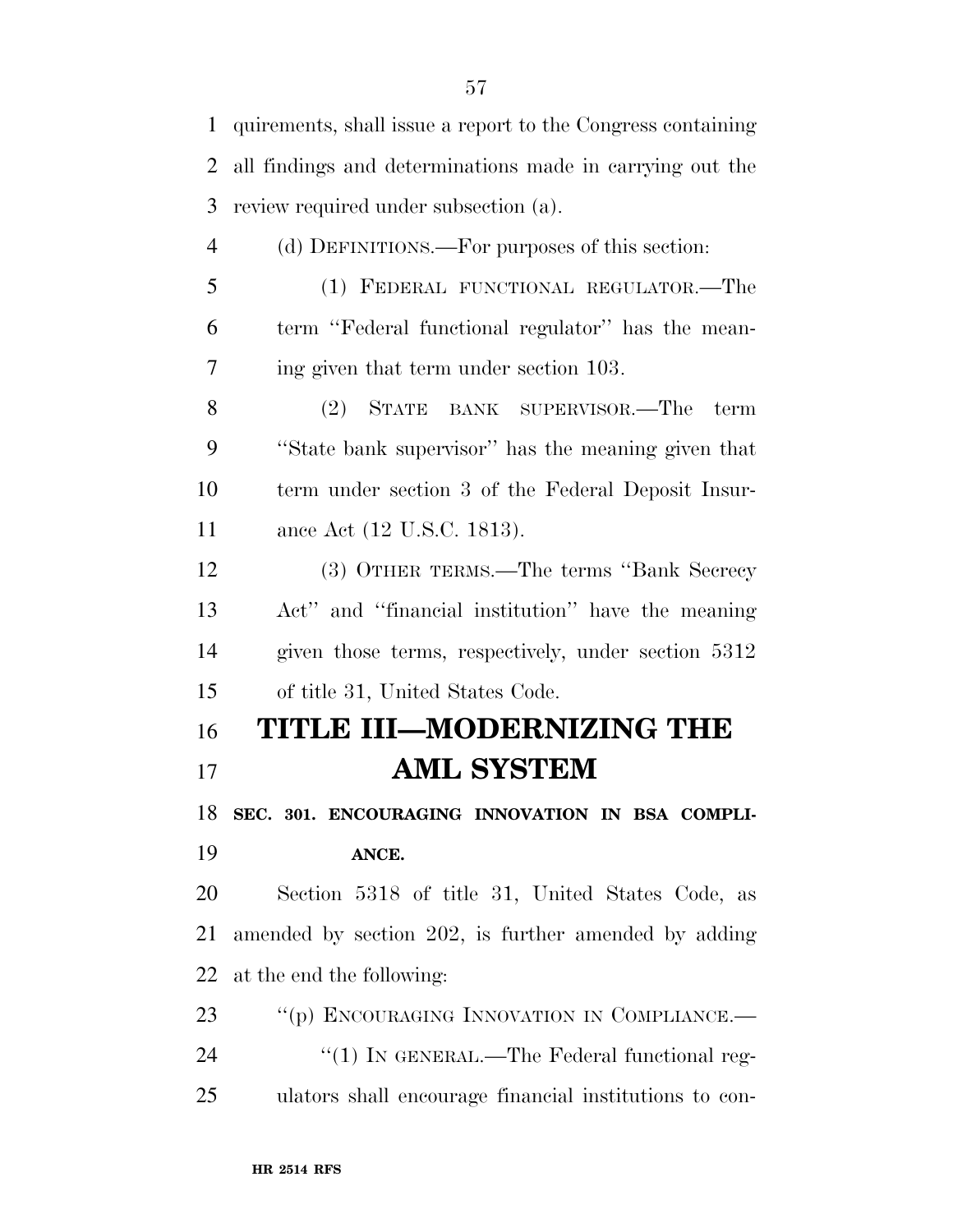sider, evaluate, and, where appropriate, responsibly implement innovative approaches to meet the re- quirements of this subchapter, including through the use of innovation pilot programs.

5 "(2) EXEMPTIVE RELIEF.—The Secretary, pur- suant to subsection (a), may provide exemptions from the requirements of this subchapter if the Sec- retary determines such exemptions are necessary to facilitate the testing and potential use of new tech-nologies and other innovations.

11 "(3) RULE OF CONSTRUCTION.—This sub- section may not be construed to require financial in- stitutions to consider, evaluate, or implement innova- tive approaches to meet the requirements of the Bank Secrecy Act.

16 "(4) FEDERAL FUNCTIONAL REGULATOR DE- FINED.—In this subsection, the term 'Federal func- tional regulator' means the Board of Governors of the Federal Reserve System, the Comptroller of the Currency, the Federal Deposit Insurance Corpora-21 tion, the National Credit Union Administration, the Securities and Exchange Commission, and the Com-modity Futures Trading Commission.''.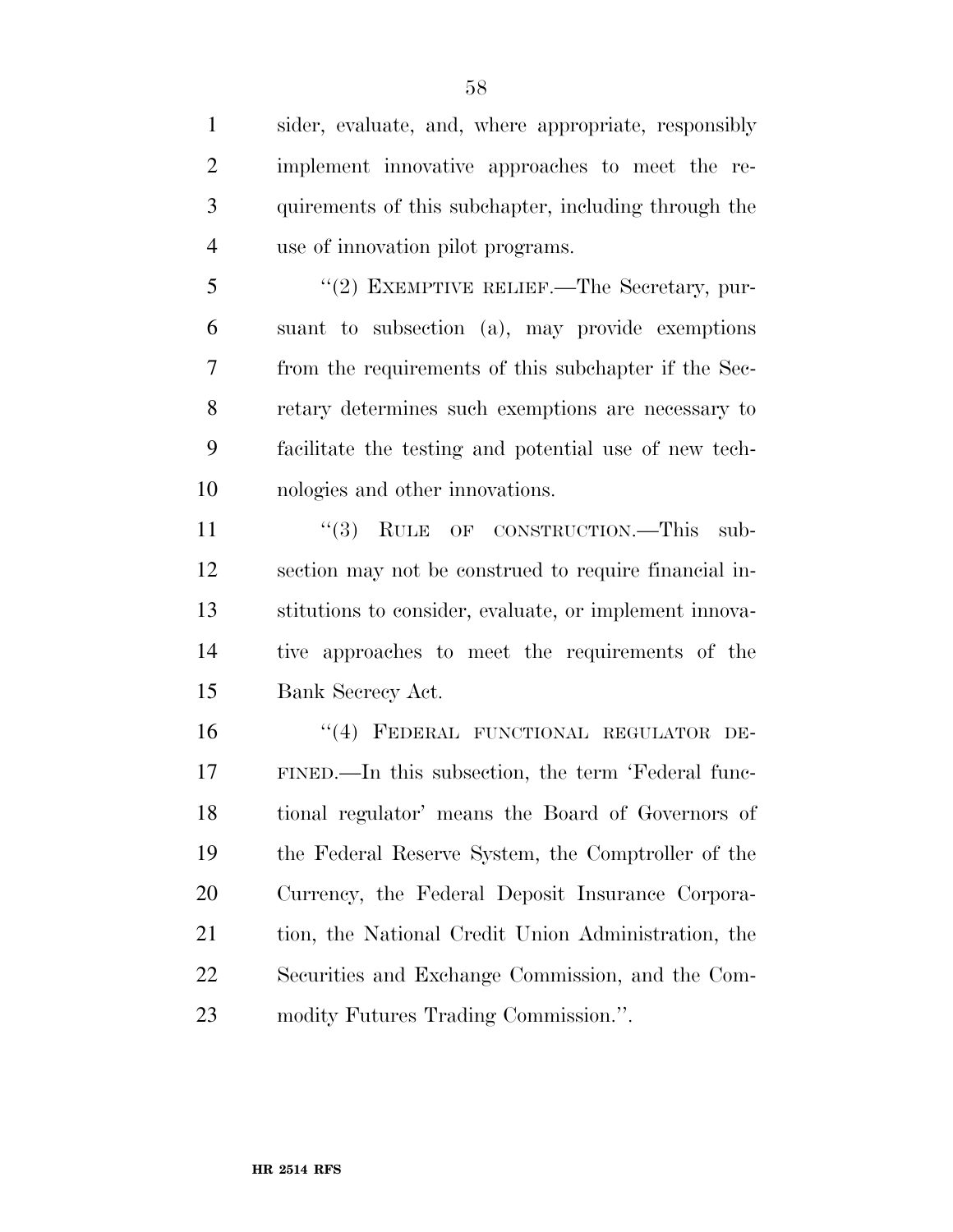### **SEC. 302. INNOVATION LABS.**

 (a) IN GENERAL.—Subchapter II of chapter 53 of title 31, United States Code, is amended by adding at the end the following:

### **''§ 5333. Innovation Labs**

 ''(a) ESTABLISHMENT.—There is established within the Department of the Treasury and each Federal func-tional regulator an Innovation Lab.

 ''(b) DIRECTOR.—The head of each Innovation Lab shall be a Director, to be appointed by the Secretary of the Treasury or the head of the Federal functional regu-lator, as applicable.

 ''(c) DUTIES.—The duties of the Innovation Lab shall be—

 ''(1) to provide outreach to law enforcement agencies, State bank supervisors, financial institu- tions, and other persons (including vendors and technology companies) with respect to innovation and new technologies that may be used to comply with the requirements of the Bank Secrecy Act;

 $\frac{u(2)}{2}$  to support the implementation of respon- sible innovation and new technology, in a manner that complies with the requirements of the Bank Se-crecy Act;

25 "(3) to explore opportunities for public-private partnerships; and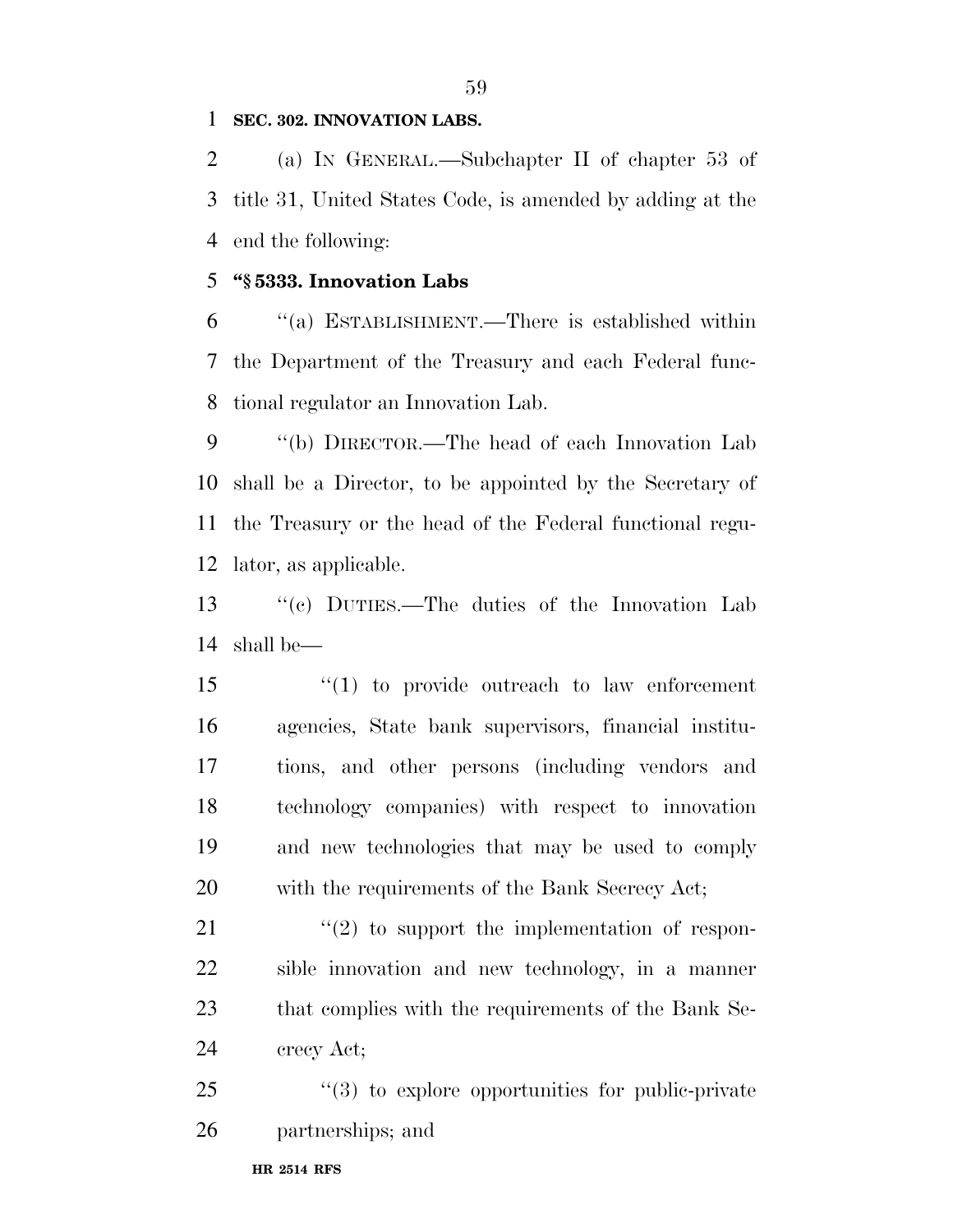$\frac{1}{2}$  to develop metrics of success. 2 "(d) FINCEN LAB.—The Innovation Lab established under subsection (a) within the Department of the Treas- ury shall be a lab within the Financial Crimes Enforce-ment Network.

''(e) DEFINITIONS.—In this subsection:

7 "(1) FEDERAL FUNCTIONAL REGULATOR.—The term 'Federal functional regulator' means the Board of Governors of the Federal Reserve System, the Comptroller of the Currency, the Federal Deposit Insurance Corporation, the National Credit Union Administration, the Securities and Exchange Com- mission, and the Commodity Futures Trading Com-mission.

 ''(2) STATE BANK SUPERVISOR.—The term 'State bank supervisor' has the meaning given that term under section 3 of the Federal Deposit Insur-ance Act (12 U.S.C. 1813).''.

 (b) CLERICAL AMENDMENT.—The table of contents for subchapter II of chapter 53 of title 31, United States

 Code, is amended by adding at the end the following: ''5333. Innovation Labs.''.

## **SEC. 303. INNOVATION COUNCIL.**

 (a) IN GENERAL.—Subchapter II of chapter 53 of Title 31, United States Code, as amended by section 302,

**HR 2514 RFS** is further amended by adding at the end the following: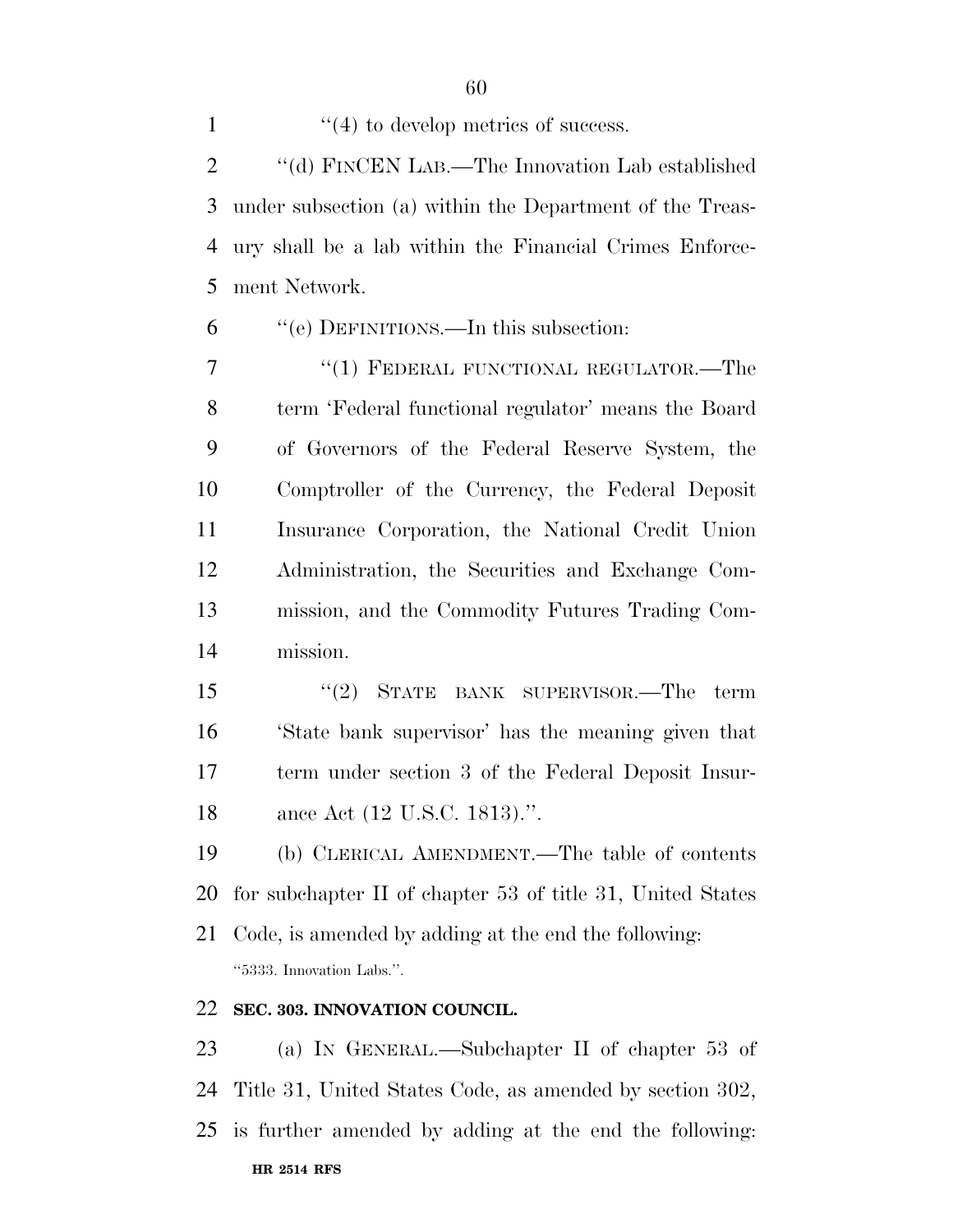**''§ 5334. Innovation Council** 

 $\cdot$  "(a) ESTABLISHMENT.—There is established the In- novation Council (hereinafter in this section referred to as the 'Council'), which shall consist of each Director of an Innovation Lab established under section 5334, a rep- resentative of State bank supervisors (as defined under section 3 of the Federal Deposit Insurance Act (12 U.S.C. 1813)), and the Director of the Financial Crimes Enforce-ment Network.

 ''(b) CHAIR.—The Director of the Innovation Lab of the Department of the Treasury shall serve as the Chair of the Council.

 ''(c) DUTY.—The members of the Council shall co- ordinate on activities related to innovation under the Bank Secrecy Act, but may not supplant individual agency de-terminations on innovation.

17 ''(d) MEETINGS.—The meetings of the Council—

18 ''(1) shall be at the call of the Chair, but in no case may the Council meet less than semi-annually;  $\frac{1}{2}$  may include open and closed sessions, as determined necessary by the Council; and

22 ''(3) shall include participation by public and private entities and law enforcement agencies.

**HR 2514 RFS** ''(e) REPORT.—The Council shall issue an annual re- port, for each of the 7 years beginning on the date of en-actment of this section, to the Secretary of the Treasury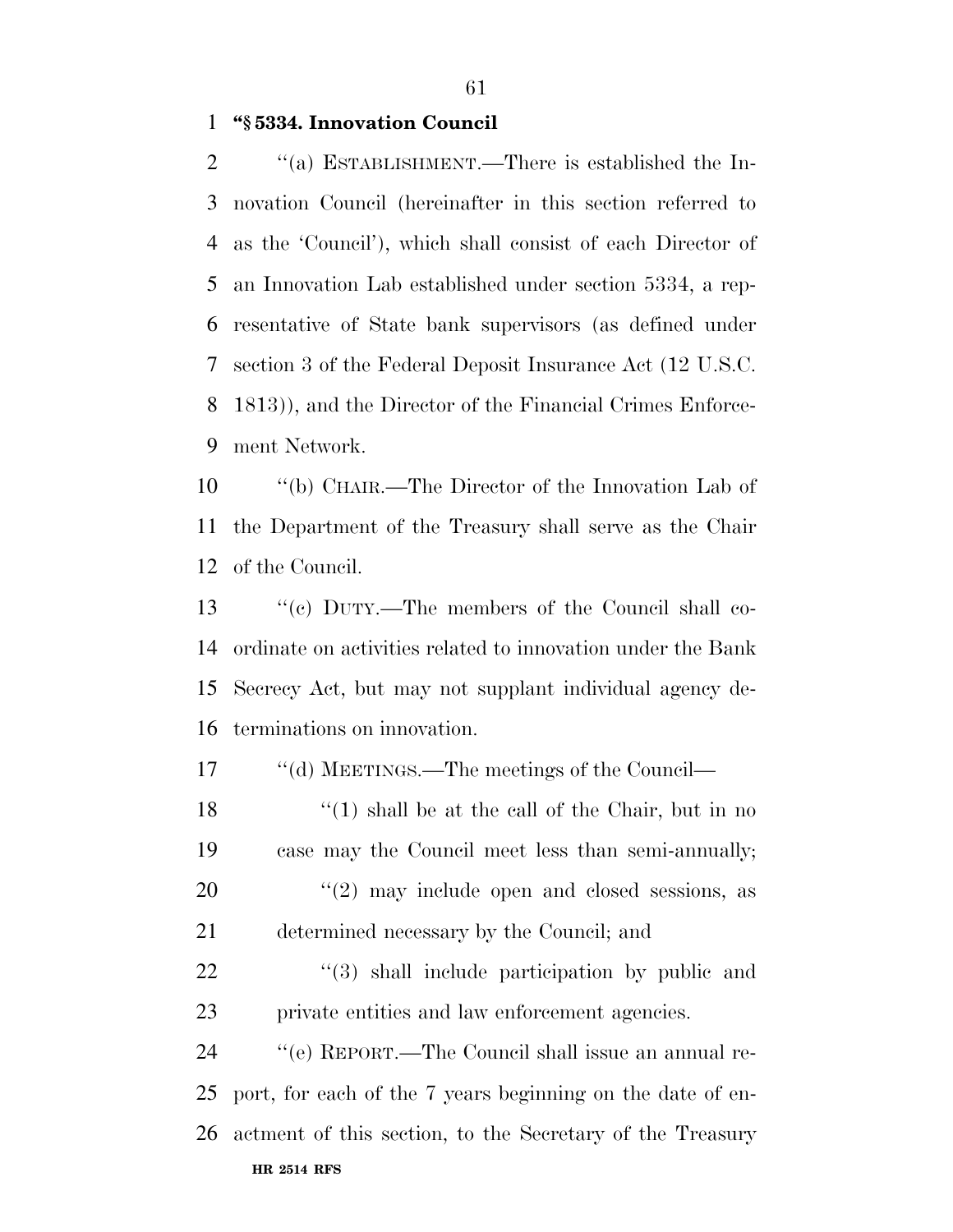on the activities of the Council during the previous year, including the success of programs as measured by metrics 3 of success developed pursuant to section  $5334(c)(4)$ , and any regulatory or legislative recommendations that the Council may have.''.

 (b) CLERICAL AMENDMENT.—The table of contents for subchapter II of chapter 53 of title 31, United States Code, is amended by adding the end the following: ''5334. Innovation Council.''.

### **SEC. 304. TESTING METHODS RULEMAKING.**

 (a) IN GENERAL.—Section 5318 of title 31, United States Code, as amended by section 301, is further amend-ed by adding at the end the following:

13  $\frac{1}{q}$  TESTING.

 ''(1) IN GENERAL.—The Secretary of the Treasury, in consultation with the head of each agency to which the Secretary has delegated duties or powers under subsection (a), shall issue a rule to specify—

19 ''(A) with respect to technology and related technology-internal processes ('new technology') designed to facilitate compliance with the Bank Secrecy Act requirements, the standards by which financial institutions are to test new technology; and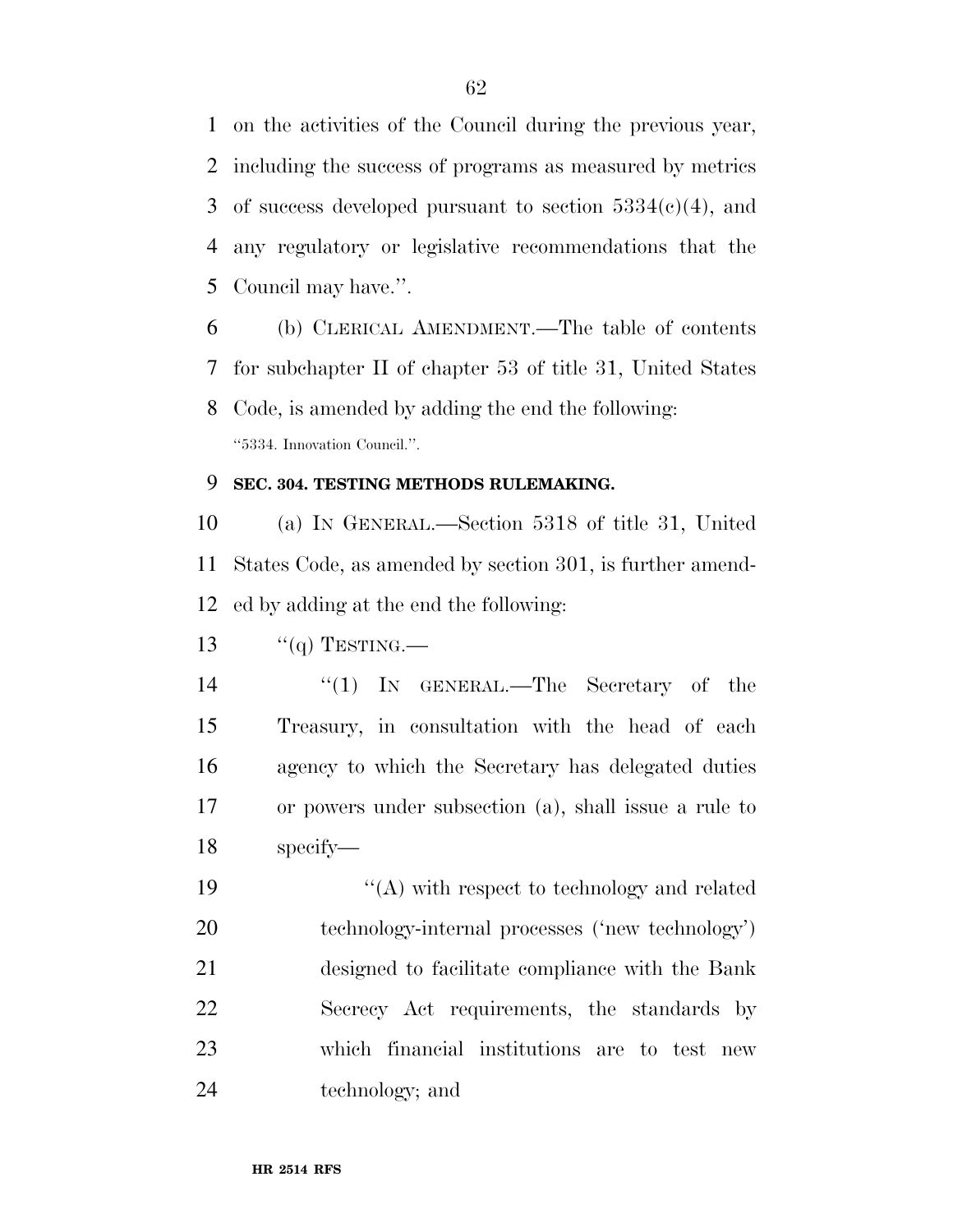| $\mathbf{1}$   | $\lq\lq (B)$ in what instances or under what cir-      |
|----------------|--------------------------------------------------------|
| $\overline{2}$ | cumstance and criteria a financial institution         |
| 3              | may replace or terminate legacy technology and         |
| $\overline{4}$ | processes for any examinable technology or             |
| 5              | process without the replacement or termination         |
| 6              | being determined an examination deficiency.            |
| 7              | "(2) STANDARDS.—The standards described                |
| 8              | under paragraph (1) may include—                       |
| 9              | $\lq\lq$ an emphasis on using innovative ap-           |
| 10             | proaches, such as machine learning, rather than        |
| 11             | rules-based systems;                                   |
| 12             | $\lq\lq$ risk-based back-testing of the regime         |
| 13             | to facilitate calibration of relevant systems;         |
| 14             | "(C) requirements for appropriate data                 |
| 15             | privacy and security; and                              |
| 16             | $\lq\lq$ a requirement that the algorithms             |
| 17             | used by the regime be disclosed to the Financial       |
| 18             | Crimes Enforcement Network, upon request.              |
| 19             | "(3) CONFIDENTIALITY OF ALGORITHMS.—If a               |
| 20             | financial institution or any director, officer, em-    |
| 21             | ployee, or agent of any financial institution, volun-  |
| 22             | tarily or pursuant to this subsection or any other au- |
| 23             | thority, discloses the institution's algorithms to a   |
| 24             | Government agency, such algorithms and any mate-       |
| 25             | rials associated with the creation of such algorithms  |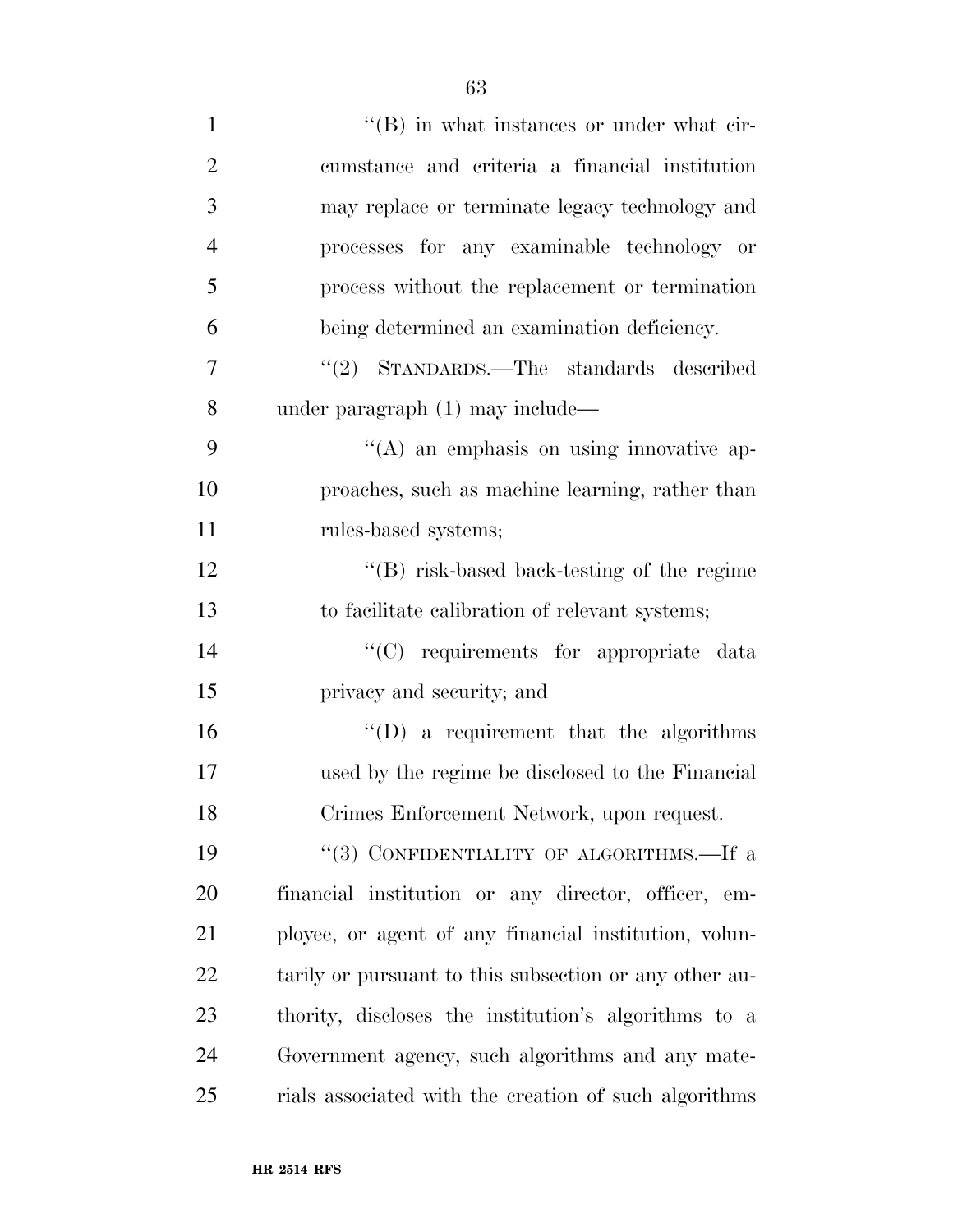| $\mathbf{1}$   | shall be considered confidential and not subject to  |
|----------------|------------------------------------------------------|
| $\overline{2}$ | public disclosure.".                                 |
| 3              | (b) UPDATE OF MANUAL.—The Financial Institu-         |
| $\overline{4}$ | tions Examination Council shall ensure—              |
| 5              | (1) that any manual prepared by the Council is       |
| 6              | updated to reflect the rulemaking required by the    |
| 7              | amendment made by subsection (a); and                |
| 8              | (2) that financial institutions are not penalized    |
| 9              | for the decisions based on such rulemaking to re-    |
| 10             | place or terminate technology used for compliance    |
| 11             | with the Bank Secrecy Act (as defined under section  |
| 12             | 5312 of title 31, United States Code) or other anti- |
|                |                                                      |
| 13             | money laundering laws.                               |
| 14             | SEC. 305. FINCEN STUDY ON USE OF EMERGING TECH-      |
| 15             | NOLOGIES.                                            |
| 16             | (a) $S_{TUDY}$ .                                     |
| 17             | (1) IN GENERAL.—The Director of the Finan-           |
| 18             | cial Crimes Enforcement Network ("FinCEN") shall     |
| 19             | carry out a study on—                                |
| 20             | $(A)$ the status of implementation and in-           |
| 21             | ternal use of emerging technologies, including       |
| 22             | artificial intelligence ("AI"), digital identity     |
| 23             | technologies, blockchain technologies, and other     |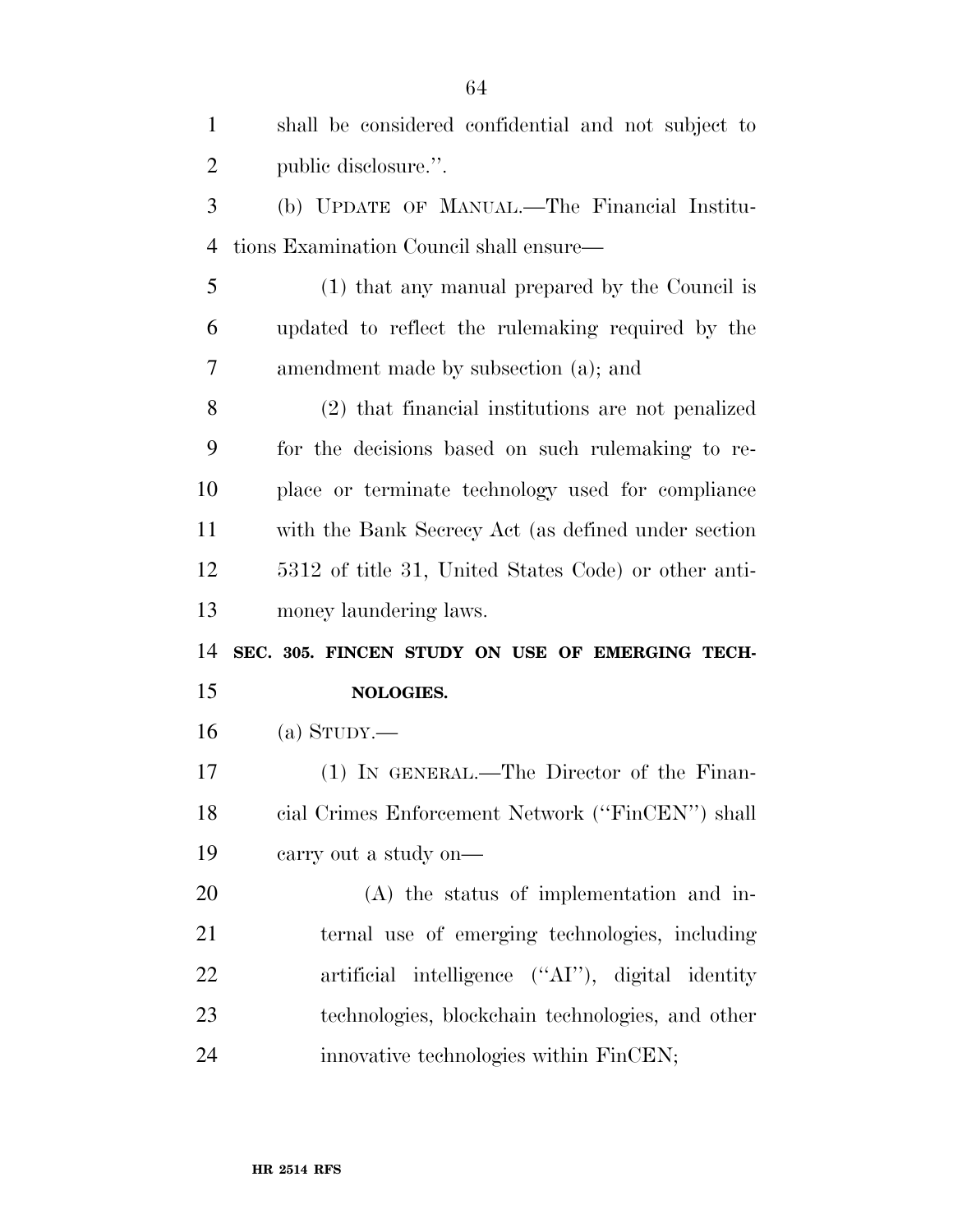| $\mathbf{1}$   | (B) whether AI, digital identity tech-                     |
|----------------|------------------------------------------------------------|
| $\overline{2}$ | nologies, blockchain technologies, and other in-           |
| 3              | novative technologies can be further leveraged             |
| $\overline{4}$ | to make FinCEN's data analysis more efficient              |
| 5              | and effective; and                                         |
| 6              | (C) how FinCEN could better utilize AI,                    |
| $\overline{7}$ | digital identity technologies, blockchain tech-            |
| 8              | nologies, and other innovative technologies to             |
| 9              | more actively analyze and disseminate the infor-           |
| 10             | mation it collects and stores to provide inves-            |
| 11             | tigative leads to Federal, State, Tribal, and              |
| 12             | local law enforcement, and other Federal agen-             |
| 13             | cies (collective, "Agencies"), and better support          |
| 14             | its ongoing investigations when referring a case           |
| 15             | to the Agencies.                                           |
| 16             | (2) INCLUSION OF GTO DATA.—The study re-                   |
| 17             | quired under this subsection shall include data col-       |
| 18             | lected through the Geographic Targeting Orders             |
| 19             | $("GTO")$ program.                                         |
| 20             | (3) CONSULTATION.—In conducting the study                  |
| 21             | required under this subsection, FinCEN shall con-          |
| 22             | sult with the Directors of the Innovations Labs es-        |
| 23             | tablished in section 302.                                  |
| 24             | (b) REPORT.—Not later than the end of the 6-month          |
| 25             | period beginning on the date of the enactment of this Act, |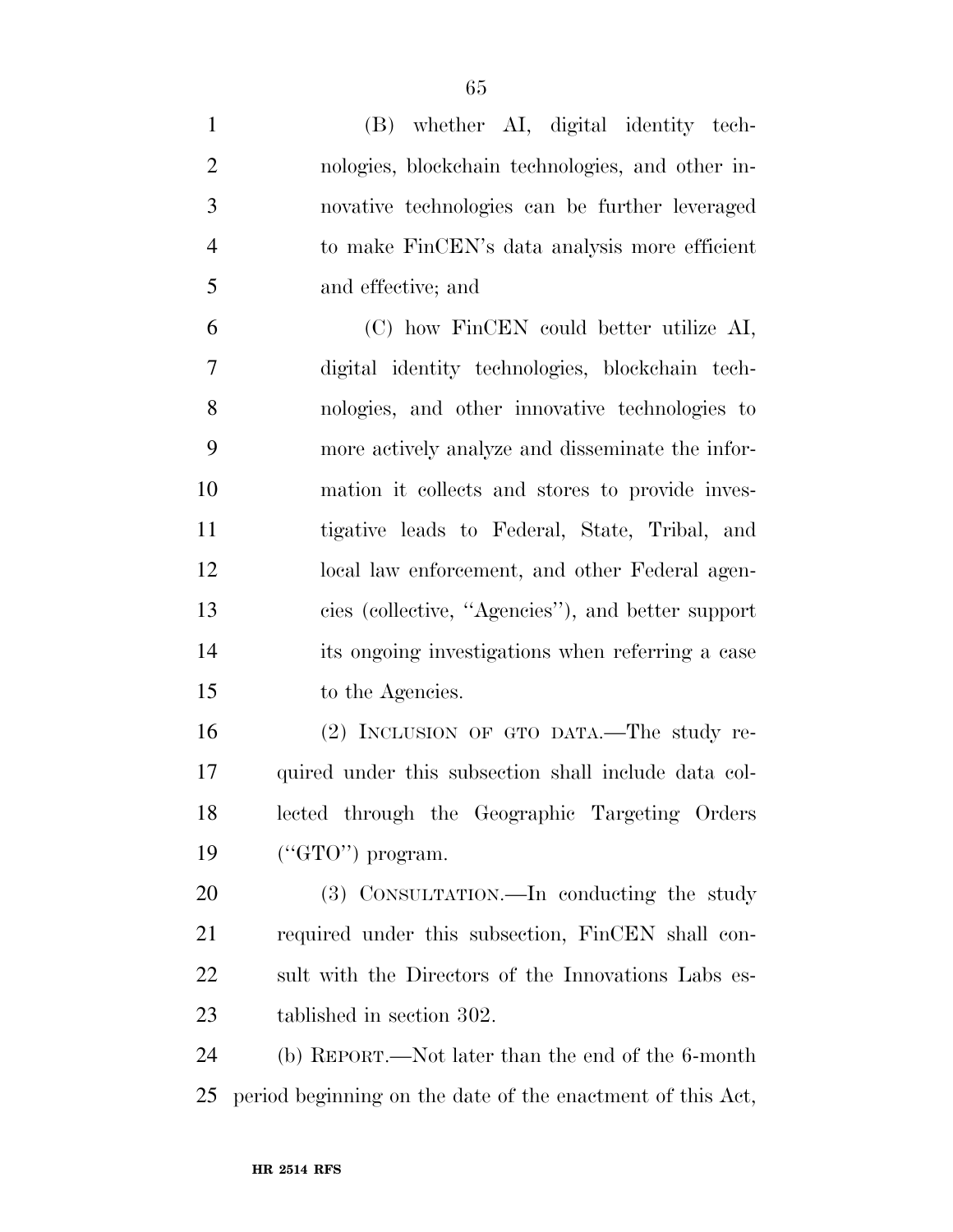the Director shall issue a report to the Committee on Banking, Housing, and Urban Affairs of the Senate and the Committee on Financial Services of the House of Rep-resentatives containing—

 (1) all findings and determinations made in car-rying out the study required under subsection (a);

 (2) with respect to each of subparagraphs (A), 8 (B) and (C) of subsection (a)(1), any best practices or significant concerns identified by the Director, and their applicability to AI, digital identity tech- nologies, blockchain technologies, and other innova- tive technologies with respect to United States ef- forts to combat money laundering and other forms of illicit finance; and

 (3) any policy recommendations that could fa- cilitate and improve communication and coordination between the private sector, FinCEN, and Agencies through the implementation of innovative ap- proaches, in order to meet their Bank Secrecy Act (as defined under section 5312 of title 31, United States Code) and anti-money laundering compliance obligations.